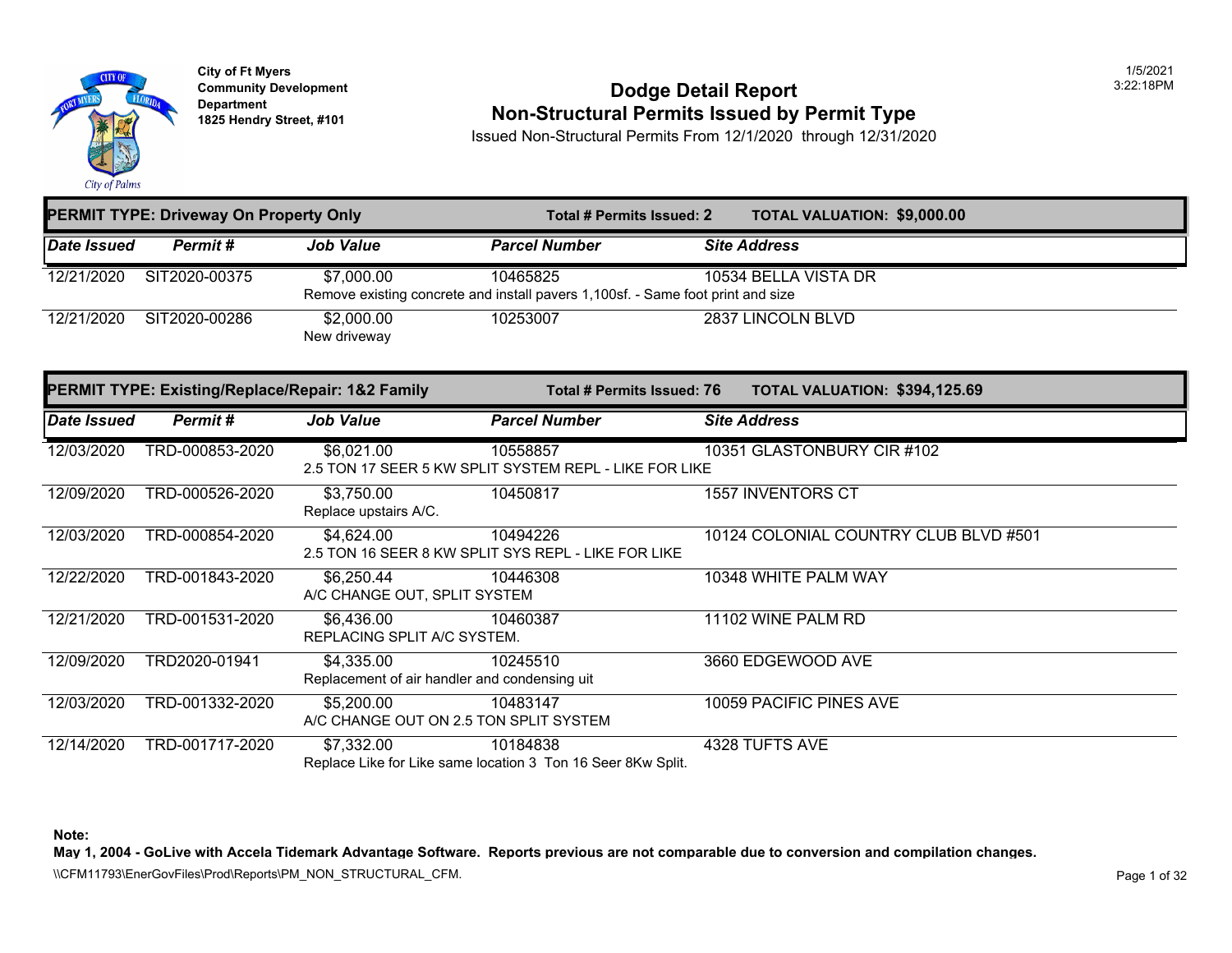

## **Community Development 2:22:27 POdge Detail Report 1825 Non-Structural Permits Issued by Permit Type**

Issued Non-Structural Permits From 12/1/2020 through 12/31/2020

| 12/29/2020 | TRD-001737-2020 | \$5,654.00                                                       | 10247951<br>AC CHANGE OUT 2.5 TON SYSTEM LIKE FOR LIKE                                                                                 | 846 CAYCE LN                |
|------------|-----------------|------------------------------------------------------------------|----------------------------------------------------------------------------------------------------------------------------------------|-----------------------------|
| 12/21/2020 | TRD-000195-2020 | \$5,322.00                                                       | 10490085<br>3 TON 16 SEER 9 KW SPLIT SYS REPL - LIKE FOR LIKE                                                                          | 10045 HORSE CREEK RD        |
| 12/21/2020 | TRD-001292-2020 | \$26,073.00                                                      | 10183984<br>Replace 2.5 ton 16 seer split system with 2 ton duct system<br>Replace 3.5 ton 16 seer split system with 3 ton duct system | 1314 SHADOW LN              |
| 12/31/2020 | TRD-002210-2020 | \$5,534.00<br>REPLACE AIR HANDLER AND CONDENSER                  | 10172806                                                                                                                               | 2490 MCGREGOR BLVD          |
| 12/03/2020 | TRD-000856-2020 | \$4,581.00                                                       | 10494231<br>2 TON 16 SEER 4 KW SPLIT SYS REPL - LIKE FOR LIKE                                                                          | 10124 COLONIAL COUNTRY CLUE |
| 12/21/2020 | TRD-001640-2020 | \$4,515.00<br>REPLACING SPLIT A/C SYSTEM.                        | 10459429                                                                                                                               | 10220 WASHINGTONIA PALM WAY |
| 12/17/2020 | TRD-001847-2020 | $\overline{$3,800.00}$<br>REPLACEMENT OF EXISTING HVAC EQUIPMENT | 10183602                                                                                                                               | 1229 VESPER DR              |
| 12/03/2020 | TRD-001271-2020 | \$5,000.00<br>C/O 3 TON A/C EQUIPMENT                            | 10176598                                                                                                                               | 1409 OLMEDA WAY             |
| 12/16/2020 | TRD-001228-2020 | \$4,715.00                                                       | 10515123<br>A/C CHANGE OUT 3 TON 16 SEER 10 KW SPLIT SYSTEM                                                                            | 11035 MILL CREEK WAY #104   |
| 12/14/2020 | TRD-001140-2020 | \$5,200.00                                                       | 10251794<br>REPLACE 2 TON 14 SEER 5KW SPLIT SYSTEM LIKE FOR LIKE                                                                       | 1953 KNIGHT ST              |
| 12/03/2020 | TRD-000790-2020 | \$5,000.00                                                       | 10498349<br>3.5 TON 16 SEER 9 KW SPLIT SYS REPL - LIKE FOR LIKE                                                                        | 11019 MILL CREEK WAY #908   |
| 12/21/2020 | TRD-001604-2020 | \$7,184.00                                                       | 10479227<br>4 TON 16.25 SEER 10 KW SPLIT SYS REPL - LIKE FOR LIKE                                                                      | 7256 SUGAR PALM CT          |
| 12/01/2020 | TRD-000278-2020 | \$4,394.00<br>A/C CHANGE OUT LIKE FOR LIKE                       | 10542757                                                                                                                               | 10320 BARBERRY LN           |
| 12/28/2020 | TRD2020-02897   | \$4,390.00<br>replace mini-split system                          | 10250391                                                                                                                               | 204 MANOR PKWY              |

**Note:**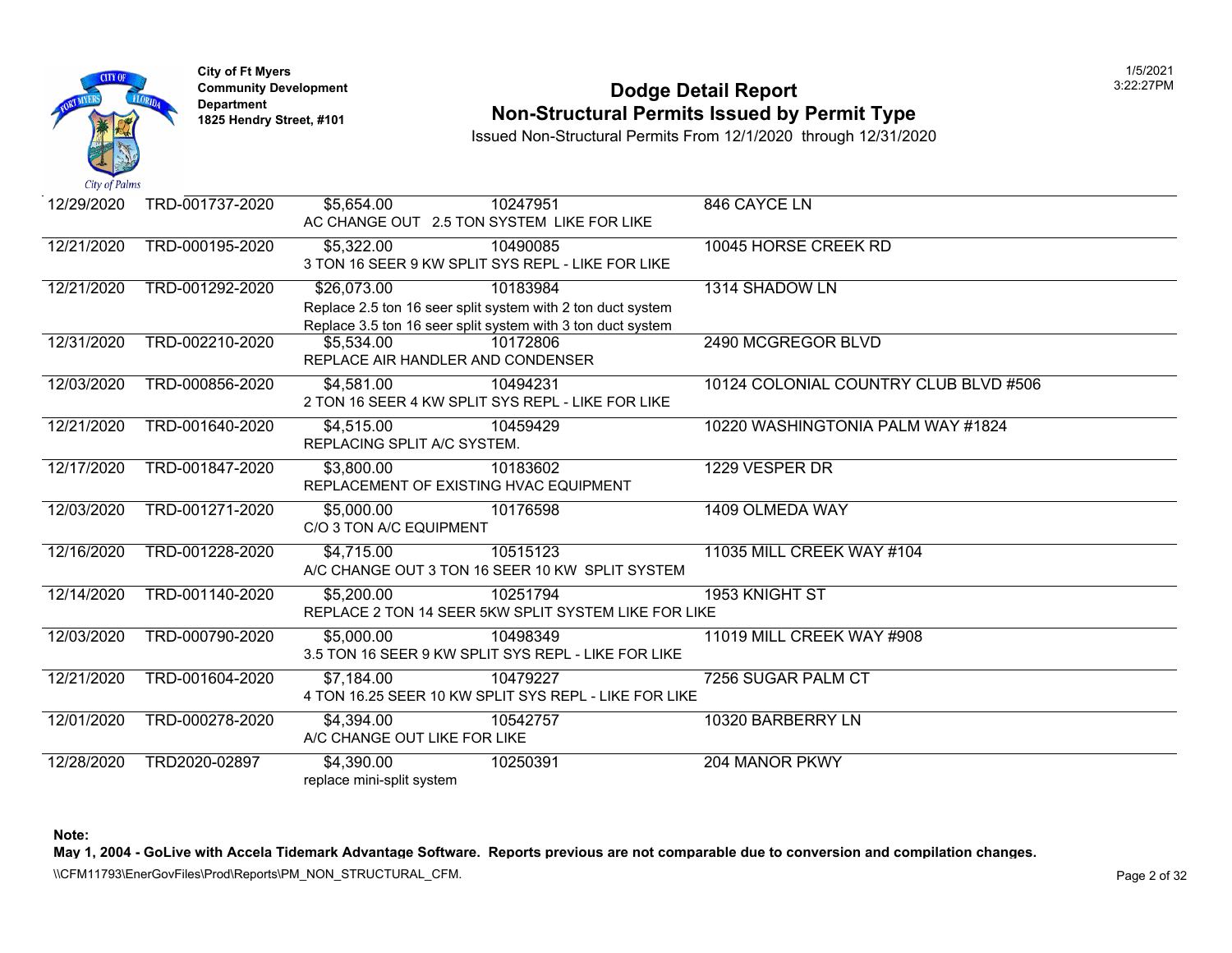

### **Community Development 2:22:27 POdge Detail Report Non-Structural Permits Issued by Permit Type**

Issued Non-Structural Permits From 12/1/2020 through 12/31/2020

| 12/21/2020 | TRD-001491-2020 | \$6,221.25<br>REPLACE AC SYSTEM LIKE FOR LIKE                      | 10522139                                                         | 11270 LITHGOW LN                                                                                         |
|------------|-----------------|--------------------------------------------------------------------|------------------------------------------------------------------|----------------------------------------------------------------------------------------------------------|
| 12/09/2020 | TRD2020-02392   | \$4,394.00<br>A/C change out like for like.                        | 10507134                                                         | 8619 PEGASUS DR                                                                                          |
| 12/11/2020 | TRD-000322-2020 | \$5,550.00<br>A/C CHANGE OUT                                       | 10254060                                                         | 7 W CLERMONT CT                                                                                          |
| 12/18/2020 | TRD-001409-2020 | \$6,217.00                                                         | 10568483<br>2.5 TON 16 SEER 5 KW SPLIT SYS REPL - LIKE FOR LIKE  | 12850 EPPING WAY                                                                                         |
| 12/01/2020 | TRD-000617-2020 | \$8,500.00                                                         | 10455665                                                         | 10519 WINE PALM RD<br>AC CHANGE OUT, LIKE FOR LIKE, SAME LOCATION, NO DUCT WORK, 4 TON, 10 KW, CARRIER Z |
| 12/16/2020 | TRD-001227-2020 | \$3,840.00                                                         | 10520414<br>A/C CHANGE OUT 1.5 TON 14 SEER 5 KW PANCAKE UNIT     | 5311 SUMMERLIN RD #1106                                                                                  |
| 12/28/2020 | TRD-001608-2020 | \$6,828.00<br>Replace 3 ton 16 seer split system                   | 10528715                                                         | 11345 RED BLUFF LN                                                                                       |
| 12/29/2020 | TRD-001406-2020 | \$7,222.00                                                         | 10520884<br>3.5 TON 17 SEER 10 KW SPLIT SYS REPL - LIKE FOR LIKE | <b>11175 LAUGHTON CIR</b>                                                                                |
| 12/15/2020 | TRD-001728-2020 | \$5,500.00<br>To replace 3 ton A/C package unit with 10 KW heater. | 10161922                                                         | 2709 SECOND ST                                                                                           |
| 12/24/2020 | TRD-001436-2020 | \$6,830.00<br>HVAC Change Out Split System like for like           | 10524796                                                         | 10859 TIBERIO DR                                                                                         |
| 12/21/2020 | TRD-001594-2020 | \$7,444.00<br>HVAC change out<br>4 ton 14.5 seer 10kW              | 10493534                                                         | 9263 BRENO DR                                                                                            |
| 12/01/2020 | TRD-000401-2020 | \$7,250.00                                                         | 10531066<br>3.5 TON 16 SEER 9 KW SPLIT SYS REPL - LIKE FOR LIKE  | 12820 KINGSMILL WAY                                                                                      |
| 12/15/2020 | TRD-001685-2020 | \$10,350.00<br>A/C CHANGE OUT                                      | 10175459                                                         | 2 CHULA CT                                                                                               |
| 12/02/2020 | TRD-001347-2020 | \$4,368.00<br>A/C CHANGE OUT                                       | 10246428                                                         | 25 ROANOKE DR                                                                                            |

**Note:**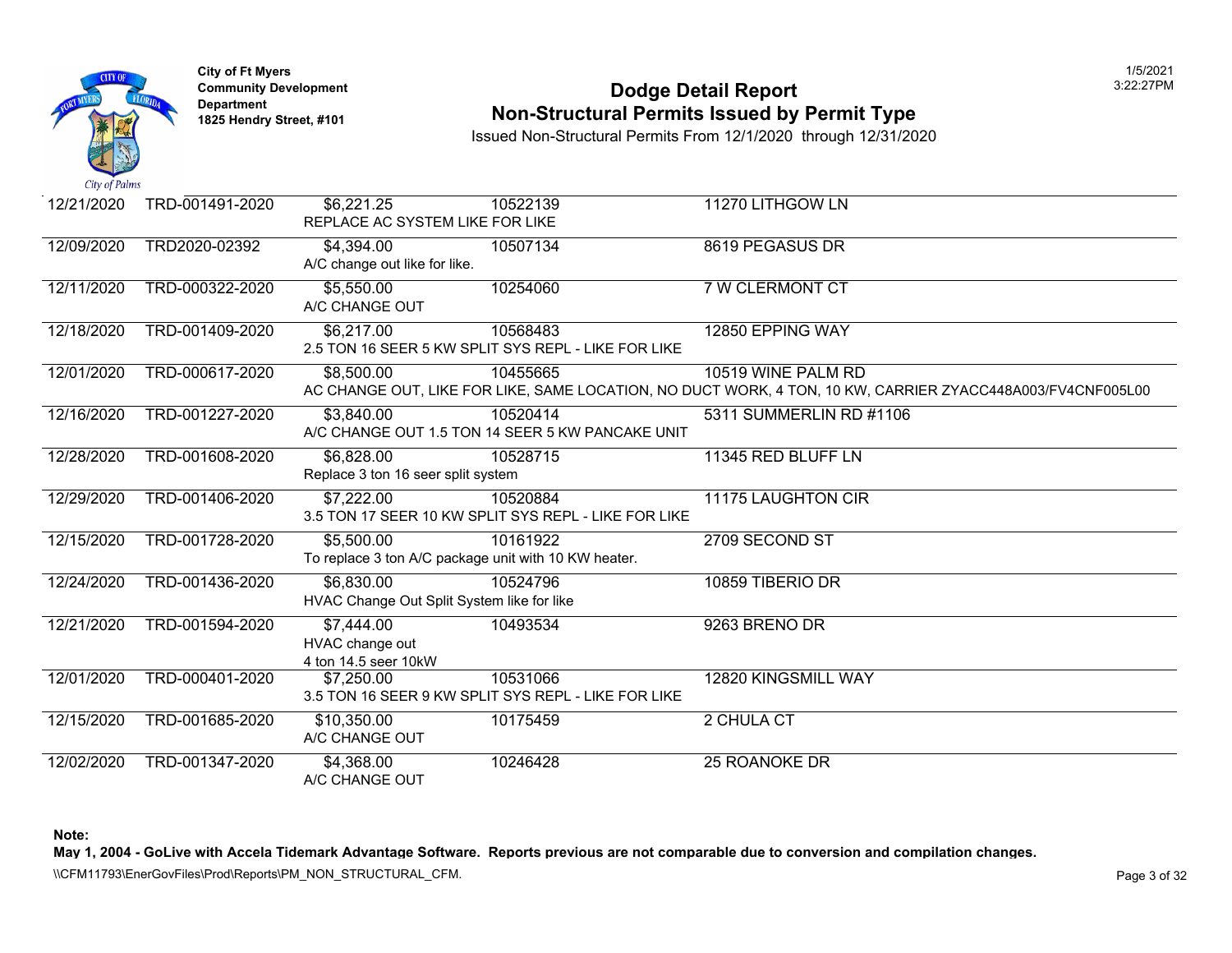

### **Community Developm[ent](https://5,310.00) 12:22:27 PODDE DETAIL Report Non-Structural Permits Issued by Permit Type**

Issued Non-Structural Permits From 12/1/2020 through 12/31/2020

| 12/02/2020 | TRD-001245-2020 | \$6,630.00                        | 10522207                                                | 11249 LITHGOW LN                                                                 |
|------------|-----------------|-----------------------------------|---------------------------------------------------------|----------------------------------------------------------------------------------|
|            |                 |                                   | Change out 5 ton, 16 seer, 15 kw split system.          |                                                                                  |
| 12/11/2020 | TRD-001625-2020 | \$4,300.00                        | 10502709                                                | 3624 PINE OAK CIR #107                                                           |
|            |                 |                                   | SPLIT SYSTEM CHANGE OUT 3 TON WITH HEAT                 |                                                                                  |
| 12/31/2020 | TRD-001842-2020 | \$5,165.00                        | 10495853                                                | 3162 ANTICA ST                                                                   |
|            |                 | Ac change out 3 ton 16 seer 10 kw |                                                         |                                                                                  |
| 12/09/2020 | TRD-001379-2020 | \$6,650.00                        | 10186717                                                | 4866 DELEON ST                                                                   |
|            |                 | A/C Change Out Split System.      |                                                         |                                                                                  |
| 12/15/2020 | TRD-001684-2020 | \$5,310.00                        | 10183987                                                | 1344 SHADOW LN                                                                   |
|            |                 | A/C CHANGE OUT                    |                                                         |                                                                                  |
| 12/15/2020 | TRD-001633-2020 | \$3,000.00                        | 10584764                                                | 11292 THURSTON CHASE                                                             |
|            |                 | INSTALL NEW MINI SPLIT A/C UNIT   |                                                         |                                                                                  |
| 12/09/2020 | TRD2020-02459   | \$3,999.00                        | 10183866                                                | 1322 CALOOSA VISTA RD                                                            |
|            |                 |                                   | HVAC change out 2 Ton 16 Seer Rheem System w 5 Kw heat. |                                                                                  |
| 12/09/2020 | TRD-001393-2020 | \$4,905.00                        | 10483538                                                | 9339 AVIANO DR                                                                   |
|            |                 |                                   |                                                         | HVAC FULL SYSTEM CHANGE OUT NO DUCT WORK LIKE FOR LIKE CARRIER 2.5 TON 15 SEER 8 |
| 12/03/2020 | TRD-000855-2020 | \$6,688.00                        | 10531007                                                | 11037 SURREY PL                                                                  |
|            |                 |                                   | 4 TON 16.25 SEER 10 KW SPLIT SYS REPL - LIKE FOR LIKE   |                                                                                  |
| 12/24/2020 | TRD-001538-2020 | \$10,777.00                       | 10183999                                                | 3719 OXFORD ST                                                                   |
|            |                 |                                   | REPL 4 TON 16 SERR 10 KW SPLIT SYS LIKE FOR LIKE        |                                                                                  |
| 12/21/2020 | TRD-001208-2020 | \$5,599.00                        | 10544624                                                | 8209 BIBIANA WAY #409                                                            |
|            |                 | A/C CHANGE OUT LIKE FOR LIKE      |                                                         |                                                                                  |
| 12/21/2020 | TRD-000402-2020 | \$5,908.00                        | 10473032                                                | 10059 MAJESTIC AVE                                                               |
|            |                 |                                   | 3 TON 17 SEER 10 KW SPLIT SYS REPL - LIKE FOR LIKE      |                                                                                  |
| 12/01/2020 | TRD2020-02424   | \$7,250.00                        | 10525404                                                | 11818 ROSALINDA CT                                                               |
|            |                 | Replace Air Handler and Condenser |                                                         |                                                                                  |
| 12/01/2020 | TRD-001278-2020 | \$6,400.00                        | 10175269                                                | 3515 GLENN DR                                                                    |
|            |                 |                                   |                                                         | A/C CHANGE OUT 2 TON 14 SEER 5 KW RUUD PACKAGE UNIT. Partial Duct work.          |

**Note:**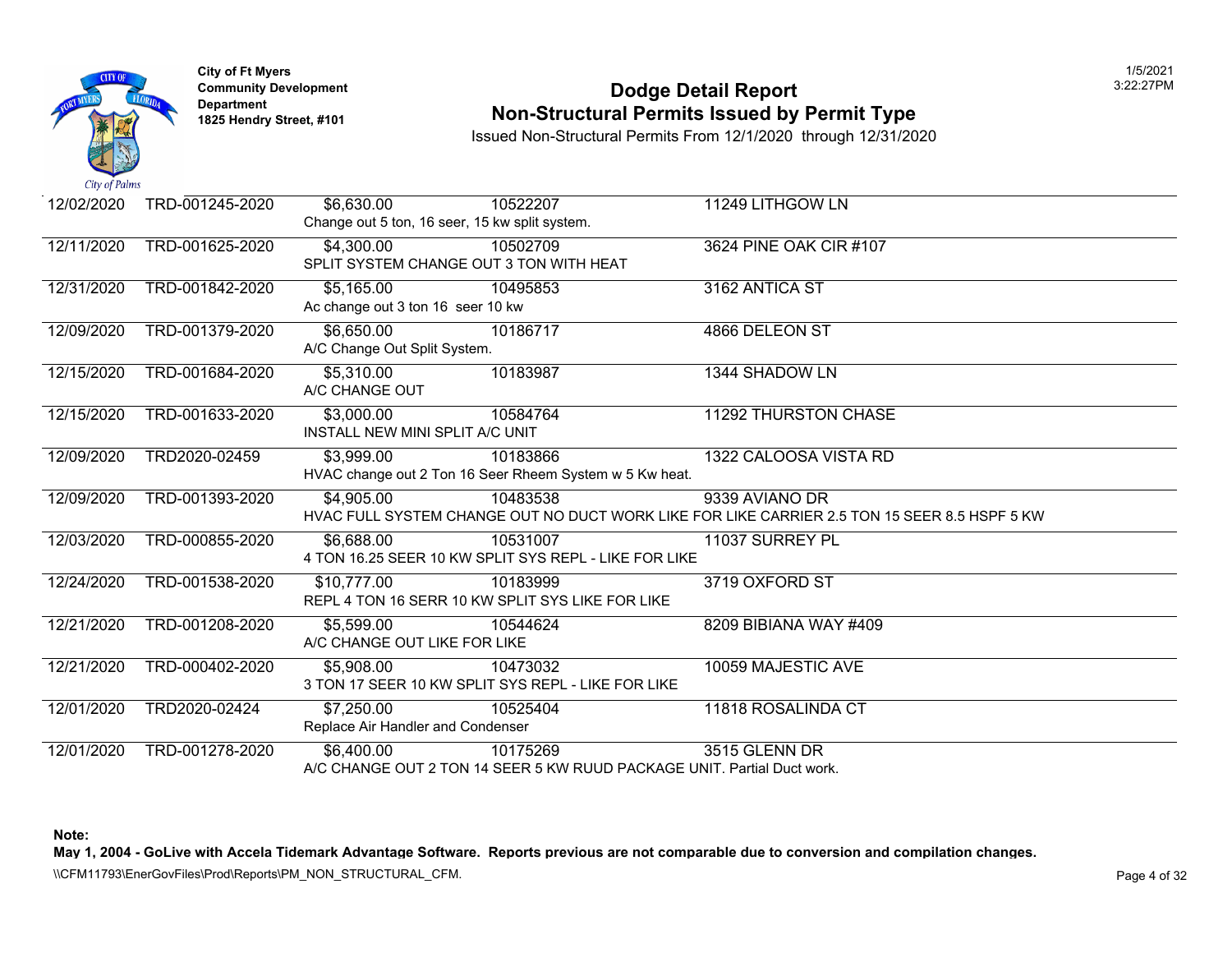

## **Community Developm[ent](https://5,200.00) 12:22:27 PODDE DETAIL Report 1825 Non-Structural Permits Issued by Permit Type**

Issued Non-Structural Permits From 12/1/2020 through 12/31/2020

| 12/21/2020 | TRD-001027-2020 | \$3,000.00<br>Flat Roof Deck Repair                               | 10253391                                                                                        | 2946 LAFAYETTE ST                                                                                                  |
|------------|-----------------|-------------------------------------------------------------------|-------------------------------------------------------------------------------------------------|--------------------------------------------------------------------------------------------------------------------|
| 12/03/2020 | TRD-000679-2020 | \$7,391.00<br>HVAC change out like for like<br>3 ton 11 EER 10 KW | 10184970                                                                                        | 4360 HILL DR                                                                                                       |
| 12/15/2020 | TRD-001178-2020 | \$6,550.00<br>SYSTEM. SYSTEM IS ON FLAT 1 STORY ROOF.             | 10184221                                                                                        | 1532 JEFFERSON AVE<br>REMOVE EXISTING PACKAGE AIR CONDITIONING SYSTEM AND INSTALL A NEW, 3TON, 14 SEER             |
| 12/29/2020 | TRD-001408-2020 | \$5,200.00                                                        | 10185276<br>Like for Like 3 ton AC Replacement with 5 KW Electric Heat on roof top of apartment | 1462 PARK SHORE CIR #3                                                                                             |
| 12/11/2020 | TRD-001628-2020 | \$4,300.00<br>SPLIT SYSTEM CHANGE OUT 3 TON WITH HEAT             | 10502705                                                                                        | 3632 PINE OAK CIR #103                                                                                             |
| 12/09/2020 | TRD2020-02158   | \$7,000.00                                                        | 10184304                                                                                        | 1571 GROVE AVE<br>HVAC Change Out. Like For Like. No change in size or elevation. 3Ton 14 Seer 10 Kw split System. |
| 12/01/2020 | TRD-001051-2020 | \$6,225.00                                                        | 10562301<br>3 ton 16 SEER 9 KW SPLIT SYS REPL - LIKE FOR LIKE                                   | 11327 MERRIWEATHER CT                                                                                              |
| 12/22/2020 | TRD-001834-2020 | \$4,000.00<br>A/C CHANGEOUT LIKE FOR LIKE                         | 10483196                                                                                        | 8011 CASA PALERMO CIR                                                                                              |
| 12/09/2020 | TRD2020-01814   | \$4,500.00<br>CHANGE OUT A/C UNIT                                 | 10253404                                                                                        | 2915 EDISON AVE                                                                                                    |
| 12/28/2020 | TRD-002113-2020 | \$2,200.00<br><b>Emergency Exterior Panel and Meter</b>           | 10244944                                                                                        | 383 ROSEMONT DR                                                                                                    |
| 12/22/2020 | TRD-001977-2020 | \$2,100.00                                                        | 10184293<br>REPLACE 150 AMP RANEL, METER CAN AND UPGRADE GROUNDING                              | 1540 WINKLER AVE                                                                                                   |
| 12/14/2020 | TRD-001651-2020 | \$2,000.00                                                        | 10251485<br>DOING A COMPLETE SERVICE CHANGE, INCLUDING THE RISER, METER, AND PANEL              | 1791 DELAWARE AVE                                                                                                  |
| 12/30/2020 | TRD-002174-2020 | \$1,900.00                                                        | 10184065<br>GOING FROM OVER HEAD SERVICE TO UNDERGROUND SERVICE                                 | 3715 MCKINLEY AVE                                                                                                  |
| 12/18/2020 | TRD-001862-2020 | \$1,200.00                                                        | 10247522<br>Electrical main and panel board melted. Replace service panel. (Emergency)          | 4756 NOTTINGHAM DR                                                                                                 |

**Note:**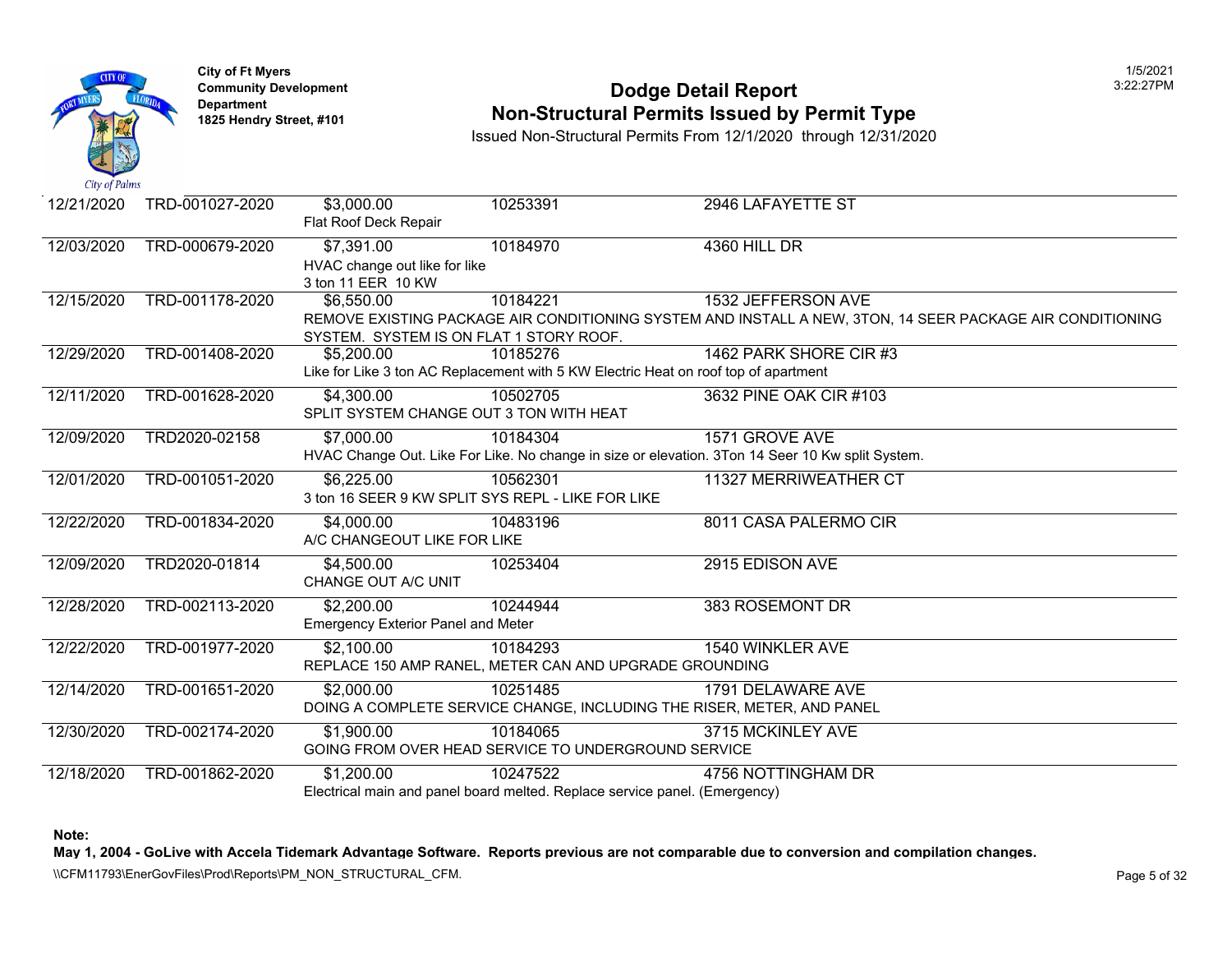

### **Community Development 2:22:27 POdge Detail Report Non-Structural Permits Issued by Permit Type**

Issued Non-Structural Permits From 12/1/2020 through 12/31/2020

| 12/28/2020 | TRD-001962-2020 | \$1,500.00                     | 10175410                                      | 43 BROADWAY CIR                                                                                             |
|------------|-----------------|--------------------------------|-----------------------------------------------|-------------------------------------------------------------------------------------------------------------|
|            |                 | <b>CHANGE METER</b>            |                                               |                                                                                                             |
| 12/28/2020 | TRD-001803-2020 | \$1,300.00                     | 10246878                                      | 1030 ALDERMAN ST                                                                                            |
|            |                 |                                | Replace main lug panel with new Like for like |                                                                                                             |
| 12/28/2020 | TRD-002108-2020 | \$2,500.00                     | 10567368                                      | 11728 MEADOWRUN CIR                                                                                         |
|            |                 |                                | INSTALLING 6.615KW ROOF MOUNTED SOLAR SYSTEM  |                                                                                                             |
|            |                 |                                |                                               |                                                                                                             |
| 12/24/2020 | TRD-002053-2020 | \$200.00                       | 10251133                                      | 1512 GARDENIA AVE                                                                                           |
|            |                 |                                | REPLACING SHED WIRE TO PUT CEMENT SLAB DOWN   |                                                                                                             |
| 12/01/2020 | TRD-001162-2020 | \$1,700.00                     | 10186959                                      | 42 TIMBERLAND CIR S                                                                                         |
|            |                 |                                |                                               | remove existing tub and replace with walk in jetted tub in same foorprint. No Tile or Drywall work being do |
| 12/09/2020 | TRD-001373-2020 | \$2,485.00                     | 10450818                                      | 1456 PARK SHORE CIR #2                                                                                      |
|            |                 |                                |                                               | REPLACE EXISTING INTERIOR PRESSURE WATERLINES WITH PEX AND CPVC                                             |
| 12/03/2020 | TRD-001246-2020 | $\overline{$3,700.00}$         | 10496838                                      | 8109 SILVER BIRCH WAY                                                                                       |
|            |                 |                                |                                               | Tie existing sprinkler system to new main line. 1" pvc pipe with new shut off valve. 50' to home 5' to hous |
| 12/09/2020 | TRD-001556-2020 | \$2,475.00                     | 10533044                                      | 10514 CARENA CIR                                                                                            |
|            |                 |                                |                                               | REPLACE EXISTING INTERIOR PRESSURE WATER LINES WITH PEX AND CPVC                                            |
| 12/31/2020 | TRD-002352-2020 | \$800.00                       | 10251597                                      | 3170 SECOND ST                                                                                              |
|            |                 | <b>RE-PIPE</b>                 |                                               |                                                                                                             |
| 12/07/2020 | TRD-001473-2020 | \$2,400.00                     | 10249448                                      | 1378 NUNA AVE                                                                                               |
|            |                 | REPIPE INTERIOR POTABLE WATER. |                                               |                                                                                                             |
|            |                 |                                |                                               | 737 DELLENA LN                                                                                              |
| 12/09/2020 | TRD-001416-2020 | \$2,475.00                     | 10247913                                      |                                                                                                             |
|            |                 |                                |                                               | REPLACE EXISTING INTERIOR PRESSURE WATERLINES WITH PEX AND CPVC                                             |
| 12/15/2020 | TRD-001641-2020 | \$6,619.00                     | 10250570                                      | 1764 AQUARIUS CT                                                                                            |
|            |                 |                                |                                               | WHOLE HOME REPIPE REMOVE/REPLACE HOT/COLD WATER DISTRIBUTION LINE WITH PEX LIK                              |
|            |                 |                                |                                               |                                                                                                             |
|            |                 |                                |                                               |                                                                                                             |

| <b>PERMIT TYPE: Existing/Replace/Repair: Commercial</b> |          | Total # Permits Issued: 21 |                      | <b>TOTAL VALUATION: \$405,69</b> |                     |  |
|---------------------------------------------------------|----------|----------------------------|----------------------|----------------------------------|---------------------|--|
| Date Issued                                             | Permit # | <b>Job Value</b>           | <b>Parcel Number</b> |                                  | <b>Site Address</b> |  |

**Note:**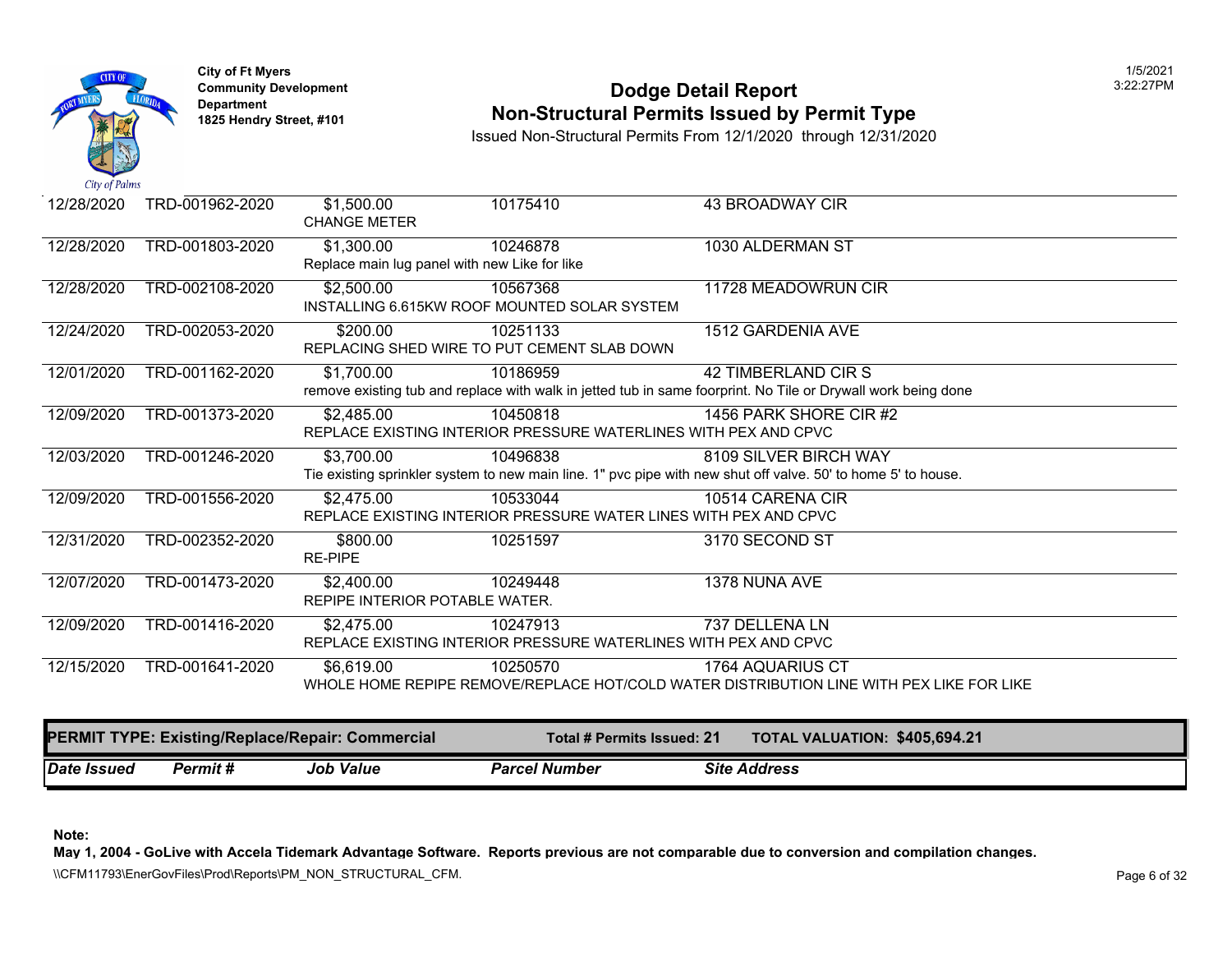

### **Community Developm[ent](https://3,495.00) 12:22:27 PODDE DETAIL Report Non-Structural Permits Issued by Permit Type**

Issued Non-Structural Permits From 12/1/2020 through 12/31/2020

| 12/21/2020 | TRD-001830-2020 | \$4,800.00<br><b>HVAC</b> replacement               | 10545493                                                          | 4160 CASTILLA CIR #106      |
|------------|-----------------|-----------------------------------------------------|-------------------------------------------------------------------|-----------------------------|
| 12/28/2020 | TRD-002063-2020 | $\overline{$}5,628.00$                              | 10187903                                                          | 1360 ROYAL PALM SQUARE BLVI |
|            |                 |                                                     | Like for Like AC Change Out system in Chilcare Room.              |                             |
| 12/29/2020 | TRD-002137-2020 | \$3,300.00                                          | 10186770                                                          | 1601 RED CEDAR DR           |
|            |                 |                                                     | REPLACE EXISTING 3 TON SPLIT A/C SYSTEM IN CLUBHOUSE UNIT #2      |                             |
| 12/14/2020 | TRD-001403-2020 | \$6,263.21                                          | 10254606                                                          | 4100 CENTER POINTE DR #110  |
|            |                 | A/C Changeout                                       |                                                                   |                             |
| 12/29/2020 | TRD-001914-2020 | \$3,495.00                                          | 10174668                                                          | 2840 GRAND AVE #209         |
|            |                 | Replace the existing 1.5 Ton system for the same    |                                                                   |                             |
| 12/04/2020 | TRD2020-02381   | \$20,000.00                                         | 10162457                                                          | <b>1601 LEE ST</b>          |
|            |                 |                                                     | 3 Roof Top Package Unit Replacment - (2) 4 ton 14 seer Trane 10kw |                             |
| 12/03/2020 | TRD-001401-2020 | \$14,500.00                                         | 10249494                                                          | 1214 ORTIZ AVE              |
|            |                 | Replacement of (2) 5 Ton Pack unit                  |                                                                   |                             |
| 12/10/2020 | TRD-001572-2020 | \$3,700.00                                          | 10185653                                                          | 3800 FOWLER ST #11          |
|            |                 |                                                     | AC CHANGE OUT-LIKE FOR LIKE AIRTEMP-4 TON 14 SEER 10 KW           |                             |
| 12/21/2020 | TRD-000530-2020 | \$4,956.00                                          | 10253384                                                          | 2269 PALM AVE               |
|            |                 | A/C CHANGE OUT - LIKE FOR LIKE EQUIPMENT            |                                                                   |                             |
| 12/21/2020 | TRD-001928-2020 | \$4,421.00                                          | 10187233                                                          | 5172 MASON CORBIN CT        |
|            |                 | A/H REPLACEMENT ONLY                                |                                                                   |                             |
| 12/29/2020 | TRD-002135-2020 | \$3,300.00                                          | 10186770                                                          | 1601 RED CEDAR DR           |
|            |                 |                                                     | REPLACE EXISTING 3 TON SPLIT A/C SYSTEM IN CLUBHOUSE UNIT #1      |                             |
| 12/02/2020 | TRD-001247-2020 | \$6,630.00                                          | 10254591                                                          | 2915 COLONIAL BLVD          |
|            |                 | Replace like for like, 5 ton, 14 seer, 10 kw split. |                                                                   |                             |
| 12/14/2020 | TRD-001655-2020 | \$6,900.00                                          | 10173443                                                          | 2671 EDISON AVE             |
|            |                 |                                                     | Replace like for like same location. 2 Ton 14 Seer b5 Kw Split.   |                             |
| 12/09/2020 | TRD2020-02401   | \$5,600.00                                          | 10196084                                                          | 1800 BOY SCOUT DR           |
|            |                 | a/c change out like for like.                       |                                                                   |                             |

**Note:**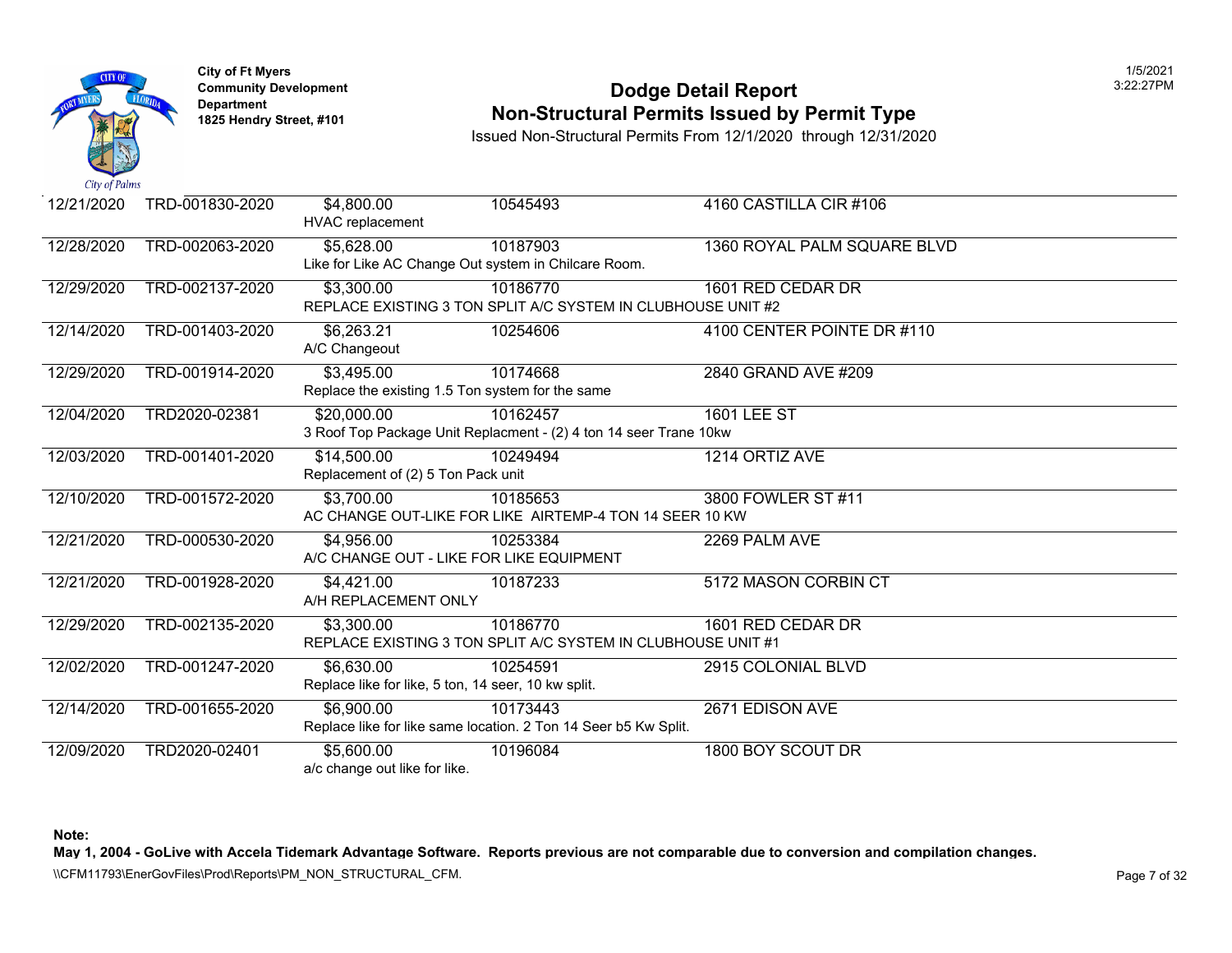

# **Community Development Community Development** 2:22:22:22:22:22:22:22:22:27PM Dodge Detail Report **1825 Hendry Street, #101 Non-Structural Permits Issued by Permit Type**

Issued Non-Structural Permits From 12/1/2020 through 12/31/2020

| Car of Lamo |                 |                                                     |                                                                                              |                                                                                                              |
|-------------|-----------------|-----------------------------------------------------|----------------------------------------------------------------------------------------------|--------------------------------------------------------------------------------------------------------------|
| 12/11/2020  | TRD-001626-2020 | \$69,000.00                                         | 10186402                                                                                     | 1620 MEDICAL LN                                                                                              |
|             |                 | REPLACING (7) ROOFTOP UNITS                         |                                                                                              |                                                                                                              |
| 12/21/2020  | TRD-000502-2020 | \$5,120.00                                          | 10172610                                                                                     | 2776 CLEVELAND AVE                                                                                           |
|             |                 |                                                     | Provide new breakers and disconnect/reconnect circuits for air handler units (AHU 228 & 229) |                                                                                                              |
| 12/09/2020  | TRD-000484-2020 | \$5,481.00                                          | 10245684                                                                                     | 3900 PALM BEACH BLVD                                                                                         |
|             |                 |                                                     |                                                                                              | Provide and Install 16-2x4 LED layin troffers. In existing location. Hookup to existing MC whip. Seating are |
| 12/17/2020  | TRD-001833-2020 | \$600.00                                            | 10185886                                                                                     | 4429 CLEVELAND AVE #230                                                                                      |
|             |                 | <b>INSTALL TWO SINKS</b>                            |                                                                                              |                                                                                                              |
| 12/29/2020  | TRD-002157-2020 | \$650.00                                            | 10186384                                                                                     | 4531 DELEON ST                                                                                               |
|             |                 | REPLACED LEAKING BACKFLOW                           |                                                                                              |                                                                                                              |
| 12/21/2020  | TRD-001808-2020 | \$2,350.00                                          | 10245826                                                                                     | 4143 PALM BEACH BLVD                                                                                         |
|             |                 |                                                     |                                                                                              | Make repair to the water that is broken and needs to be replaced. and Install 1.5" backflow 975XL            |
| 12/17/2020  | TRD-001845-2020 | \$229,000.00                                        | 10185873                                                                                     | 2674 WINKLER AVE                                                                                             |
|             |                 | Repipe Interior potable water. Partial B Wing only. |                                                                                              |                                                                                                              |

|                  |                                    | <b>TOTAL VALUATION: \$126,60</b><br>Total # Permits Issued: 1                                                                                                                  |
|------------------|------------------------------------|--------------------------------------------------------------------------------------------------------------------------------------------------------------------------------|
| <b>Job Value</b> | <b>Parcel Number</b>               | <b>Site Address</b>                                                                                                                                                            |
| \$126,600,00     | 10172610                           | 2776 CLEVELAND AVE                                                                                                                                                             |
|                  | <b>Permit</b> #<br>TRD-000273-2020 | <b>PERMIT TYPE: Existing/Replace/Repair: Commercial &gt; 15 Tons</b><br>Remove and replace AHU-230 with the installation of duct smoke detectors (furnished and wired by other |

|                    | <b>PERMIT TYPE: Existing/Replace/Repair: Multi-Family</b> |                                                       | Total # Permits Issued: 35 | <b>TOTAL VALUATION: \$117,63</b> |  |
|--------------------|-----------------------------------------------------------|-------------------------------------------------------|----------------------------|----------------------------------|--|
| <b>Date Issued</b> | <b>Permit #</b>                                           | <b>Job Value</b>                                      | <b>Parcel Number</b>       | <b>Site Address</b>              |  |
| 12/29/2020         | TRD-002061-2020                                           | \$4,100.00<br>Replace ac system like for like.        | 10599818                   | 1361 ALPHA DR                    |  |
| 12/29/2020         | TRD-002140-2020                                           | \$2,500.00<br>REPLACE EXISTING 2 TON SPLIT A/C SYSTEM | 10186770                   | 5247 RED CEDAR DR #14            |  |

**Note:**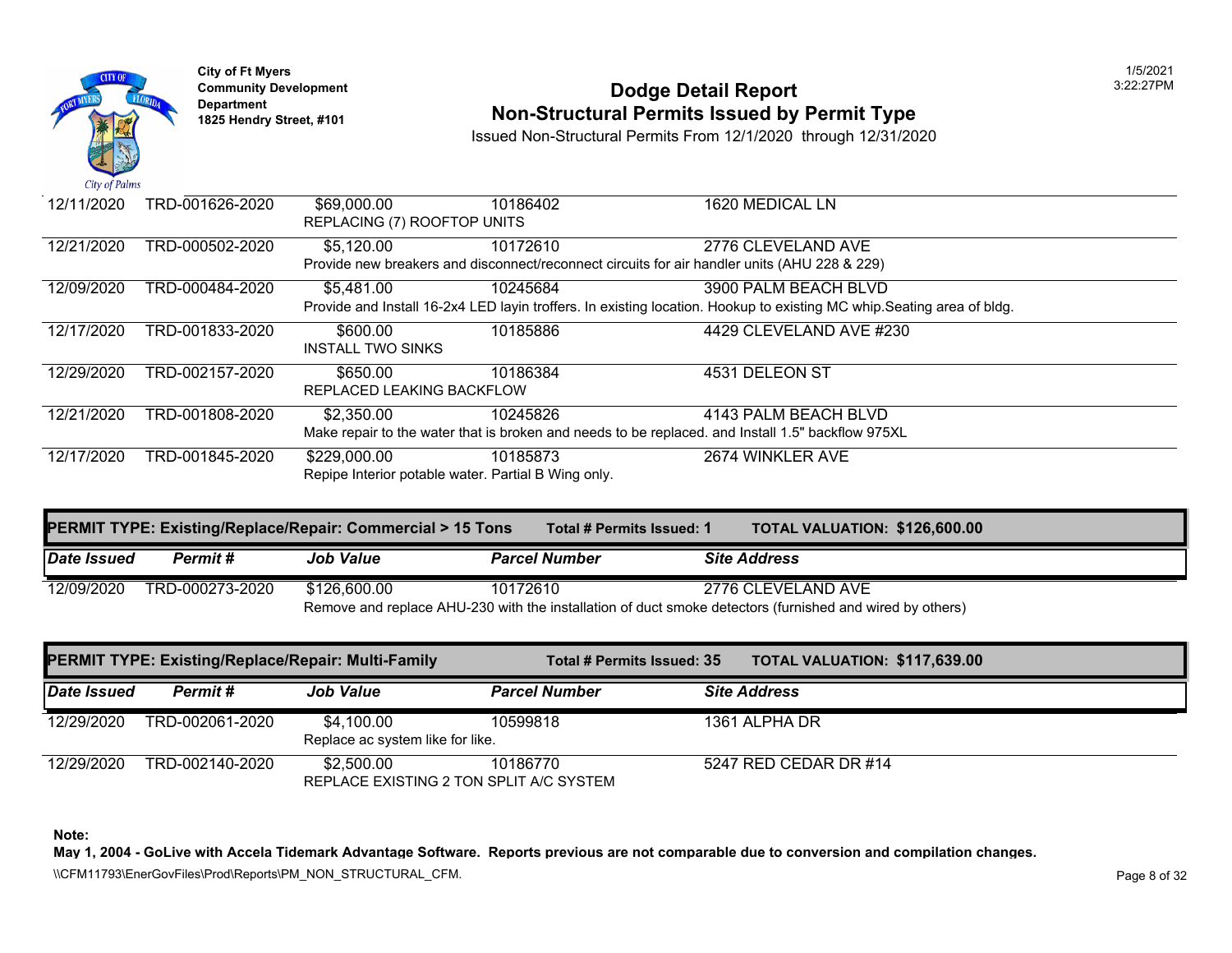

### **Community Developm[ent](https://5,400.00) 12:22:27 PODDE DETAIL Report Non-Structural Permits Issued by Permit Type**

Issued Non-Structural Permits From 12/1/2020 through 12/31/2020

| 12/04/2020 | TRD-001451-2020 | \$3,436.00                                                | 10250549                                                                       | 4221 OTHELLO LN #326         |
|------------|-----------------|-----------------------------------------------------------|--------------------------------------------------------------------------------|------------------------------|
|            |                 | Replace existing 2 ton split A/C system. Unit #326        |                                                                                |                              |
| 12/23/2020 | TRD-002028-2020 | \$3,436.00                                                | 10186770                                                                       | 5245 RED CEDAR DR #3         |
|            |                 | Replace existing 2 Ton system in Bldg 5245 unit 3         |                                                                                |                              |
| 12/03/2020 | TRD-001185-2020 | \$7,142.00                                                | 10187060                                                                       | 5224 CEDARBEND DR #2         |
|            |                 | Replace 2.5T Package Unit on roof with like equipment     |                                                                                |                              |
| 12/28/2020 | TRD-001715-2020 | \$5,897.00                                                | 10571837                                                                       | 10459 CASELLA WAY #101       |
|            |                 | REPLACE HVAC 3 TON SPLIT SYSTEM LIKE FOR LIKE             |                                                                                |                              |
| 12/04/2020 | TRD-001450-2020 | \$5,400.00                                                | 10250549                                                                       | 4221 OTHELLO LN              |
|            |                 |                                                           | Replace existing condesing units only. 14 seer, 2 ton each. Unit # 335,147,116 |                              |
| 12/29/2020 | TRD-002130-2020 | \$3,436.00                                                | 10250560                                                                       | 3708 NELSON TILLIS BLVD #103 |
|            |                 | AC CHANGE OUT                                             |                                                                                |                              |
| 12/16/2020 | TRD-001761-2020 | \$6,280.00                                                | 10512743                                                                       | 4231 LIRON AVE #202          |
|            |                 | CHANGE OUT 3 TON 10 KW 15.5 SEER SPLIT SYSTEM             |                                                                                |                              |
| 12/23/2020 | TRD-002026-2020 | \$3,436.00                                                | 10186770                                                                       | 5241 RED CEDAR DR #16        |
|            |                 | Replace existing 2 Ton split ac system Bldg 5241 unit 16. |                                                                                |                              |
| 12/01/2020 | TRD-001142-2020 | \$5,580.00                                                | 10551573                                                                       | 10800 PALAZZO WAY #303       |
|            |                 | AC CHANGE OUT 2.5 TON SYSTEM LIKE FOR LIKE                |                                                                                |                              |
| 12/09/2020 | TRD-001460-2020 | \$3,436.00                                                | 10254611                                                                       | 3787 WINKLER AVE #324        |
|            |                 | Replace HVAC system.                                      |                                                                                |                              |
| 12/15/2020 | TRD-001756-2020 | \$4,715.00                                                | 10512498                                                                       | 11005 MILL CREEK WAY #1604   |
|            |                 | Replacement of existing unit, like for like.              |                                                                                |                              |
| 12/02/2020 | TRD-001358-2020 | \$6,630.00                                                | 10250556                                                                       | 3701 NELSON TILLIS BLVD      |
|            |                 | Replace 5 ton HVAC System. Vertical Application.          |                                                                                |                              |
| 12/23/2020 | TRD-002027-2020 | \$3,436.00                                                | 10186770                                                                       | 5247 RED CEDAR DR #8         |
|            |                 | Replace existing 2 Ton split system. Bldg 5247 Units      |                                                                                |                              |
| 12/16/2020 | TRD-001609-2020 | \$4,341.00                                                | 10161841                                                                       | 2711 FIRST ST #401           |
|            |                 |                                                           | A/C CHANGE OUT 2.5 TON 14 SEER 8 KW SPLIT SYSTEM                               |                              |

**Note:**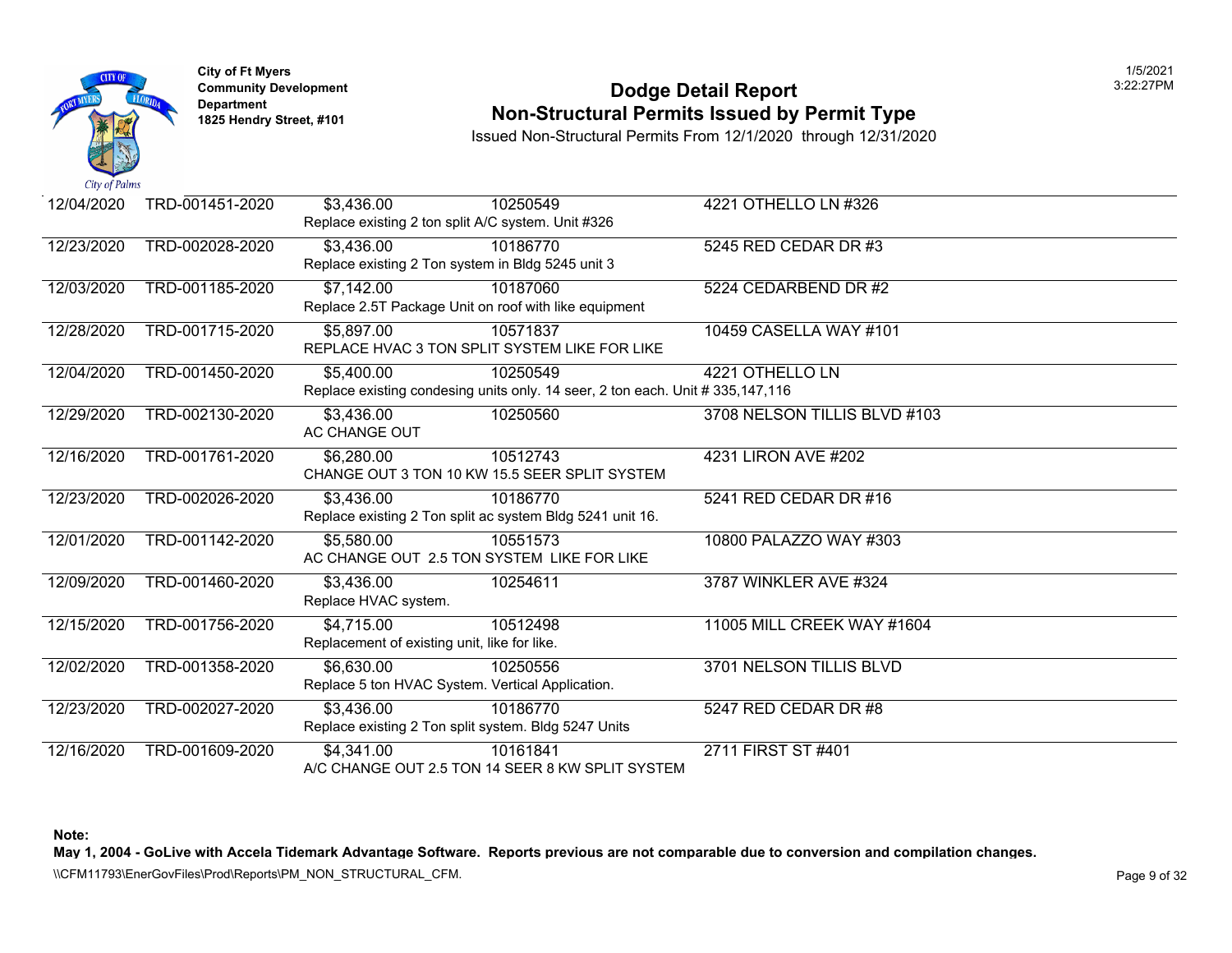

### **Community Developm[ent](https://9,430.00) 12:23:27 Personal property Development 12:27 Pool Dodge Detail Report Non-Structural Permits Issued by Permit Type**

Issued Non-Structural Permits From 12/1/2020 through 12/31/2020

| City of Fullities |                 |                                                                 |          |                                                               |
|-------------------|-----------------|-----------------------------------------------------------------|----------|---------------------------------------------------------------|
| 12/01/2020        | TRD-001261-2020 | \$3,436.00                                                      | 10245650 | 3608 SEMINOLE AVE #C107                                       |
|                   |                 | AC CHange Out Same Location Same Elevation 1.5 Ton 14 Seer 5 Kw |          |                                                               |
| 12/29/2020        | TRD-002132-2020 | \$3,436.00                                                      | 10250556 | 3707 NELSON TILLIS BLVD #203                                  |
|                   |                 | AC CHANGE OUT                                                   |          |                                                               |
| 12/09/2020        | TRD2020-02888   | \$5,484.00                                                      | 10571836 | 10455 CASELLA WAY #202                                        |
|                   |                 | AC change out; like for like.                                   |          |                                                               |
| 12/04/2020        | TRD-001453-2020 | \$3,436.00                                                      | 10254611 | 3737 WINKLER AVE #1122                                        |
|                   |                 | Replace existing 2 ton A/C system.                              |          |                                                               |
| 12/23/2020        | TRD-002024-2020 | \$9,430.00                                                      | 10186770 | 1601 RED CEDAR DR                                             |
|                   |                 | Replace 2 existing 3Ton Split ac systems.                       |          |                                                               |
| 12/28/2020        | TRD-002092-2020 | \$300.00                                                        | 10176389 | 1947 RICARDO AVE #6                                           |
|                   |                 | <b>INSTALL SPLIT UNIT</b>                                       |          |                                                               |
| 12/28/2020        | TRD-002085-2020 | \$300.00                                                        | 10176389 | 1947 RICARDO AVE #2                                           |
|                   |                 | <b>INSTALL A SPLIT UNIT</b>                                     |          |                                                               |
| 12/15/2020        | TRD-001759-2020 | \$2,400.00                                                      | 10249508 | <b>400 POINSETTIA LN</b>                                      |
|                   |                 | REPLACE METER EQUIPMENT LIKE FOR LIKE #23 & 24 POINSETTIA       |          |                                                               |
| 12/28/2020        | TRD-002087-2020 | \$300.00                                                        | 10176389 | 1947 RICARDO AVE #4                                           |
|                   |                 | <b>INSTALL A SPLIT UNIT</b>                                     |          |                                                               |
| 12/28/2020        | TRD-002091-2020 | \$300.00                                                        | 10176389 | 1947 RICARDO AVE #8                                           |
|                   |                 | <b>INSTALL SPLIT UNIT</b>                                       |          |                                                               |
| 12/28/2020        | TRD-002088-2020 | \$300.00                                                        | 10176389 | 1947 RICARDO AVE #10                                          |
|                   |                 | <b>INSTALL SPLIT UNIT</b>                                       |          |                                                               |
| 12/21/2020        | TRD-001907-2020 | \$2,311.00                                                      | 10174523 | 2828 JACKSON ST #14                                           |
|                   |                 |                                                                 |          | 100 AMP MAIN LUG ELECTRICAL PANEL REPLACEMENT, LIKE FOR LIKE. |
| 12/23/2020        | TRD-002034-2020 | \$500.00                                                        | 10175882 | <b>1825 LINHART AVE #65</b>                                   |
|                   |                 | Make repairs to meter can change lug.                           |          |                                                               |
| 12/01/2020        | TRD-001302-2020 | \$1,500.00                                                      | 10599818 | 1361 ALPHA DR                                                 |
|                   |                 | Change panel                                                    |          |                                                               |

**Note:**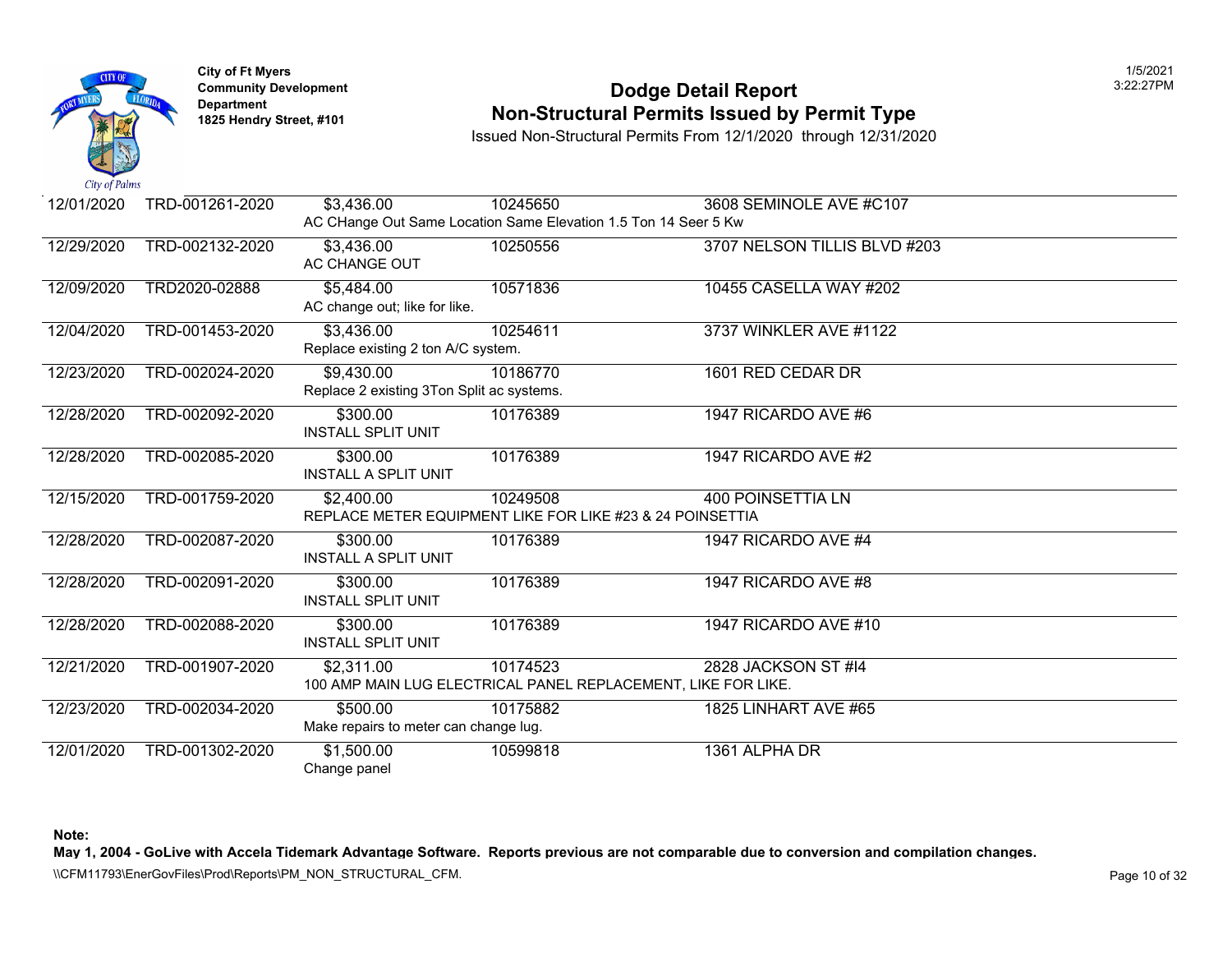

### **Community Developm[ent](https://2,485.00) 12:22:27 PODDE DETAIL Report 1825 Non-Structural Permits Issued by Permit Type**

Issued Non-Structural Permits From 12/1/2020 through 12/31/2020

| 12/22/2020 | TRD-001826-2020 | \$2,400.00<br>Replacing all of the hot and cold water supply lines. | 10185277                                                                    | 1462 PARK SHORE CIR #4                                                                                   |
|------------|-----------------|---------------------------------------------------------------------|-----------------------------------------------------------------------------|----------------------------------------------------------------------------------------------------------|
| 12/22/2020 | TRD-001995-2020 | \$2,485.00                                                          | 10185203<br>REPLACE EXISTING INTERIOR PRESSURE WATERLINES WITH PEX AND CPVC | 1426 PARK SHORE CIR #3                                                                                   |
| 12/11/2020 | TRD-001637-2020 | \$2,485.00                                                          | 10461169<br>REPLACE EXISTING INTERIOR PRESSURE WATERLINES WITH PEX AND CPVC | 3829 SCHOOLHOUSE RD E #2                                                                                 |
| 12/22/2020 | TRD-001996-2020 | \$1,150.00<br>REPLACE WATER HEATER                                  | 10172445                                                                    | 1920 VIRGINIA AVE #803                                                                                   |
| 12/22/2020 | TRD-001994-2020 | \$2,485.00<br>EQUIVALENT WATER HEATER.                              | 10185169                                                                    | 1398 PARK SHORE CIR #4<br>REPLACE EXISTING INTERIOR PRESSURE WATERLINES WITH PEX AND CPVC. REPLACE EXIST |

| <b>PERMIT TYPE: Existing/Replace/Repair: Multi-Family &gt; 15 Tons</b> |               |                             |                      | Total # Permits Issued: 1 | TOTAL VALUATION: \$3,000.0 |  |  |
|------------------------------------------------------------------------|---------------|-----------------------------|----------------------|---------------------------|----------------------------|--|--|
| Date Issued                                                            | Permit #      | <b>Job Value</b>            | <b>Parcel Number</b> |                           | <b>Site Address</b>        |  |  |
| 12/01/2020                                                             | TRD2020-01865 | \$3,000.00<br>AC change out | 10173646             |                           | 2450 KATHERINE ST #7       |  |  |

|             | <b>PERMIT TYPE: Fuel Gas: 1&amp;2 Family</b> |                                                           | Total # Permits Issued: 4                                                                      | <b>TOTAL VALUATION: \$4,775.0</b> |
|-------------|----------------------------------------------|-----------------------------------------------------------|------------------------------------------------------------------------------------------------|-----------------------------------|
| Date Issued | Permit#                                      | <b>Job Value</b>                                          | <b>Parcel Number</b>                                                                           | <b>Site Address</b>               |
| 12/24/2020  | TRD-000428-2020                              | \$850.00<br>Connect new generator to existing NG.         | 10469541                                                                                       | 10537 AVILA CIR                   |
| 12/10/2020  | TRD2020-01975                                | \$1,200.00                                                | 10184999<br>Install (3) upright 120 gallon tanks (fire deparment) and 25' of line to generator | 1750 ALINE ST                     |
| 12/21/2020  | TRD-001470-2020                              | \$700.00<br>install lines to a range and future generator | 10567115                                                                                       | 10447 MIGLIERA WAY                |
| 12/28/2020  | TRD-002049-2020                              | \$2,025.00                                                | 10183863<br>BURY 500 UG TANK & RUN APPROX 153 FT OF GAS LINE FOR GEN AND POOL HEATER           | 1309 CALOOSA VISTA RD             |

**Note:**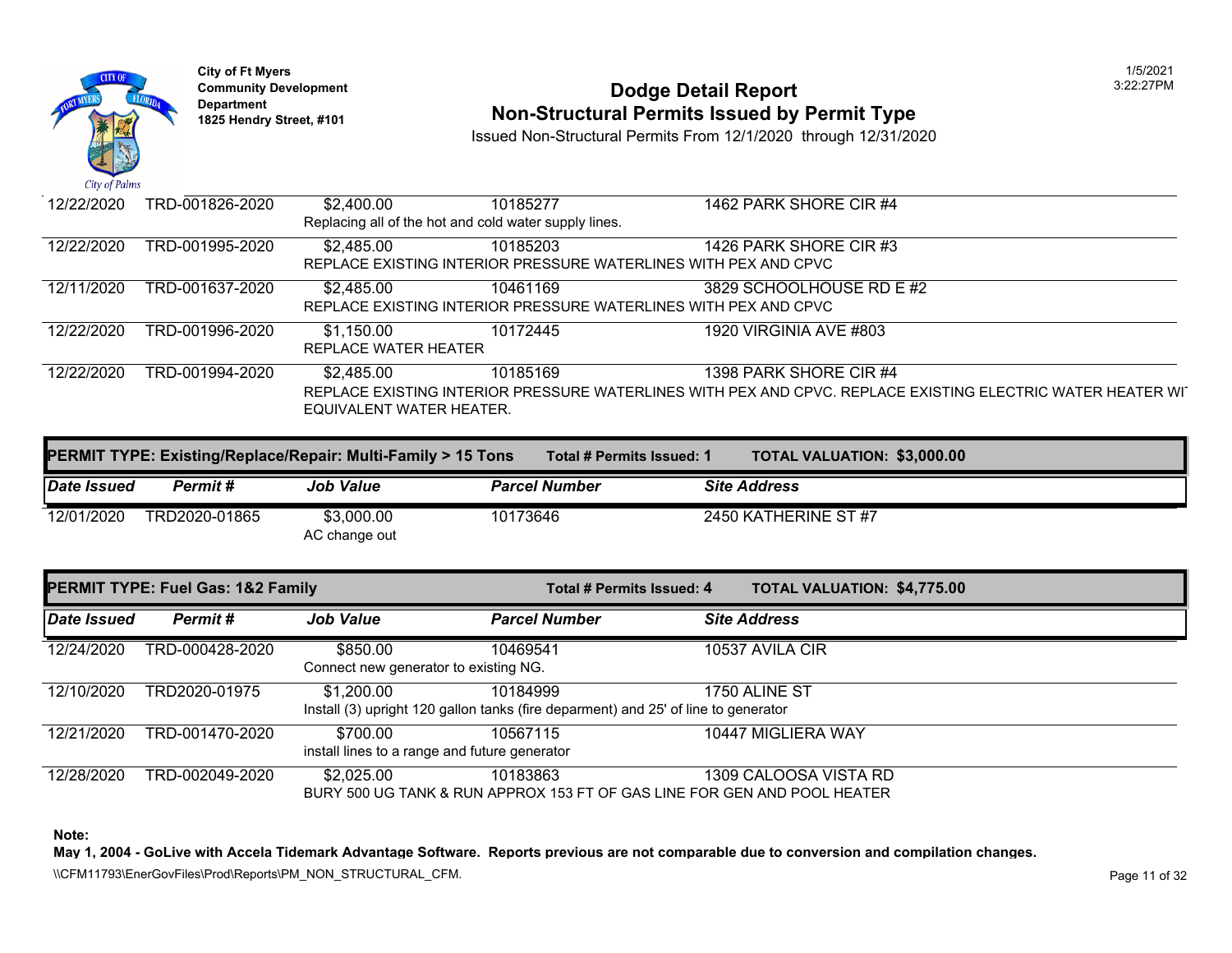

## **Community Development 2:22:27 POdge Detail Report 1825 Non-Structural Permits Issued by Permit Type**

Issued Non-Structural Permits From 12/1/2020 through 12/31/2020

| Date Issued<br><b>Parcel Number</b><br><b>Site Address</b><br><b>Job Value</b><br>Permit #                 |
|------------------------------------------------------------------------------------------------------------|
| 12/16/2020<br>TRD2020-01874<br>\$29,000.00<br>3566 FOWLER ST<br>10175017                                   |
| Replace existing fuel dispensers, convert existing mid-grande tank to premium, existing premium tank to    |
| transfer swithc (MTS) for generator hook-up.                                                               |
| 2230 ALICIA ST<br>12/21/2020<br>TRD2020-02884<br>\$3.400.00<br>10173178                                    |
| gas line from gas meter to (2) tankless water heaters. gas line from meter to kitchen equipment fryer, cha |
| 2645 FORUM BLVD<br>12/09/2020<br>TRD2020-02889<br>\$8.249.00<br>10547180                                   |
| RUN GAS LINE FROM METER TO GAS DRYERS                                                                      |

|             | <b>PERMIT TYPE: Ground Sign - Erect</b> |                               | Total # Permits Issued: 4                                                            | <b>TOTAL VALUATION: \$57,325</b>                                                                                                  |
|-------------|-----------------------------------------|-------------------------------|--------------------------------------------------------------------------------------|-----------------------------------------------------------------------------------------------------------------------------------|
| Date Issued | Permit#                                 | <b>Job Value</b>              | <b>Parcel Number</b>                                                                 | <b>Site Address</b>                                                                                                               |
| 12/28/2020  | SIG2020-00183                           | \$5,000,00<br>New ground sign | 10586758                                                                             | 4333 FORD ST                                                                                                                      |
| 12/21/2020  | SIG2020-00198                           | \$21,448.00                   | 10187905<br>Fabricate & install illuminated pylon sign in accordance to engineering. | 10001 MCGREGOR BLVD #10091                                                                                                        |
| 12/28/2020  | SIG2020-00196                           | \$24,877.00                   | 10187905                                                                             | 10001 MCGREGOR BLVD #10091<br>Fabricate & Install illuminated Electronic message center Ground Sign in accordance to Engineering. |
| 12/14/2020  | SIGN-000662-2020                        | \$6,000.00                    | 10593648<br>MFG & INSTALL ONE DOUBLE SIDED ILLUMINATED GRD SIGN.                     | 3200 CHAMPION RING RD                                                                                                             |

|                    | <b>PERMIT TYPE: New: 1&amp;2 Family</b> |                  | Total # Permits Issued: 10                                                                             |                     | <b>TOTAL VALUATION: \$15,315</b> |  |
|--------------------|-----------------------------------------|------------------|--------------------------------------------------------------------------------------------------------|---------------------|----------------------------------|--|
| <b>Date Issued</b> | Permit #                                | <b>Job Value</b> | <b>Parcel Number</b>                                                                                   | <b>Site Address</b> |                                  |  |
| 12/02/2020         | TRD-000774-2020                         | \$3.500.00       | 10553421                                                                                               |                     | 4212 DESOTO AVE #13              |  |
|                    |                                         |                  | 1. Replace the existing 2.0 ton system with the same. 2. New ductwork. 3. Relocate the system from the |                     |                                  |  |

**Note:**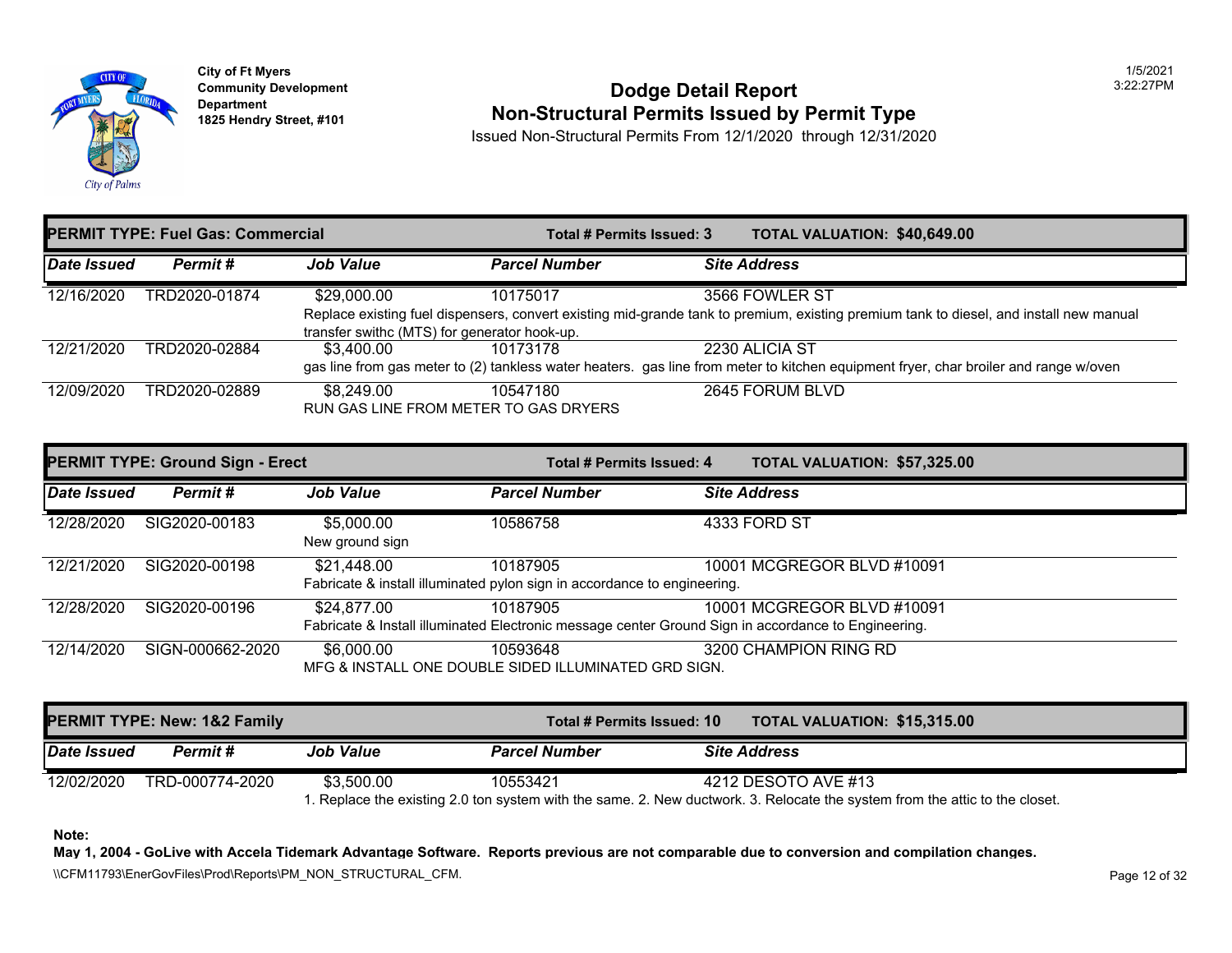

## **Community Development 2:22:27 POdge Detail Report 1825 Non-Structural Permits Issued by Permit Type**

Issued Non-Structural Permits From 12/1/2020 through 12/31/2020

| 12/03/2020 | TRD-001264-2020 | \$700.00                       | 10186959                                                        | 42 TIMBERLAND CIR S       |
|------------|-----------------|--------------------------------|-----------------------------------------------------------------|---------------------------|
|            |                 |                                | Instal (2) 20 amp dedicated GFCI circuits for jetted tub        |                           |
| 12/15/2020 | TRD-001736-2020 | \$3,000.00                     | 10183510                                                        | 1141 WALES DR             |
|            |                 |                                | Replace meter + main disconnect so FPL can put underground feed |                           |
| 12/09/2020 | TRD-001523-2020 | \$375.00                       | 10566365                                                        | 10912 GLENHURST ST        |
|            |                 |                                | Wiring 120 Volt 20 Amp Circuit for portable spa.                |                           |
| 12/28/2020 | TRD-002036-2020 | \$585.00                       | 10581262                                                        | 3122 BIRCHIN LN           |
|            |                 |                                | 240 Volt 50 Amp wiring circuit for portable spa.                |                           |
| 12/21/2020 | TRD-001818-2020 | \$375.00                       | 10479647                                                        | 9194 INDEPENDENCE WAY     |
|            |                 | WIRING 120 VOLT 20 AMP CIRCUIT |                                                                 |                           |
| 12/28/2020 | TRD-001957-2020 | \$585.00                       | 10490032                                                        | 10032 HORSE CREEK RD      |
|            |                 |                                | 240 VOLT 50 AMP CIRCUIT FOR PORTABLE SPA                        |                           |
| 12/28/2020 | TRD-002039-2020 | \$375.00                       | 10570147                                                        | 10538 MIGLIERA WAY        |
|            |                 |                                | 120 Volt 20 Amp wiring circuit for portable spa.                |                           |
| 12/29/2020 | TRD-000294-2020 | \$1,000.00                     | 10183593                                                        | 1228 MORNINGSIDE DR       |
|            |                 | <b>IRRIGATION</b>              |                                                                 |                           |
| 12/28/2020 | TRD-002107-2020 | \$4,820.00                     | 10496449                                                        | 3009 PALMETTO OAK DR #101 |
|            |                 |                                | REPLACING BATH TUB WITH A CUSTOM SHOWER BASE                    |                           |

|             | <b>PERMIT TYPE: New: Commercial</b> |                  | Total # Permits Issued: 3                                                                                      | <b>TOTAL VALUATION: \$80,511</b> |  |
|-------------|-------------------------------------|------------------|----------------------------------------------------------------------------------------------------------------|----------------------------------|--|
| Date Issued | Permit #                            | <b>Job Value</b> | <b>Parcel Number</b>                                                                                           | <b>Site Address</b>              |  |
| 12/29/2020  | TRD-001175-2020                     | \$1,500.00       | 10185886<br>Install (12) receptacles for barber stations, atm machine and sign                                 | 4429 CLEVELAND AVE #230          |  |
| 12/21/2020  | TRD-000520-2020                     | \$76,511.00      | 10499549<br>Installing liquid tight external welded ductwork. We are NOT hanging HOODS. ((PRIVATE PROVIDER- II | 9181 INDEPENDENCE WAY            |  |
| 12/30/2020  | TRD-000692-2020                     | \$2,500.00       | 10174643<br>NEW DWV FOR UNIT 21 UNDER CONCRETE                                                                 | 3079 CLEVELAND AVE #21           |  |

**Note:**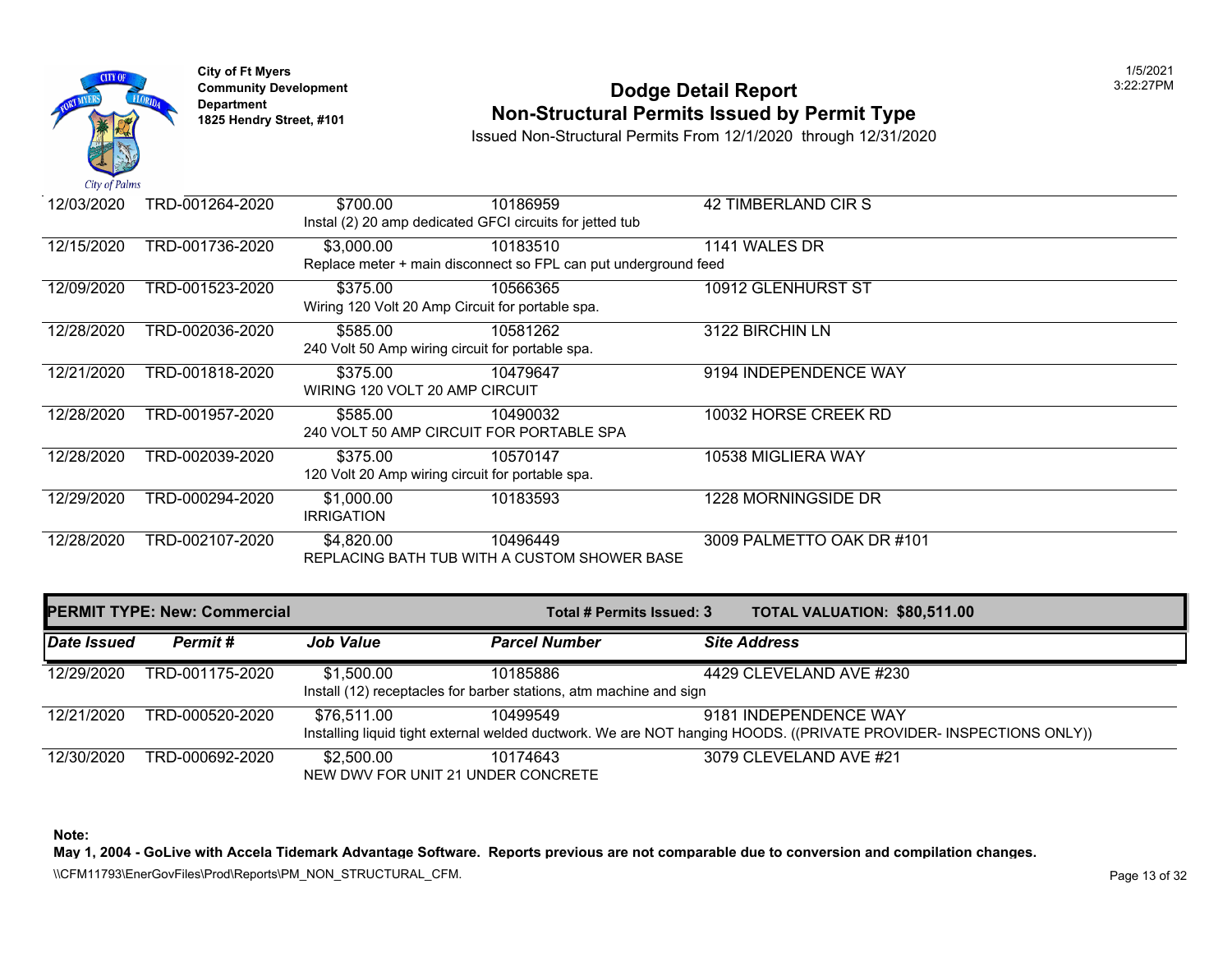

### **Community Development 2:22:27 POdge Detail Report 1825 Non-Structural Permits Issued by Permit Type**

Issued Non-Structural Permits From 12/1/2020 through 12/31/2020

| <b>PERMIT TYPE: New: Multi-Family</b> |                                                                              |                  | <b>TOTAL VALUATION: \$15,557</b><br>Total # Permits Issued: 1 |                     |                  |  |
|---------------------------------------|------------------------------------------------------------------------------|------------------|---------------------------------------------------------------|---------------------|------------------|--|
| Date Issued                           | <b>Permit #</b>                                                              | <b>Job Value</b> | <b>Parcel Number</b>                                          | <b>Site Address</b> |                  |  |
| 12/08/2020                            | TRD-000735-2020                                                              | \$15,557.00      | 10185873                                                      |                     | 2674 WINKLER AVE |  |
|                                       | Install Two (2) 1-ton Mini split in elevator machine room for this building. |                  |                                                               |                     |                  |  |

|             | <b>PERMIT TYPE: Other Sign</b> |                  | Total # Permits Issued: 1 | <b>TOTAL VALUATION: \$410.00</b>                                                                                                |  |
|-------------|--------------------------------|------------------|---------------------------|---------------------------------------------------------------------------------------------------------------------------------|--|
| Date Issued | Permit #                       | <b>Job Value</b> | <b>Parcel Number</b>      | <b>Site Address</b>                                                                                                             |  |
| 12/21/2020  | SIG2020-00174                  | \$410.00         | 10162467                  | 1412 BAYVIEW CT<br>vinyl print with lettering added to the front flap and ends of the awning. no hardware or fasteners required |  |

|             | <b>PERMIT TYPE: Outdoor Activities - without Vendors</b> |                      | Total # Permits Issued: 1 | <b>TOTAL VALUATION:</b> |
|-------------|----------------------------------------------------------|----------------------|---------------------------|-------------------------|
| Date Issued | Permit #                                                 | <b>Job Value</b>     | <b>Parcel Number</b>      | <b>Site Address</b>     |
| 12/09/2020  | TEMP-000972-2020                                         | CHRISTMAS TREE SALES | 10186849                  | 5170 S CLEVELAND AVE    |

|             | PERMIT TYPE: Pool & Spa: 1&2 Family |                                                 | Total # Permits Issued: 27 | <b>TOTAL VALUATION: \$1,379,5</b>                                                                    |
|-------------|-------------------------------------|-------------------------------------------------|----------------------------|------------------------------------------------------------------------------------------------------|
| Date Issued | Permit#                             | <b>Job Value</b>                                | <b>Parcel Number</b>       | <b>Site Address</b>                                                                                  |
| 12/21/2020  | POOL-001205-2020                    | \$35,000.00                                     | 10600274                   | 4049 SPOTTED EAGLE WAY<br>IN GROUND POOL & SPA WITH PAVER DECK FOOTER PER ENGINEERING - BABY BARRIER |
| 12/03/2020  | POOL-000513-2020                    | \$35,000.00                                     | 10591178                   | 11460 TIVERTON TRCE<br>IN GROUND POOL & SPA WITH PAVER DECK - FOOTER PER ENGINEERING - BABY BARRIER  |
| 12/17/2020  | PSP2020-00299                       | \$81,000.00<br>Construct pool, spa, paver deck. | 10561518                   | 10640 CARENA CIR                                                                                     |

**Note:**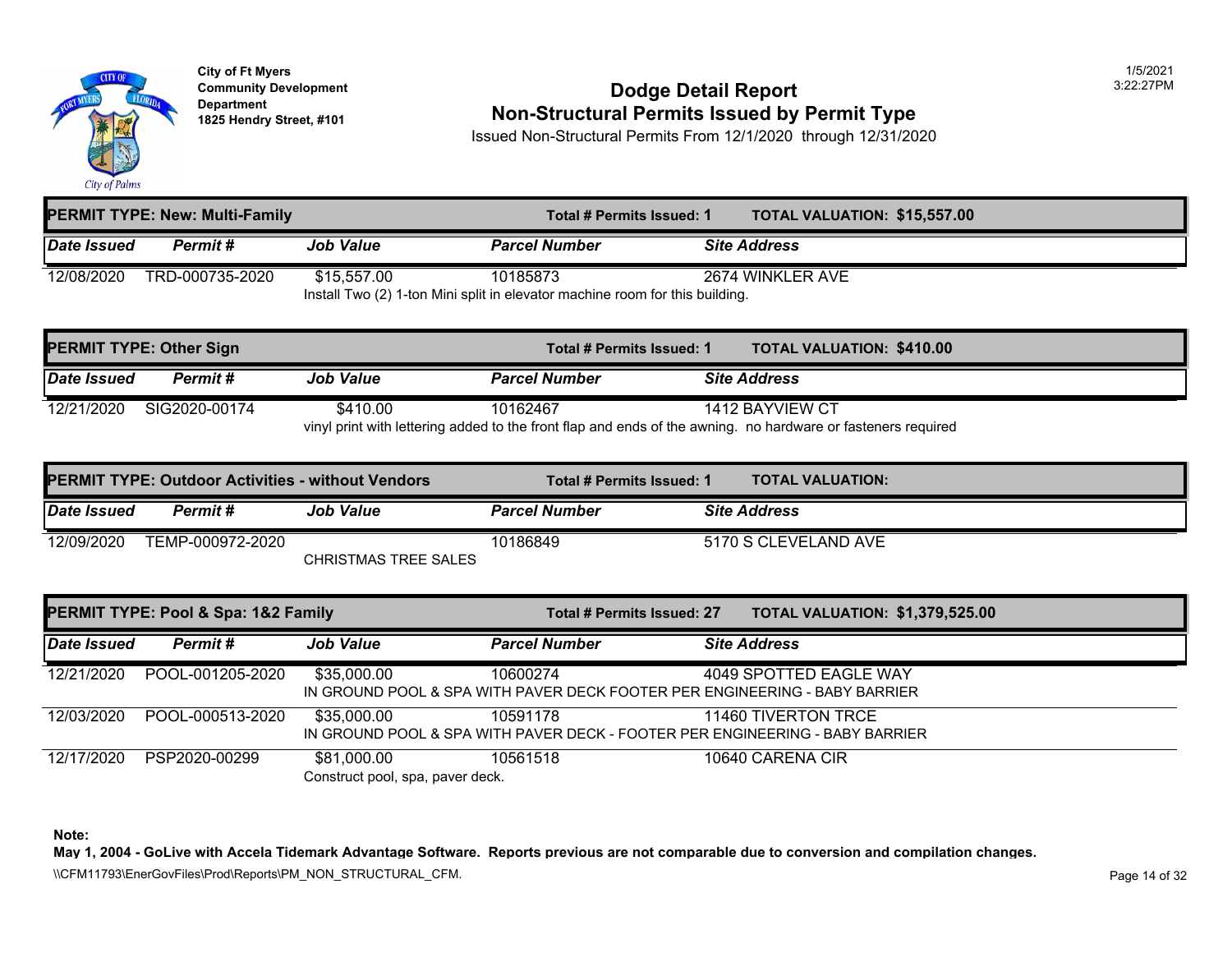

### **Community Develop[ment](https://58,539.00) 12:22:27 PODDE DETAIL Report Non-Structural Permits Issued by Permit Type**

Issued Non-Structural Permits From 12/1/2020 through 12/31/2020

| 12/16/2020 | POOL-000714-2020 | \$33,000.00<br>Pool, Spa, Deck   | 10586634                                                                       | 11996 ARBOR TRACE DR                                                         |
|------------|------------------|----------------------------------|--------------------------------------------------------------------------------|------------------------------------------------------------------------------|
| 12/09/2020 | POOL-000277-2020 | \$54,000.00                      | 10524828                                                                       | 10681 CAMARELLE CIR                                                          |
|            |                  | Construct pool, spa, paver deck  |                                                                                |                                                                              |
| 12/09/2020 | POOL-000604-2020 | \$60,000.00                      | 10557779                                                                       | 11067 ESTEBAN DR                                                             |
|            |                  |                                  | CONSTRUCTING AN INGROUND CONCRETE POOL/SPA ON A PAVER DECK.                    |                                                                              |
| 12/18/2020 | POOL-001284-2020 | \$60,000.00                      | 10532415                                                                       | 10114 MIMOSA SILK DR                                                         |
|            |                  |                                  | Constructing an inground pool/spa on a paver deck.                             |                                                                              |
| 12/17/2020 | POOL-000769-2020 | \$58,539.00                      | 10184409                                                                       | 3760 HANOVER ST                                                              |
|            |                  | Residential pool with spa,       |                                                                                |                                                                              |
| 12/17/2020 | POOL-000314-2020 | \$56,200.00                      | 10589987                                                                       | 3954 SPOTTED EAGLE WAY                                                       |
|            |                  |                                  | Residential pool with spa, paver deck and screen by others                     |                                                                              |
| 12/03/2020 | POOL-000514-2020 | \$35,000.00                      | 10591181                                                                       | <b>11446 TIVERTON TRCE</b>                                                   |
|            |                  |                                  |                                                                                | IN GROUND POOL & SPA WITH PAVER DECK - FOOTER PER ENGINEERING - BABY BARRIER |
| 12/03/2020 | POOL-000740-2020 | \$31,576.00                      | 10575340                                                                       | 11504 FOXBRIAR LN                                                            |
|            |                  |                                  | POOL & SPA, PAVER DECK, BABY BARRIER, SCREEN BY OTHERS, 1.5 HP - 2 SPD         |                                                                              |
| 12/17/2020 | POOL-000605-2020 | \$48,000.00                      | 10581265                                                                       | 3110 BIRCHIN LN                                                              |
|            |                  | Pool,                            |                                                                                |                                                                              |
| 12/03/2020 | PSP2020-00277    | \$17,771.00                      | 10580290                                                                       | 12046 LAKEWOOD PRESERVE PL                                                   |
|            |                  |                                  | Pool and spa, paver deck, baby barrier, screen by others, 1.5 HP - 2 SPD pump. |                                                                              |
| 12/03/2020 | PSP2020-00296    | \$90,000.00                      | 10525441                                                                       | 8651 MERCADO CT                                                              |
|            |                  | Construct pool, spa, paver deck. |                                                                                |                                                                              |
| 12/01/2020 | PSP2020-00282    | \$19,777.00                      | 10580302                                                                       | 11700 LAKEWOOD PRESERVE PL                                                   |
|            |                  |                                  | Pool, Paver Deck, Baby Barrier, Screen by others, 3/4 HP Pump                  |                                                                              |
| 12/01/2020 | POOL-000024-2020 | $\sqrt{334,000.00}$              | 10586667                                                                       | 11971 ARBOR TRACE DR                                                         |
|            |                  |                                  | Pool, Paver Deck, Pentair Circulation Pump                                     |                                                                              |
| 12/03/2020 | PSP2020-00288    | \$59,829.00                      | 10579624                                                                       | 12048 WESTMORELAND WAY                                                       |
|            |                  |                                  | CONSTRUCTION OF POOL AND SPA W/DECK                                            |                                                                              |

**Note:**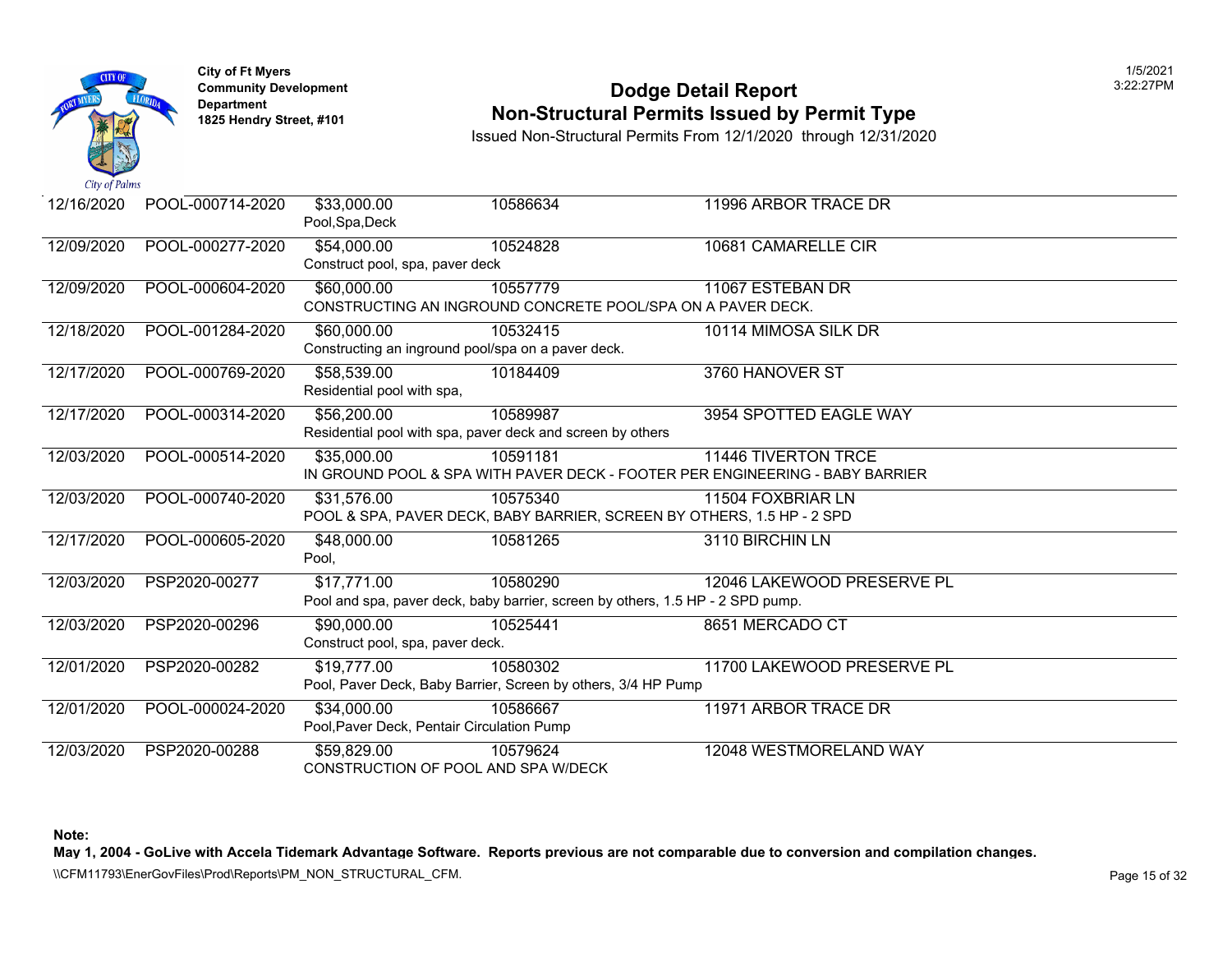

## **Community Development Community Development** 3:22:27PM Dodge Detail Report **1825 Non-Structural Permits Issued by Permit Type**

Issued Non-Structural Permits From 12/1/2020 through 12/31/2020

| 12/24/2020 | POOL-001465-2020 | \$54,500.00<br>pool, spa, deck                  | 10581316                                                                                  | 3069 BIRCHIN LN                                                                                        |
|------------|------------------|-------------------------------------------------|-------------------------------------------------------------------------------------------|--------------------------------------------------------------------------------------------------------|
| 12/16/2020 | POOL-000608-2020 | \$34,000.00<br>Pool, Spa, Deck                  | 10589958                                                                                  | 11909 HICKORY ESTATE CIR                                                                               |
| 12/17/2020 | POOL-000827-2020 | \$50,753.00                                     | 10581284<br>INSTALL POOL, SPA, PAVER DECK AND EQUIPMENT.                                  | 3034 BIRCHIN LN                                                                                        |
| 12/21/2020 | POOL-000858-2020 | \$73,000.00                                     | 10572433<br>New Pool Construction (New Pool, spa, deck, enclosure and all related items.) | 11886 WHITE STONE DR                                                                                   |
| 12/21/2020 | POOL-000957-2020 | \$35,000.00                                     | 10590053                                                                                  | 4705 IMPERIAL EAGLE DR<br>IN GROUND POOL & SPA WITH PAVER DECK - FOOTER PER ENGINEERING - BABY BARRIER |
| 12/24/2020 | POOL-001442-2020 | \$34,000.00<br>Pool, Spa, Deck                  | 10591200                                                                                  | 4355 TEABERRY LN                                                                                       |
| 12/09/2020 | POOL-000091-2020 | \$69,450.00                                     | 10574835<br>New Swimming Pool Construction. ((PRIVATE PROVIDER - INSPECTIONS ONLY))       | 10546 PRATO DR                                                                                         |
| 12/17/2020 | PSP2020-00298    | \$88,000.00<br>Construct pool, spa, paver deck. | 10590039                                                                                  | 3972 BLACK EAGLE LN LN                                                                                 |
| 12/17/2020 | POOL-001327-2020 | \$67,000.00                                     | 10575337<br>POOL AND SPA, PAVER DECK, BABY BARRIER, PUMP #1 2 HP - 2 SPD PUMP #2 1.0 HP   | 10019 WINDY POINTE CT                                                                                  |
| 12/28/2020 | POOL-001446-2020 | \$65,130.00                                     | 10176129<br>Residential pool with spa, paver deck and existing fence                      | 1621 BRAMAN AVE                                                                                        |

|                    | <b>PERMIT TYPE: Pool: 1&amp;2 Family</b> |                                                           | Total # Permits Issued: 16                                                       | <b>TOTAL VALUATION: \$712,26</b> |
|--------------------|------------------------------------------|-----------------------------------------------------------|----------------------------------------------------------------------------------|----------------------------------|
| <b>Date Issued</b> | <b>Permit #</b>                          | <b>Job Value</b>                                          | <b>Parcel Number</b>                                                             | <b>Site Address</b>              |
| 12/03/2020         | POOL-000510-2020                         | \$30,000.00                                               | 10579640<br>IN GROUND POOL WITH PAVER DECK FOOTER PER ENGINEERING - BABY BARRIER | 12019 WESTMORELAND WAY           |
| 12/24/2020         | POOL-001059-2020                         | \$25,000.00<br>Pool, Paver Deck, Pentair Circulation Pump | 10591211                                                                         | 4386 LEMONGRASS DR               |

**Note:**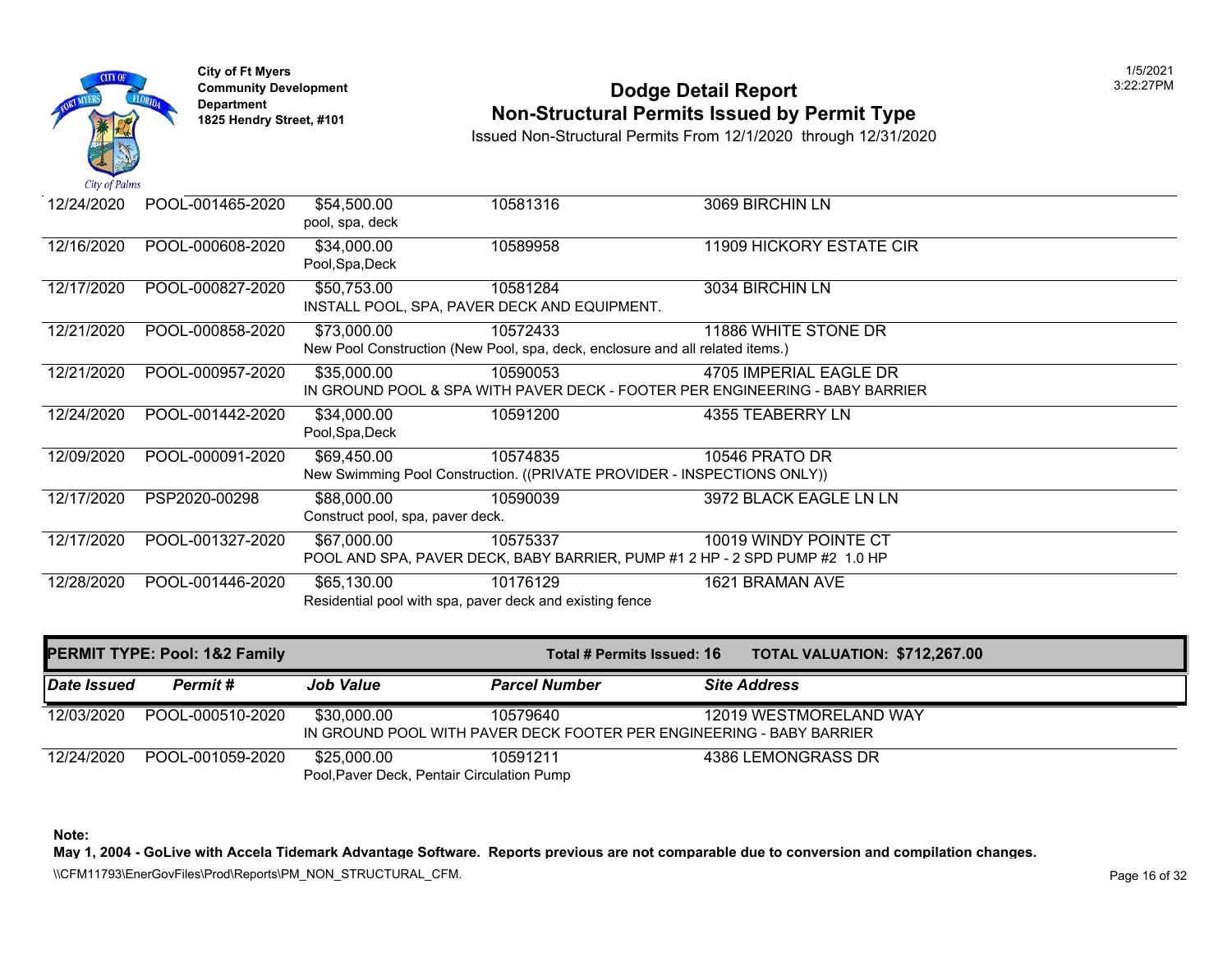

### **Community Develop[ment](https://50,000.00) 12:22:27 Personal property Development 12:27 Pool Dodge Detail Report Non-Structural Permits Issued by Permit Type**

Issued Non-Structural Permits From 12/1/2020 through 12/31/2020

| 12/11/2020 | PSP2020-00289    | \$75,980.00                        | 10528943                                                            | 11346 REFLECTION ISLES BLVD                                            |
|------------|------------------|------------------------------------|---------------------------------------------------------------------|------------------------------------------------------------------------|
|            |                  | <b>CONSTRUCTION OF POOL W/DECK</b> |                                                                     |                                                                        |
| 12/03/2020 | POOL-000751-2020 | \$62,800.00                        | 10567084                                                            | 10355 MATERITA DR                                                      |
|            |                  |                                    | In ground pool. ((PRIVATE PROVIDER - INSPECTIONS ONLY))             |                                                                        |
| 12/07/2020 | PSP2020-00260    | \$69,000.00                        | 10557940                                                            | 12720 GLADSTONE WAY                                                    |
|            |                  | Swimming pool                      |                                                                     |                                                                        |
| 12/03/2020 | POOL-000214-2020 | \$55,086.00                        | 10570554                                                            | 12002 MACQUARIE WAY                                                    |
|            |                  |                                    | Install Pool, Paver Deck and Equipment. Screen Enclosure by others  |                                                                        |
| 12/02/2020 | POOL-000494-2020 | \$50,000.00                        | 10558543                                                            | 2867 VIA PIAZZA LOOP                                                   |
|            |                  |                                    | Constructing an inground concrete pool on a paver deck              |                                                                        |
| 12/09/2020 | POOL-000495-2020 | \$50,000.00                        | 10493552                                                            | 9292 BRENO DR                                                          |
|            |                  |                                    | Construction an in Ground pool on a paver deck.                     |                                                                        |
| 12/03/2020 | PSP2020-00278    | \$19,947.00                        | 10575345                                                            | 11524 FOXBRIAR LN                                                      |
|            |                  |                                    | Pool, paver deck, baby barrier, screen by others, 1HP - 2 SPD pump. |                                                                        |
| 12/24/2020 | POOL-001060-2020 | \$25,000.00                        | 10591260                                                            | 4405 LEMONGRASS DR                                                     |
|            |                  | Pool, Paver Deck                   |                                                                     |                                                                        |
| 12/21/2020 | POOL-001206-2020 | \$30,000.00                        | 10590012                                                            | 4780 CRESTED EAGLE LN                                                  |
|            |                  |                                    |                                                                     | IN GROUND POOL WITH PAVER DECK - FOOTER PER ENGINEERING - BABY BARRIER |
| 12/21/2020 | POOL-000675-2020 | \$40,000.00                        | 10590002                                                            | 4740 SEA EAGLE CT                                                      |
|            |                  | Install Pool below ground.         |                                                                     |                                                                        |
| 12/03/2020 | POOL-000794-2020 | \$30,000.00                        | 10590005                                                            | <b>4752 CRESTED EAGLE LN</b>                                           |
|            |                  |                                    |                                                                     | IN GROUND POOL WITH PAVER DECK FOOTER PER ENGINEERING - BABY BARRIER   |
| 12/28/2020 | POOL-001171-2020 | \$51,454.00                        | 10584018                                                            | 4151 BLUEGRASS DR                                                      |
|            |                  | Pool, Paver Deck, Screen           |                                                                     |                                                                        |
| 12/03/2020 | POOL-000512-2020 | \$30,000.00                        | 10568565                                                            | 11869 CLIFTON TER                                                      |
|            |                  |                                    |                                                                     | IN GROUND POOL WITH PAVER DECK - FOOTER PER ENGINEERING - BABY BARRIER |
| 12/09/2020 | POOL-000531-2020 | \$68,000.00                        | 10538286                                                            | 11061 CASTLEREAGH ST                                                   |
|            |                  | Construct Pool, Paver Deck.        |                                                                     |                                                                        |

**Note:**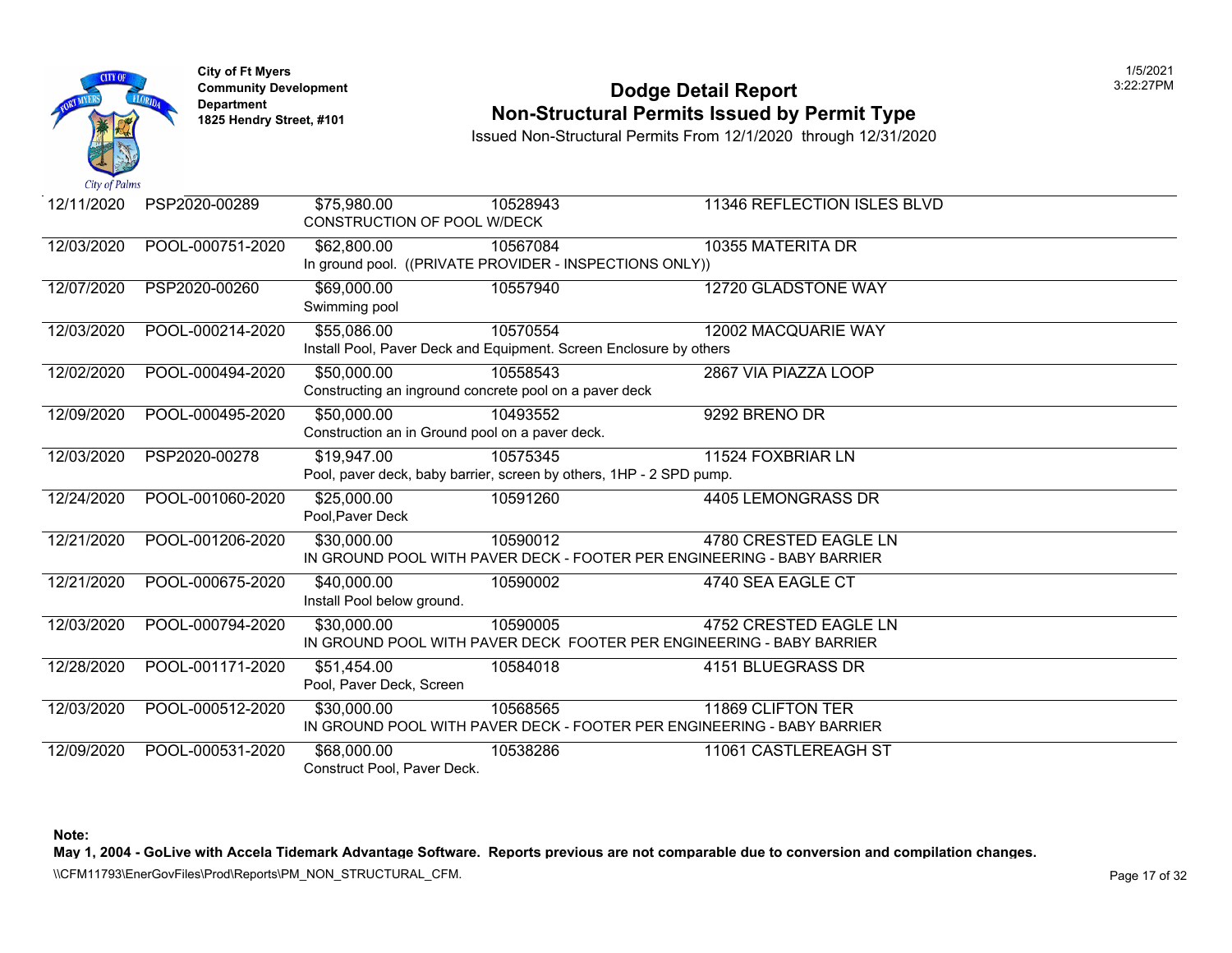

### **Community Development 2:22:27 POdge Detail Report 1825 Non-Structural Permits Issued by Permit Type**

Issued Non-Structural Permits From 12/1/2020 through 12/31/2020

| <b>PERMIT TYPE: Pool: Commercial</b> |               |                  | <b>TOTAL VALUATION: \$125,00</b><br>Total # Permits Issued: 1                                  |  |                     |  |
|--------------------------------------|---------------|------------------|------------------------------------------------------------------------------------------------|--|---------------------|--|
| <b>IDate Issued</b>                  | Permit #      | <b>Job Value</b> | <b>Parcel Number</b>                                                                           |  | <b>Site Address</b> |  |
| 12/31/2020                           | PSP2020-00300 | \$125,000,00     | 10254505<br>NEW SPLASH AREA, BESIDE OF POOL (UNDER PERMIT #PSP2019-00231) ((PRIVATE PROVIDER ▌ |  | 3251 WINKLER AVE    |  |

|             | PERMIT TYPE: Re-Roof: 1&2 Family |                                         | Total # Permits Issued: 55                                                          | <b>TOTAL VALUATION: \$13,553</b>                                                                           |  |
|-------------|----------------------------------|-----------------------------------------|-------------------------------------------------------------------------------------|------------------------------------------------------------------------------------------------------------|--|
| Date Issued | Permit#                          | <b>Job Value</b>                        | <b>Parcel Number</b>                                                                | <b>Site Address</b>                                                                                        |  |
| 12/02/2020  | TRD-000590-2020                  | \$55,800.00                             | 10499132                                                                            | 9542 HEMINGWAY LN                                                                                          |  |
|             |                                  |                                         | Remove hurricane damaged tile and underlayment.                                     |                                                                                                            |  |
|             |                                  |                                         |                                                                                     | Re-nail decking to code. Install self adhered underlayment and flashing. Install tile to manufacturers spe |  |
| 12/28/2020  | TRD-001933-2020                  | \$1,451.07                              | 10253508                                                                            | 3021 DORA ST                                                                                               |  |
|             |                                  | Repair shingle roof as need/Ridge Vents |                                                                                     |                                                                                                            |  |
| 12/08/2020  | TRD-001525-2020                  | \$11,000.00                             | 10183512                                                                            | 1121 WALES DR                                                                                              |  |
|             |                                  | SHINGLE RE ROOF                         |                                                                                     |                                                                                                            |  |
| 12/14/2020  | TRD-001701-2020                  | \$12,000.00                             | 10247552                                                                            | 4753 NOTTINGHAM DR                                                                                         |  |
|             |                                  | RE-ROOF SHINGLE TO SHINGLE              |                                                                                     |                                                                                                            |  |
| 12/01/2020  | TRD-000824-2020                  | \$8,738.00                              | 10247889                                                                            | 647 NUNA AVE #67                                                                                           |  |
|             |                                  | Shingle re-roof                         |                                                                                     |                                                                                                            |  |
| 12/02/2020  | TRD-001355-2020                  | \$45,882.00                             | 10452369                                                                            | 10282 SAGO PALM WAY                                                                                        |  |
|             |                                  |                                         | Remove existing tile roofing/replace with tile roofing direct to deck underlayment. |                                                                                                            |  |
| 12/10/2020  | TRD-001576-2020                  | \$38,570.00                             | 10483550                                                                            | 9295 AVIANO DR                                                                                             |  |
|             |                                  | RESIDENTIAL RE-ROOF TILE TO TILE        |                                                                                     |                                                                                                            |  |
| 12/03/2020  | TRD-001230-2020                  | \$9,250.00                              | 10251041                                                                            | 1351 GARDENIA AVE                                                                                          |  |
|             |                                  |                                         | 20 SQ Flat Roof Re-Roof - Self Adheard Modified Low Slop/Flat.                      |                                                                                                            |  |
| 12/21/2020  | TRD-001573-2020                  | 2,200,000.00                            | 10460372                                                                            | 11079 SIERRA PALM CT                                                                                       |  |
|             |                                  | manufacturers specifications            |                                                                                     | Remove hurricane damaged tile and underlayment. Re-nail decking to code. Install self adhered underl       |  |

**Note:**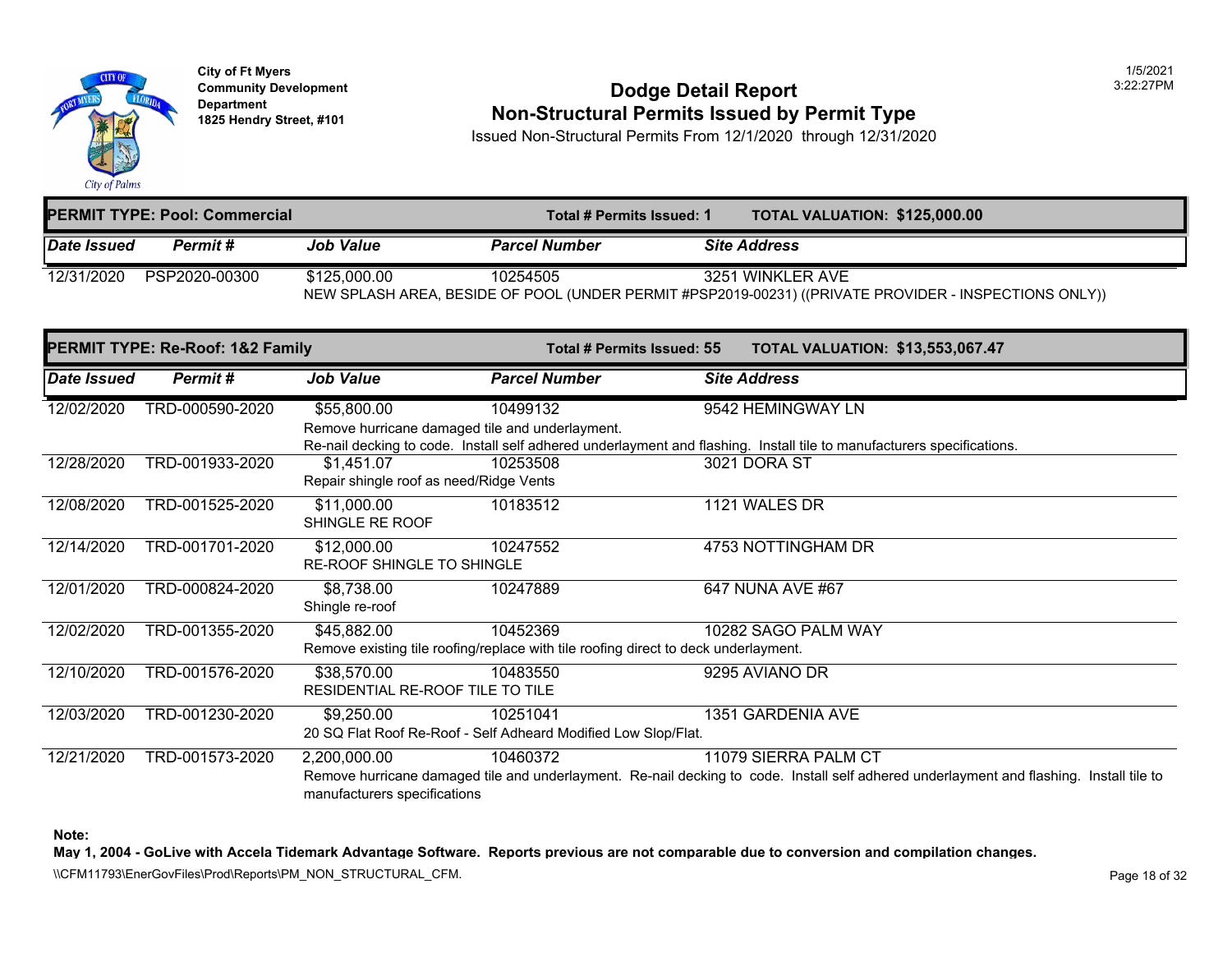

### **Community Developm[ent](https://7,900.00) 12:22:27 PODDE DETAIL Report 1825 Non-Structural Permits Issued by Permit Type**

Issued Non-Structural Permits From 12/1/2020 through 12/31/2020

| 12/14/2020 | TRD-001690-2020 | \$7,750.00                                              | 10175304<br>R&R 14 SQ SHINGLE ROOF AND 3 SQ MODIFIED FLAT ROOF                   | 3539 CENTRAL AVE                                                                                      |
|------------|-----------------|---------------------------------------------------------|----------------------------------------------------------------------------------|-------------------------------------------------------------------------------------------------------|
| 12/15/2020 | TRD-001578-2020 | \$61,360.00                                             | 10490205                                                                         | 9053 PROSPERITY WAY                                                                                   |
|            |                 | remove and replace roof to metal                        |                                                                                  |                                                                                                       |
| 12/09/2020 | TRD-001212-2020 | \$9,275.89<br>Shingles ReRoof                           | 10441927                                                                         | 1122 BENT CREEK LOOP                                                                                  |
| 12/01/2020 | TRD-000999-2020 | \$5,365.00                                              | 10174042<br>TEAR OFF OF SHINGLE ROOF - REPLACE SHINGLE ROOF                      | 2350 STELLA ST                                                                                        |
| 12/02/2020 | TRD-001369-2020 | \$7,900.00<br>Reroof Tile Off Tile On.                  | 10175677                                                                         | 1339 ALCAZAR AVE                                                                                      |
| 12/31/2020 | TRD-002010-2020 | \$77,802.00<br>remove and replace roof to metal         | 10472908                                                                         | 9107 LINKS DR                                                                                         |
| 12/03/2020 | TRD-001164-2020 | \$7,400.00                                              | 10246034<br>Tear off & reroof shingle 18 SQ. Two small flat sections, total 5 SQ | 4123 WOODSIDE AVE                                                                                     |
| 12/15/2020 | TRD-001762-2020 | \$6,000.00<br>Re-Roof Shingles off Shingles on.         | 10175048                                                                         | 3255 ROYAL PALM AVE                                                                                   |
| 12/31/2020 | TRD-001855-2020 | \$2,315.00<br>Shingle re-roof on detached garage        | 10172228                                                                         | 1816 LAFAYETTE ST                                                                                     |
| 12/04/2020 | TRD-000959-2020 | \$7,840.00<br>SHINGLE RE-ROOF. SHINGLE OFF, SHINGLE ON. | 10252718                                                                         | 2164 BEN ST                                                                                           |
| 12/28/2020 | TRD-001935-2020 | \$967.38<br>Repair shingle roof as needed/Ridge Vents   | 10253508                                                                         | 3041 DORA ST                                                                                          |
| 12/29/2020 | TRD-001782-2020 | \$40,829.00<br>Shingle & Metal Re-Roof                  | 10188136                                                                         | 25 FALCONWOOD CT                                                                                      |
| 12/23/2020 | TRD-002012-2020 | \$49,500.00                                             | 10446207                                                                         | 10490 CURRY PALM LN<br>REMOVE EXISTING ROOFING SYSTEM AND DISPOSE OF PROPERLY, RE-NAIL DECKING TO MEE |
|            |                 |                                                         |                                                                                  | CODE, INSTALL POLYGLASS, NEW DRIP EDGE, VALLEY METAL, NEW ROOF VENTS, NEW SOIL P                      |
| 12/15/2020 | TRD-001274-2020 | \$63,500.00<br>remove and replace roof to metal         | 10490146                                                                         | 9115 SHADOW GLEN WAY                                                                                  |

**Note:**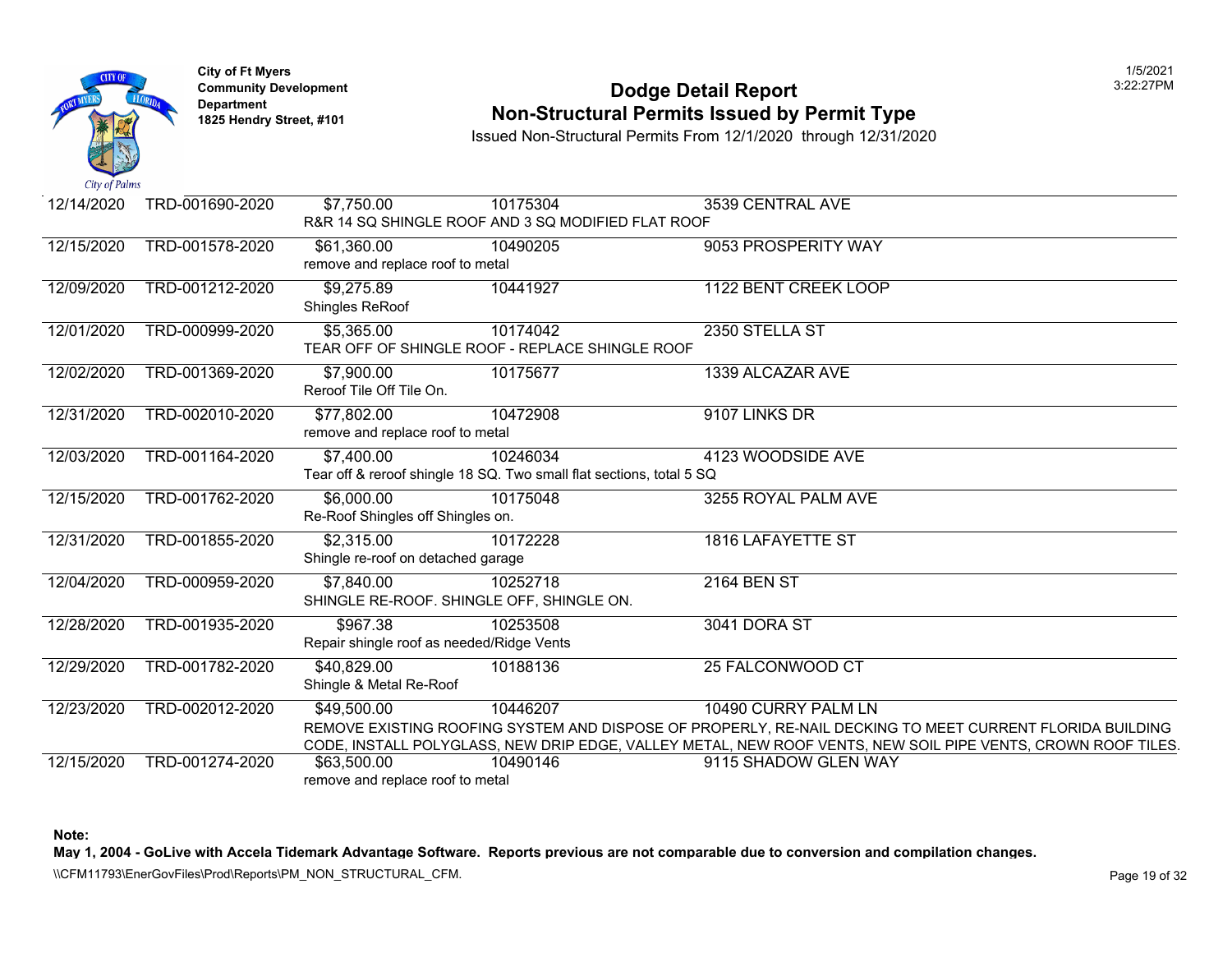

## **Community Development 2:22:27 POdge Detail Report Non-Structural Permits Issued by Permit Type**

Issued Non-Structural Permits From 12/1/2020 through 12/31/2020

| 12/30/2020 | TRD-001911-2020 | \$70,000.00                           | 10507112                                        | 8663 PEGASUS DR                                                                                            |
|------------|-----------------|---------------------------------------|-------------------------------------------------|------------------------------------------------------------------------------------------------------------|
|            |                 | Remove and replace tile with new      |                                                 |                                                                                                            |
| 12/03/2020 | TRD-000588-2020 | \$89,000.00                           | 10451815                                        | 7975 GATOR PALM DR                                                                                         |
|            |                 |                                       | Remove hurricane damaged tile and underlayment. |                                                                                                            |
|            |                 |                                       |                                                 | Re-nail decking to code. Install self adhered underlayment and flashing. Install tile to manufacturers spe |
| 12/30/2020 | TRD-001920-2020 | \$8,600.00                            | 10250506                                        | 6190 DEMERY CIR                                                                                            |
|            |                 | Shingle reroof                        |                                                 |                                                                                                            |
| 12/09/2020 | TRD-001562-2020 | \$49,133.50                           | 10524864                                        | 10610 CAMARELLE CIR                                                                                        |
|            |                 | Concrete Tile ReRoof                  |                                                 |                                                                                                            |
| 12/14/2020 | TRD-001221-2020 | \$11,320.00                           | 10176598                                        | 1409 OLMEDA WAY                                                                                            |
|            |                 | Shingle re-roof                       |                                                 |                                                                                                            |
| 12/01/2020 | TRD-000467-2020 | \$13,100.00                           | 10483945                                        | 4346 AVIAN AVE                                                                                             |
|            |                 |                                       |                                                 | Remove existing shingle roof system, re-nail deck, install polyglass IRX-E underlayment, install one layer |
| 12/16/2020 | TRD-001790-2020 | \$1,500.00                            | 10173449                                        | 2130 PALM AVE                                                                                              |
|            |                 | REPAIR ROOF W/ DRY IN, SHINGLES       |                                                 |                                                                                                            |
| 12/15/2020 | TRD-001270-2020 | \$10,019.59                           | 10175300                                        | 3566 ROYAL PALM AVE                                                                                        |
|            |                 | remove and replace shingle to shingle |                                                 |                                                                                                            |
| 12/01/2020 | TRD-000341-2020 | \$16,887.21                           | 10522368                                        | 4348 AVIAN AVE                                                                                             |
|            |                 |                                       |                                                 | REMOVE EXISTING SHINGLE ROOF SYSTEM, RENAIL DECK, INSTALL POLYGLASS IRX-E UNDER                            |
|            |                 | TIMBERLINE HDZ SHINGLES               |                                                 |                                                                                                            |
| 12/16/2020 | TRD-001791-2020 | \$16,913.03                           | 10496780                                        | 11084 RIVER TRENT CT                                                                                       |
|            |                 | Shingles ReRoof                       |                                                 |                                                                                                            |
| 12/11/2020 | TRD-001634-2020 | \$1,200.00                            | 10175232                                        | 2641 ELMWOOD ST                                                                                            |
|            |                 | Re-Roof Shingles.                     |                                                 |                                                                                                            |
| 12/15/2020 | TRD-001530-2020 | \$71,573.88                           | 10472989                                        | 9285 INDEPENDENCE WAY                                                                                      |
|            |                 | remove and replace roof to metal      |                                                 |                                                                                                            |
| 12/14/2020 | TRD-001266-2020 | \$14,500.00                           | 10486171                                        | 3524 MILAN DR                                                                                              |
|            |                 | Shingle re-roof                       |                                                 |                                                                                                            |
| 12/18/2020 | TRD-001882-2020 | \$5,000.00                            | 10184242                                        | 3945 LA PALMA ST                                                                                           |
|            |                 |                                       |                                                 | TEAR OFF OLD SHINGLES AND 30 IB TAR PAPER AND REPLACE WITH 30 IB TAR PAPER AND SH                          |

**Note:**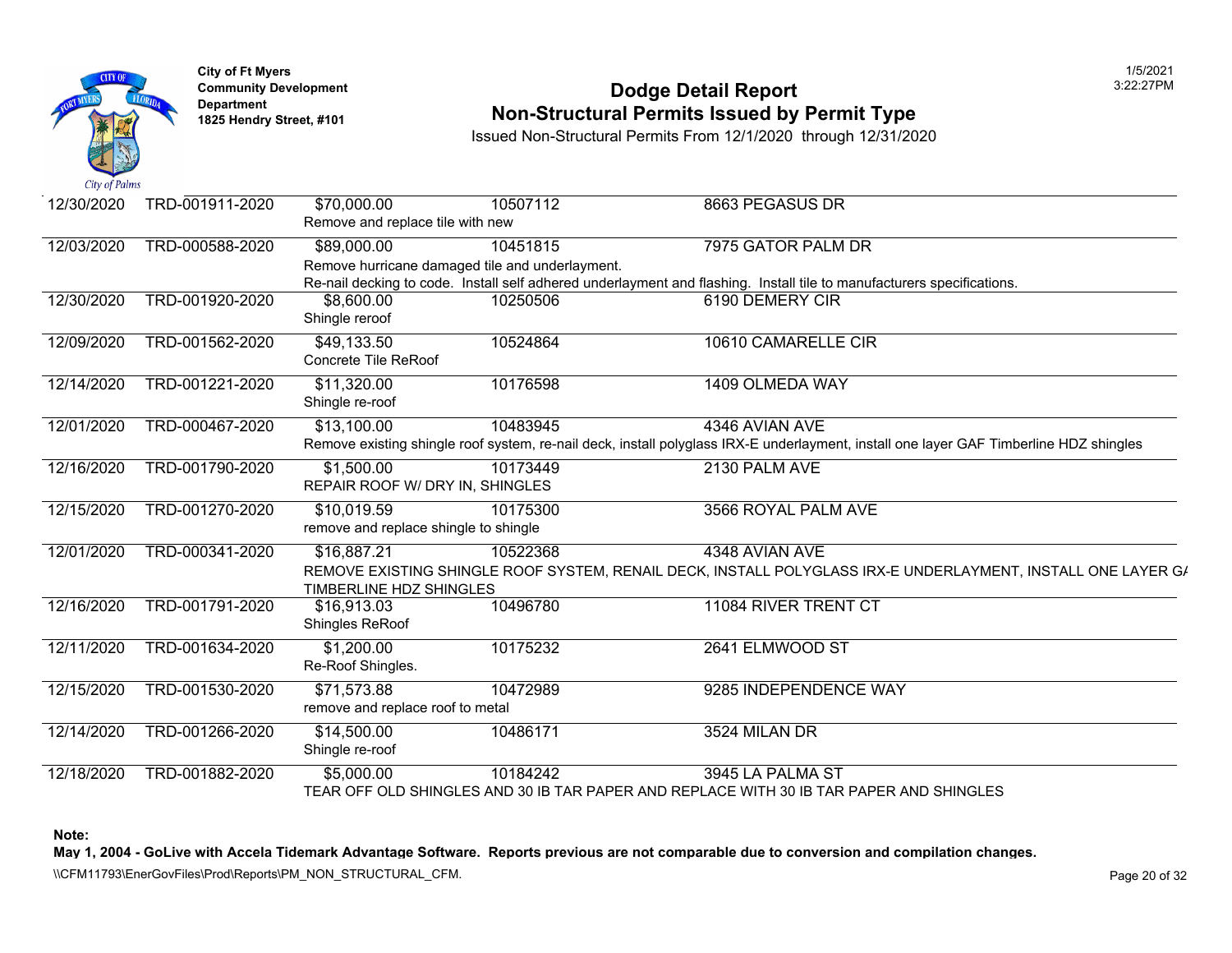

### **Community Develop[ment](https://32,856.00) 12:22:27 PODDE DETAIL Report Non-Structural Permits Issued by Permit Type**

Issued Non-Structural Permits From 12/1/2020 through 12/31/2020

| 12/14/2020 | TRD-001281-2020 | \$112,454.63                                  | 10186927                                                                                      | 29 TIMBERLAND CIR S                                                                             |
|------------|-----------------|-----------------------------------------------|-----------------------------------------------------------------------------------------------|-------------------------------------------------------------------------------------------------|
|            |                 |                                               | Tear off existing tile roof and replace w/ Boral Barcelona 900 tile                           |                                                                                                 |
| 12/24/2020 | TRD-000996-2020 | \$16,500.00                                   | 10183477                                                                                      | 1206 SHADOW LN                                                                                  |
|            |                 | Install Metal Roof over existing Shingle roof |                                                                                               |                                                                                                 |
| 12/04/2020 | TRD-001172-2020 | \$11,000.00                                   | 10176664                                                                                      | 3335 AVOCADO DR                                                                                 |
|            |                 |                                               |                                                                                               | Re-Roof - Atlas Shingle FL16305-R8, TechWrap FL19174 OR Summit 60 FL21350-R3, 32 SQ's, 5/12 Pit |
| 12/31/2020 | TRD-002354-2020 | \$11,895.00                                   | 10175866                                                                                      | 2947 HOLLY RD                                                                                   |
|            |                 | Shingle W/2 Flat Roofs                        |                                                                                               |                                                                                                 |
| 12/04/2020 | TRD-001448-2020 | \$32,856.00                                   | 10183492                                                                                      | 1225 WALES DR                                                                                   |
|            |                 |                                               | Remove existing tiles + modified roof to base +Replace with new tile + modified bitumen roof. |                                                                                                 |
| 12/14/2020 | TRD-001265-2020 | \$10,800.00                                   | 10176226                                                                                      | 1914 CORONADO RD                                                                                |
|            |                 | Shingle re-roof                               |                                                                                               |                                                                                                 |
| 12/30/2020 | TRD-002196-2020 | \$7,918.00                                    | 10253700                                                                                      | 2256 BARDEN ST                                                                                  |
|            |                 | RE-ROOF                                       |                                                                                               |                                                                                                 |
| 12/31/2020 | TRD-002353-2020 | \$2,400.00                                    | 10251597                                                                                      | 3170 SECOND ST                                                                                  |
|            |                 | FLAT RE-ROOF                                  |                                                                                               |                                                                                                 |
| 12/02/2020 | TRD-001370-2020 | \$14,000.00                                   | 10176009                                                                                      | 3115 CORTEZ BLVD                                                                                |
|            |                 | Tear off & reroof pitched & flat roof.        |                                                                                               |                                                                                                 |
| 12/03/2020 | TRD-001392-2020 | \$6,240.00                                    | 10250597                                                                                      | 1777 ELAN CT                                                                                    |
|            |                 | SHINGLE RE-ROOF                               |                                                                                               |                                                                                                 |
| 12/15/2020 | TRD-001279-2020 | \$12,589.29                                   | 10183912                                                                                      | 1416 SANTA BARBARA AVE                                                                          |
|            |                 | remove and replace roof shingle to shingle    |                                                                                               |                                                                                                 |
| 12/03/2020 | TRD-000595-2020 | \$41,000.00                                   | 10491668                                                                                      | 10059 OAKHURST WAY                                                                              |
|            |                 |                                               | Hurricane Irma Re-Roof Concrete Tile to Concrete Tile                                         |                                                                                                 |
| 12/01/2020 | TRD-001211-2020 | \$12,500.00                                   | 10175637                                                                                      | 1435 ALCAZAR AVE                                                                                |
|            |                 | Flat re-roof                                  |                                                                                               |                                                                                                 |
| 12/04/2020 | TRD-001418-2020 | \$13,478.00                                   | 10253473                                                                                      | 3151 THOMAS ST                                                                                  |
|            |                 |                                               | Re-Rof, OC Shingles FL 10674, weather mat FL9777                                              |                                                                                                 |

**Note:**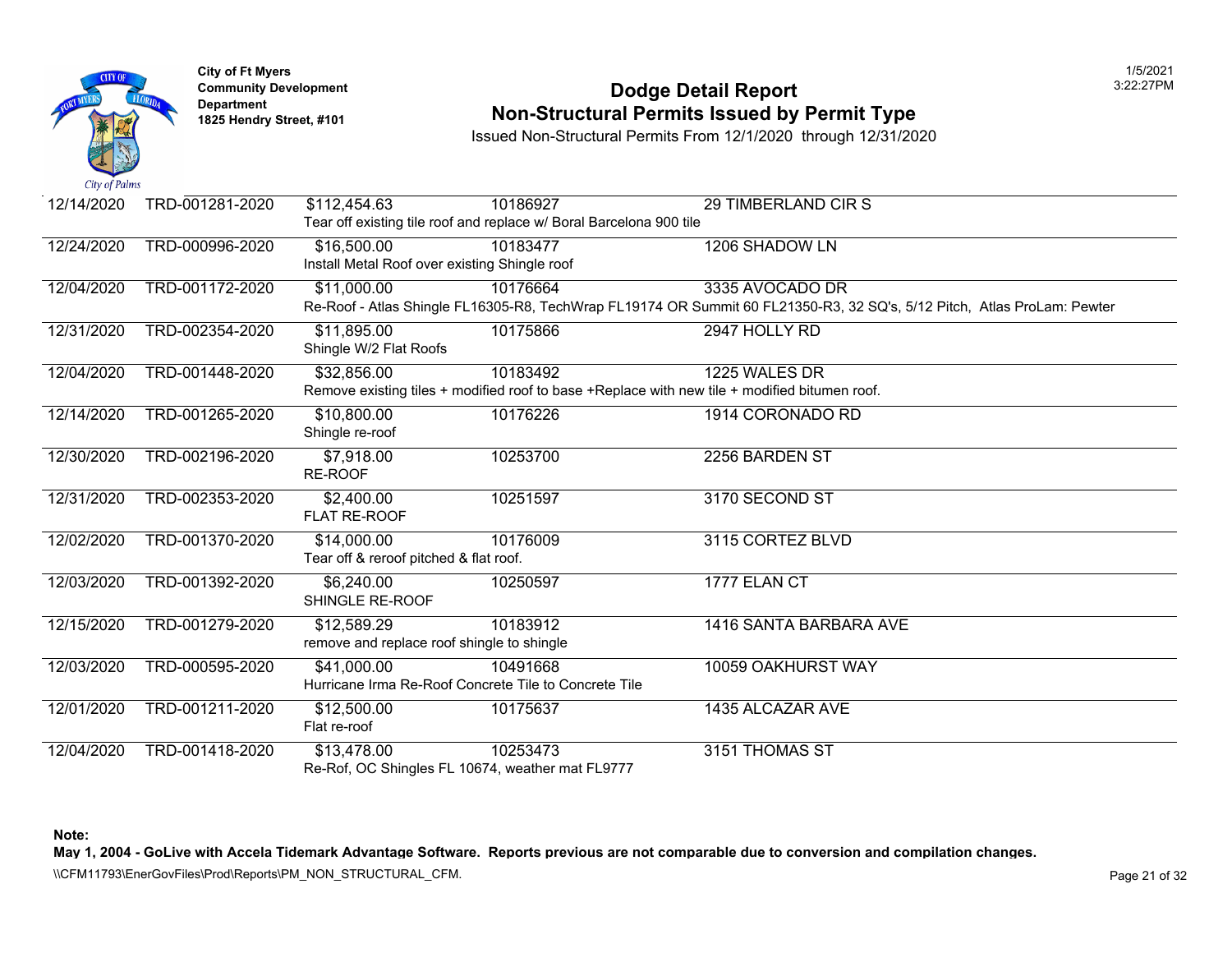

### **Community Development 2:22:27 POdge Detail Report 1825 Non-Structural Permits Issued by Permit Type**

Issued Non-Structural Permits From 12/1/2020 through 12/31/2020

| 12/21/2020 | TRD-001194-2020 | \$3,000.00<br>Re-roof flat deck on carport | 10175815 | 1449 BRAMAN AVE                                                                                             |
|------------|-----------------|--------------------------------------------|----------|-------------------------------------------------------------------------------------------------------------|
| 12/10/2020 | TRD-001590-2020 | \$56,042,00                                | 10532069 | 10331 CAROLINA WILLOW DR                                                                                    |
|            |                 |                                            |          | Re-Roof: Remove existing concrete tiles, re-nail deck, install 30lb. base sheet, install polyglass TU max s |
|            |                 | new boral tile with foam application.      |          |                                                                                                             |
| 12/30/2020 | TRD-002197-2020 | \$7.852.00                                 | 10173451 | 2132 PALM AVE                                                                                               |
|            |                 | RE-ROOF                                    |          |                                                                                                             |
| 12/15/2020 | TRD-001367-2020 | \$71.300.00                                | 10490135 | 9143 SHADOW GLEN WAY                                                                                        |
|            |                 | remove and replace roof to metal           |          |                                                                                                             |

|             | <b>PERMIT TYPE: Re-Roof: Commercial</b> |                                                                 | Total # Permits Issued: 8                                                               | <b>TOTAL VALUATION: \$280,83</b> |
|-------------|-----------------------------------------|-----------------------------------------------------------------|-----------------------------------------------------------------------------------------|----------------------------------|
| Date Issued | Permit#                                 | Job Value                                                       | <b>Parcel Number</b>                                                                    | <b>Site Address</b>              |
| 12/29/2020  | TRD-001891-2020                         | \$58,953.00<br>re-roof tile to tile w/ tear off.                | 10186871                                                                                | 39 BARKLEY CIR                   |
| 12/30/2020  | TRD-002183-2020                         | \$11,470.00                                                     | 10470651<br>Remove existing shingle roof and replace with new shingle roof ((Garage 2)) | 10265 BISMARK PALM WAY           |
| 12/21/2020  | TRD-001359-2020                         | \$41,000.00<br>Flat mod-bit torch down reroof                   | 10185376                                                                                | 3722 CENTRAL AVE                 |
| 12/30/2020  | TRD-002118-2020                         | \$47,250.00<br>reroof metal PBR metal off PBR metal on.         | 10173216                                                                                | 2097 CENTRAL AVE                 |
| 12/30/2020  | TRD-002184-2020                         | \$31,730.00                                                     | 10470651<br>Remove existing shingle roof and replace with new shingle roof              | 10295 BISMARK PALM WAY           |
| 12/02/2020  | TRD-000976-2020                         | \$15,500.00<br>Reroof building with a TPO membrane roof system. | 10172304                                                                                | 2248 CLEVELAND AVE               |
| 12/30/2020  | TRD-002181-2020                         | \$63,460.00                                                     | 10470651<br>Remove existing shingle roof and replace with new shingle roof              | 10265 BISMARK PALM WAY           |
| 12/30/2020  | TRD-002182-2020                         | \$11,470.00                                                     | 10470651<br>Remove existing shingle roof and replace with new shingle roof ((GARAGE 1)  | 10265 BISMARK PALM WAY           |

**Note:**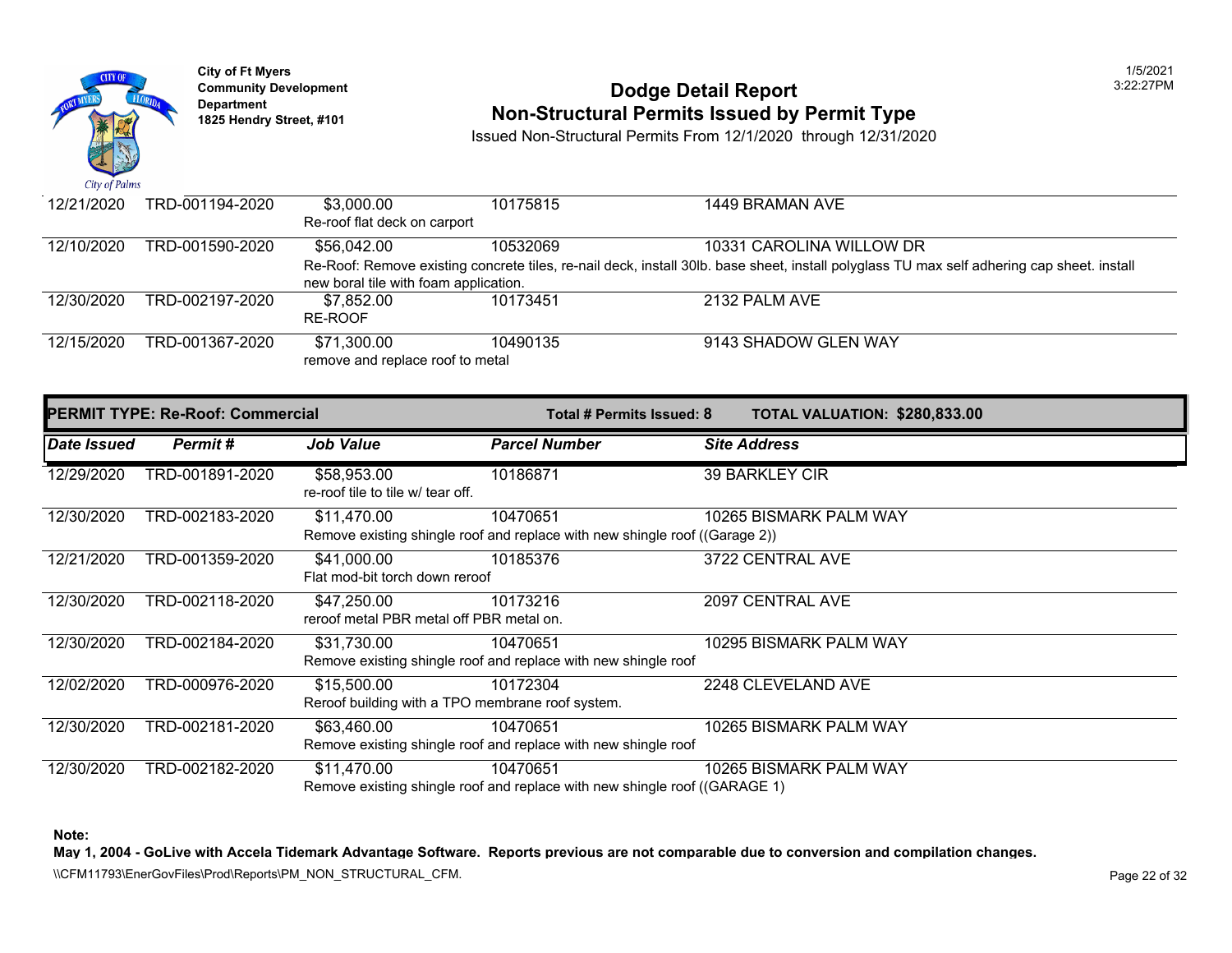

## **Community Development Community Development** Dodge Detail Report **1825 Hendry Street, #101 Non-Structural Permits Issued by Permit Type**

Issued Non-Structural Permits From 12/1/2020 through 12/31/2020

|                    | <b>PERMIT TYPE: Re-Roof: Multi-Family</b> |                                                   | Total # Permits Issued: 7                                                                                 | <b>TOTAL VALUATION: \$218,05</b>                                                                                     |
|--------------------|-------------------------------------------|---------------------------------------------------|-----------------------------------------------------------------------------------------------------------|----------------------------------------------------------------------------------------------------------------------|
| <b>Date Issued</b> | Permit#                                   | <b>Job Value</b>                                  | <b>Parcel Number</b>                                                                                      | <b>Site Address</b>                                                                                                  |
| 12/24/2020         | TRD-001203-2020                           | \$41,639.00                                       | 10185877<br>Remove roof to deck and replace with new underlayment and shingles per FBC - Building C       | 2346 WINKLER AVE #C101                                                                                               |
| 12/01/2020         | TRD-001144-2020                           | \$10,500.00                                       | 10161930<br>TEAR EXISTING SHINGLES, NEW UNDERLAYMENT AND NEW SHINGLES                                     | 1615 EVANS AVE                                                                                                       |
| 12/21/2020         | TRD-001268-2020                           | \$41,639.63                                       | 10185877<br>Bldg L - Remove existing roof to deck and replace with new underlayment and shingles per FBC. | 2346 WINKLER AVE #L                                                                                                  |
| 12/28/2020         | TRD-001269-2020                           | \$36,501.53                                       | 10185877                                                                                                  | 2346 WINKLER AVE #M<br>Bldg M - Remove existing roof to deck and replace with new underlayment and shingles per FBC. |
| 12/23/2020         | TRD-002020-2020                           | \$4,500.00<br>Re-Roof Modified Base and Cap Sheet | 10247889                                                                                                  | 647 NUNA AVE #49                                                                                                     |
| 12/21/2020         | TRD-001267-2020                           | \$41.639.63                                       | 10185877<br>Bldg J - Remove existing roof to deck and replace with new underlayment and shingles per FBC. | 2346 WINKLER AVE #J                                                                                                  |
| 12/28/2020         | TRD-001202-2020                           | \$41,639.63                                       | 10185877<br>Remove roof to deck and replace with new underlayment and shingles per FBC - Building A       | 2346 WINKLER AVE #A101                                                                                               |

|             | <b>PERMIT TYPE: Right Of Way Only</b> |                                | Total # Permits Issued: 7                                                                  | <b>TOTAL VALUATION: \$258,54</b>                                                                                  |
|-------------|---------------------------------------|--------------------------------|--------------------------------------------------------------------------------------------|-------------------------------------------------------------------------------------------------------------------|
| Date Issued | Permit #                              | <b>Job Value</b>               | <b>Parcel Number</b>                                                                       | <b>Site Address</b>                                                                                               |
| 12/02/2020  | SITR-000678-2020                      | \$200.00<br>ADD A RIGHT OF WAY | 10550031                                                                                   | 4763 MAJORCA PALMS DR                                                                                             |
| 12/28/2020  | SIT2020-00381                         | \$7,000.00                     | 10465825<br>Remove existing Concrete and install pavers 1,100 SF -Same foot print and size | 10534 BELLA VISTA DR                                                                                              |
| 12/03/2020  | SIT2020-00172                         | \$0.00                         | 10252598                                                                                   | 3329 LINCOLN BLVD<br>Remove existing approach on Lincoln Street, and add to existing (Included in SIT2020-000171) |

**Note:**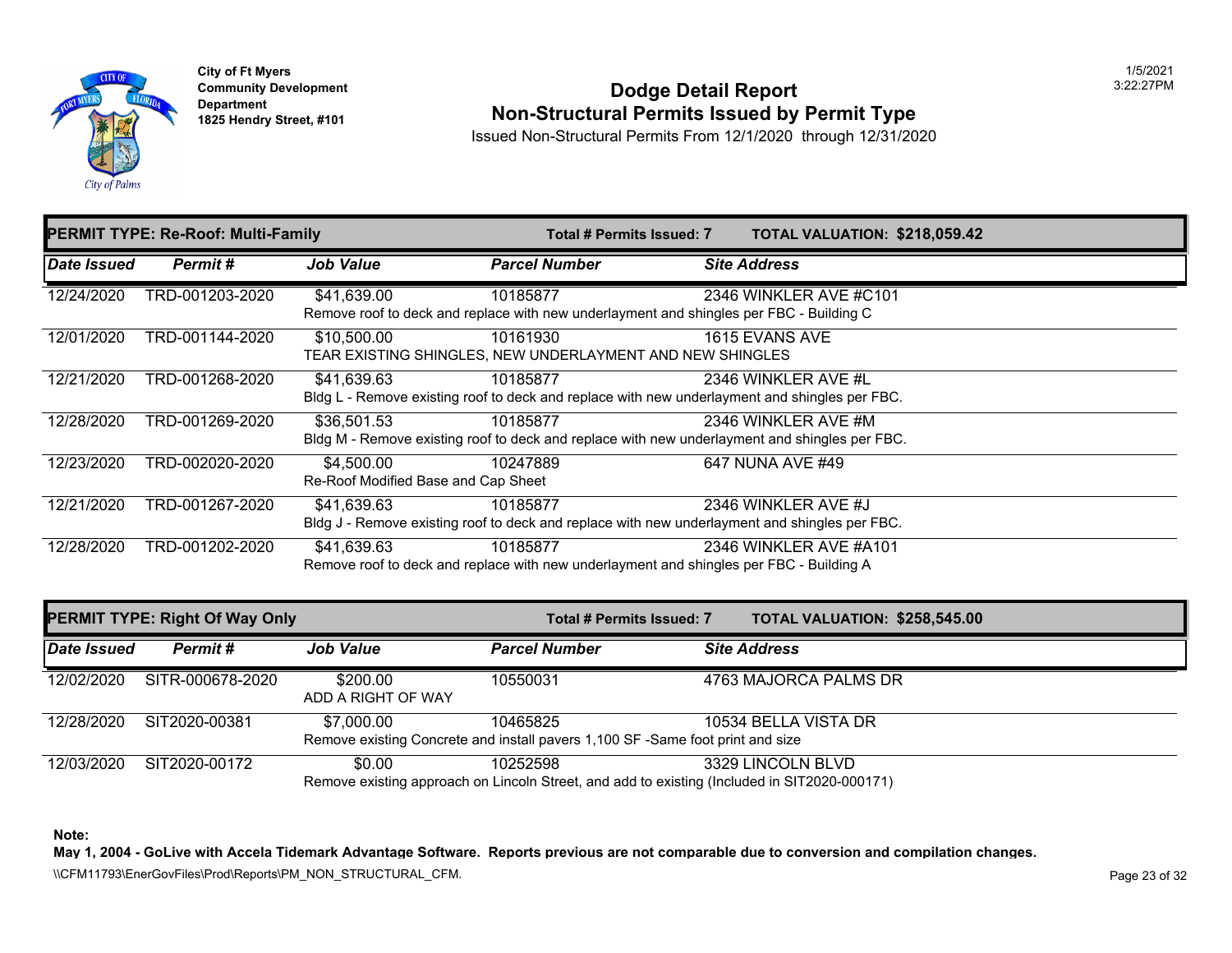

### **Community Developm[ent](https://5,000.00) 12:22:27 PODDE DETAIL Report Non-Structural Permits Issued by Permit Type**

Issued Non-Structural Permits From 12/1/2020 through 12/31/2020

| 12/03/2020 | SITC-000752-2020 | \$207,251.00 | 10162503                                                   | 2100 SECOND ST                                                                                        |
|------------|------------------|--------------|------------------------------------------------------------|-------------------------------------------------------------------------------------------------------|
|            |                  |              |                                                            | Crane needs to setup for Re-Roof Work (See Permit # TRD-000615-2020), the crane needs to in front of  |
|            |                  |              | of Second St from Monroe St to Broadway need to be closed. |                                                                                                       |
| 12/03/2020 | SIT2020-00117    | \$39.093.00  | 10185393                                                   | 3853 CLEVELAND AVE                                                                                    |
|            |                  |              |                                                            | Proposed median cuts and new turn lanes eastbound on Winkler Ave to improve access opportunities to   |
|            |                  |              |                                                            | NEC of Cleveland and Winkler. A new proposed curb cut driveway for the property and closure of one of |
|            |                  | Winkler.     |                                                            |                                                                                                       |
| 12/03/2020 | SIT2020-00382    | \$1.00       | 10184719                                                   | 4001 DELEON ST                                                                                        |
|            |                  |              |                                                            | Close road on Deleon to remove IT town from Orangewood Elem School. Work to be done over School C     |
| 12/01/2020 | SIT2020-00364    | \$5,000.00   | 10171932                                                   | 2220 W FIRST ST                                                                                       |
|            |                  |              |                                                            | STREET AND SIDEWALK CLOSURES TO PROTECT GENERAL PUBLIC FROM CONSTRUCTION AC                           |
|            |                  |              |                                                            |                                                                                                       |

|             | <b>PERMIT TYPE: Roof: 1&amp;2 Family</b> |                                                         | Total # Permits Issued: 54 | <b>TOTAL VALUATION: \$48,325</b> |  |
|-------------|------------------------------------------|---------------------------------------------------------|----------------------------|----------------------------------|--|
| Date Issued | Permit#                                  | <b>Job Value</b>                                        | <b>Parcel Number</b>       | <b>Site Address</b>              |  |
| 12/28/2020  | TRD-001974-2020                          | \$483.69<br>Repair shingle roof as needed/Ridge Vents   | 10253508                   | 2502 PAULDO ST                   |  |
| 12/08/2020  | TRD-001431-2020                          | \$1,451.07<br>Repair shingle roof as needed/Ridge Vents | 10253508                   | 3020 FRANKLIN ST                 |  |
| 12/28/2020  | TRD-001979-2020                          | \$1,451.07<br>Repair shingle roof as need/Ridge Vents   | 10253508                   | 2516 PAULDO ST                   |  |
| 12/21/2020  | TRD-001505-2020                          | \$967.38<br>Repair shingle roof as needed/Ridge Vents   | 10253508                   | 3025 FRANKLIN CT                 |  |
| 12/28/2020  | TRD-001980-2020                          | \$483.69<br>Repair shingle roof as needed/Ridge Vents   | 10253508                   | 2524 PAULDO ST                   |  |
| 12/28/2020  | TRD-001947-2020                          | \$967.38<br>Repair shingle roof as needed/Ridge Vents   | 10253508                   | 3114 DORA ST                     |  |
| 12/11/2020  | TRD-001509-2020                          | \$483.69<br>Repair shingle roof as needed/Ridge Vents   | 10253508                   | 3047 FRANKLIN CT                 |  |

**Note:**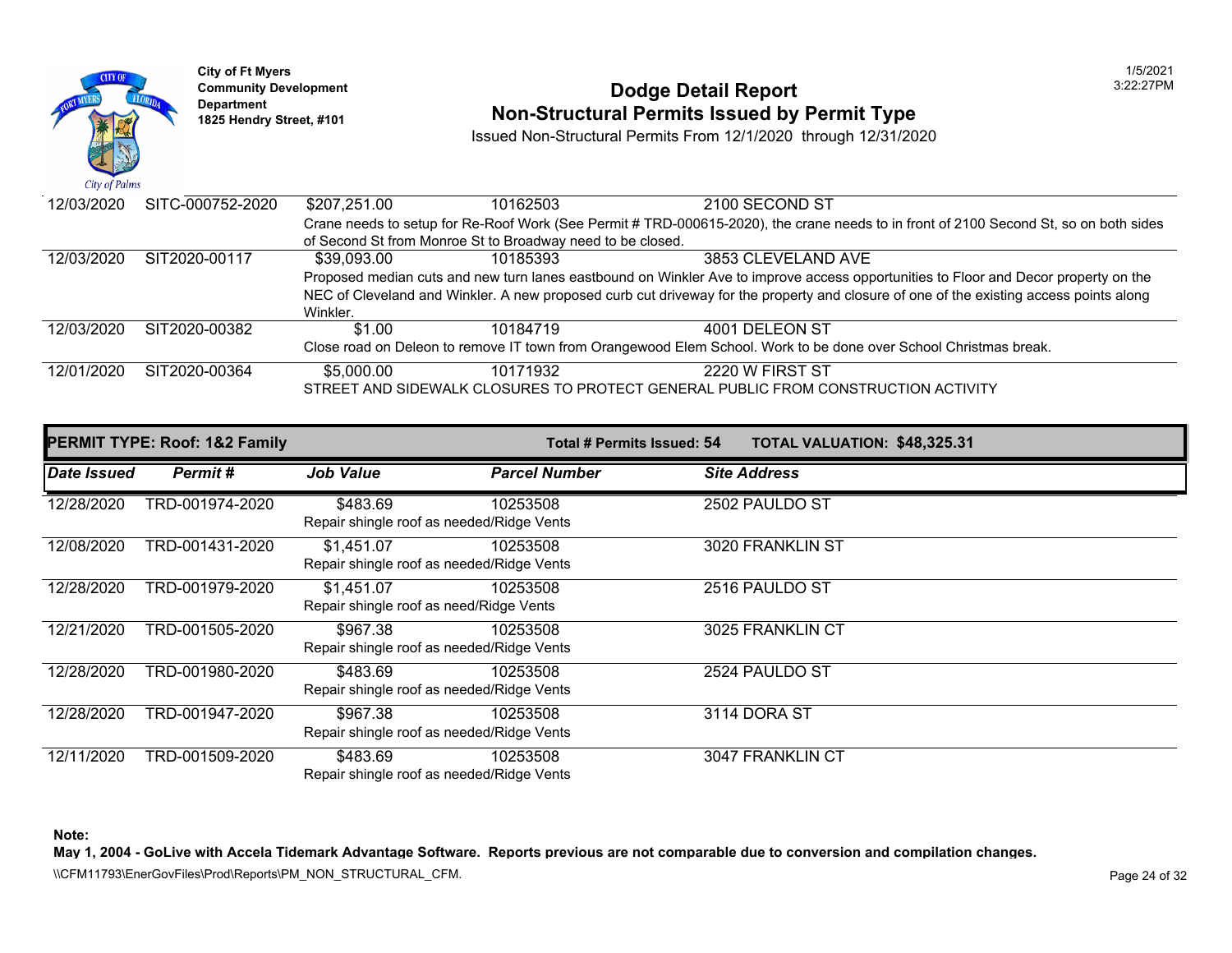

### **Community Development 2:22:27 POdge Detail Report Non-Structural Permits Issued by Permit Type**

Issued Non-Structural Permits From 12/1/2020 through 12/31/2020

| 12/28/2020 | TRD-001946-2020 | \$483.69                       | 10253508                                  | 3106 DORA ST        |  |
|------------|-----------------|--------------------------------|-------------------------------------------|---------------------|--|
|            |                 |                                | Repair shingle roof as needed/Ridge Vents |                     |  |
| 12/11/2020 | TRD-001498-2020 | \$483.69                       | 10253508                                  | 3034 FRANKLIN ST    |  |
|            |                 |                                | Repair shingle roof as needed/Ridge Vents |                     |  |
| 12/28/2020 | TRD-001988-2020 | \$1,421.07                     | 10253508                                  | <b>2524 FORD ST</b> |  |
|            |                 |                                | Repair shingle roof as needed/Ridge Vents |                     |  |
| 12/08/2020 | TRD-001429-2020 | \$1,451.07                     | 10253508                                  | 3027 FRANKLIN ST    |  |
|            |                 |                                | Repair shingle roof as needed/Ridge Vents |                     |  |
| 12/01/2020 | TRD-001013-2020 | \$967.38                       | 10253508                                  | 3021 FRANKLIN ST    |  |
|            |                 | Repair shingle roof as needed. |                                           |                     |  |
| 12/11/2020 | TRD-001495-2020 | \$967.38                       | 10253508                                  | 3026 FRANKLIN ST    |  |
|            |                 |                                | Repair shingle roof as needed/Ridge Vents |                     |  |
| 12/21/2020 | TRD-001516-2020 | \$967.38                       | 10253508                                  | 3034 FRANKLIN CT    |  |
|            |                 |                                | Repair shingle roof as needed/Ridge Vents |                     |  |
| 12/21/2020 | TRD-001507-2020 | \$967.38                       | 10253508                                  | 3039 FRANKLIN CT    |  |
|            |                 |                                | Repair shingle roof as needed/Ridge Vents |                     |  |
| 12/28/2020 | TRD-001942-2020 | \$483.69                       | 10253508                                  | 3034 DORA ST        |  |
|            |                 |                                | Repair shingle roof as needed/Ridge Vents |                     |  |
| 12/28/2020 | TRD-001945-2020 | \$967.38                       | 10253508                                  | 3054 DORA ST        |  |
|            |                 |                                | Repair shingle roof as needed/Ridge Vents |                     |  |
| 12/28/2020 | TRD-001936-2020 | \$483.69                       | 10253508                                  | 3047 DORA ST        |  |
|            |                 |                                | Repair shingle roof as needed/Ridge Vents |                     |  |
| 12/28/2020 | TRD-001948-2020 | \$967.38                       | 10253508                                  | 3126 DORA ST        |  |
|            |                 |                                | Repair shingle roof as needed/Ridge Vents |                     |  |
| 12/11/2020 | TRD-001506-2020 | \$967.38                       | 10253508                                  | 3031 FRANKLIN CT    |  |
|            |                 |                                | Repair shingle roof as needed/Ridge Vents |                     |  |
| 12/28/2020 | TRD-001937-2020 | \$483.69                       | 10253508                                  | 3053 DORA ST        |  |
|            |                 |                                | Repair shingle roof as needed/Ridge Vents |                     |  |

**Note:**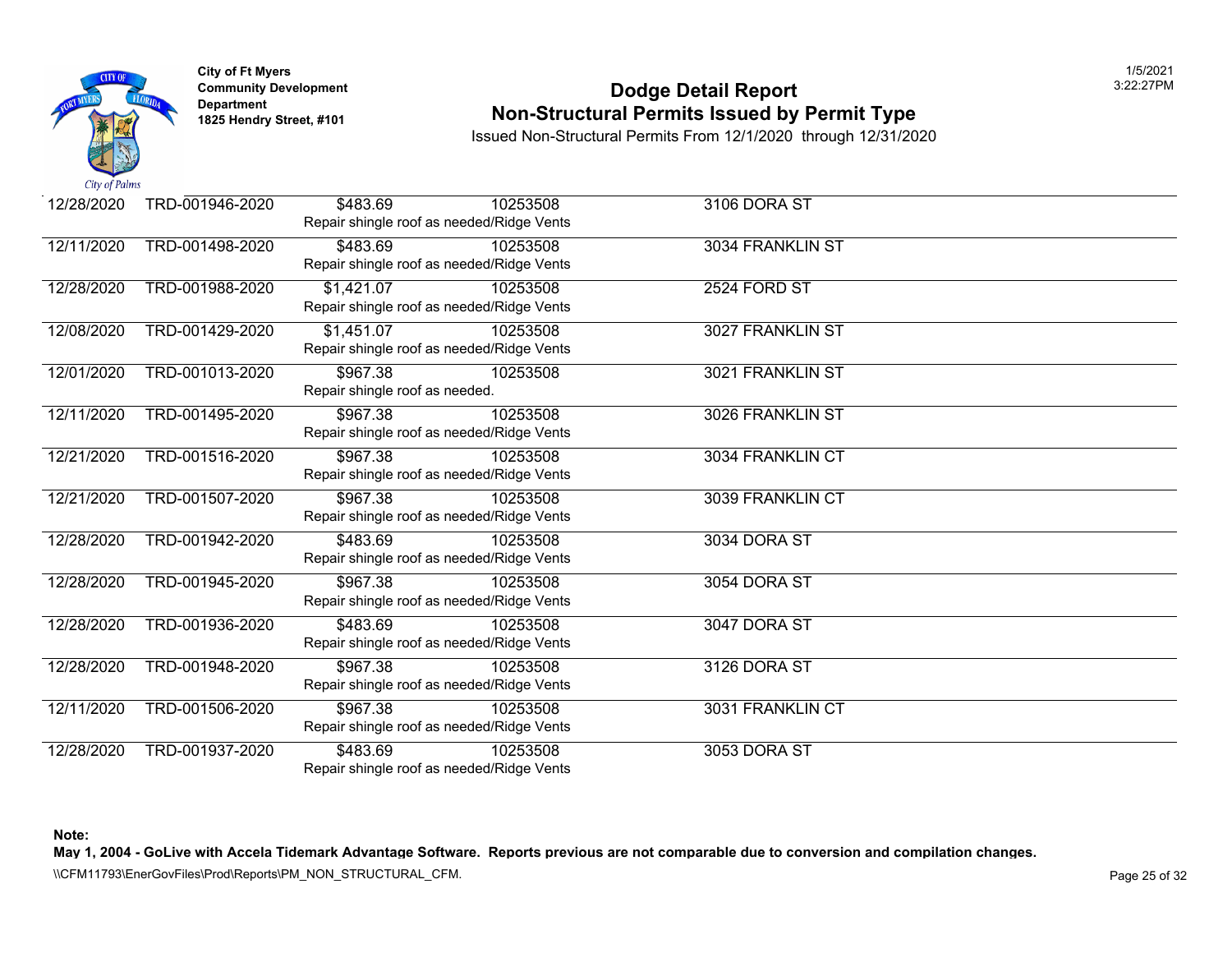

### **Community Development 2:22:27 POdge Detail Report Non-Structural Permits Issued by Permit Type**

Issued Non-Structural Permits From 12/1/2020 through 12/31/2020

| 12/28/2020 | TRD-001972-2020 | \$483.69   | 10253508                                  | 2448 PAULDO ST   |  |
|------------|-----------------|------------|-------------------------------------------|------------------|--|
|            |                 |            | Repair shingle roof as needed/Ridge Vents |                  |  |
| 12/11/2020 | TRD-001504-2020 | \$967.38   | 10253508                                  | 3006 FRANKLIN CT |  |
|            |                 |            | Repair shingle roof as needed/Ridge Vents |                  |  |
| 12/08/2020 | TRD-001430-2020 | \$1,451.07 | 10253508                                  | 3125 FRANKLIN ST |  |
|            |                 |            | Repair shingle roof as needed/Ridge Vents |                  |  |
| 12/28/2020 | TRD-001976-2020 | \$483.69   | 10253508                                  | 2502 PAULDO ST   |  |
|            |                 |            | Repir shingle roof as needed/Ridge Vents  |                  |  |
| 12/28/2020 | TRD-001943-2020 | \$483.69   | 10253508                                  | 3040 DORA ST     |  |
|            |                 |            | Repair shingle roof as needed/Ridge Vents |                  |  |
| 12/28/2020 | TRD-001956-2020 | \$967.38   | 10253508                                  | 2530 PAULDO ST   |  |
|            |                 |            | Repair shingle roof as needed/Ridge Vents |                  |  |
| 12/08/2020 | TRD-001437-2020 | \$967.38   | 10253508                                  | 3012 FRANKLIN ST |  |
|            |                 |            | Repair shingle roof as needed/Ridge Vents |                  |  |
| 12/21/2020 | TRD-001512-2020 | \$967.38   | 10253508                                  | 3053 FRANKLIN CT |  |
|            |                 |            | Repair shingle roof as needed/Ridge Vents |                  |  |
| 12/28/2020 | TRD-001939-2020 | \$967.38   | 10253508                                  | 3002 DORA ST     |  |
|            |                 |            | Repair shingle roof as needed/Ridge Vents |                  |  |
| 12/28/2020 | TRD-001938-2020 | \$1,451.07 | 10253508                                  | 3117 DORA ST     |  |
|            |                 |            | Repair shingle roof as needed/Ridge Vents |                  |  |
| 12/08/2020 | TRD-001428-2020 | \$1,451.07 | 10253508                                  | 3011 FRANKLIN ST |  |
|            |                 |            | Repair shingle roof as needed/Ridge Vents |                  |  |
| 12/28/2020 | TRD-001954-2020 | \$967.38   | 10253508                                  | 2434 PAULDO ST   |  |
|            |                 |            | Repair shingle roof as needed/Ridge Vents |                  |  |
| 12/11/2020 | TRD-001514-2020 | \$967.38   | 10253508                                  | 3020 FRANKLIN CT |  |
|            |                 |            | Repair shingle roof as needed/Ridge Vents |                  |  |
| 12/11/2020 | TRD-001500-2020 | \$483.69   | 10253508                                  | 3054 FRANKLIN ST |  |
|            |                 |            | Repair shingle roof as needed/Ridge Vents |                  |  |

**Note:**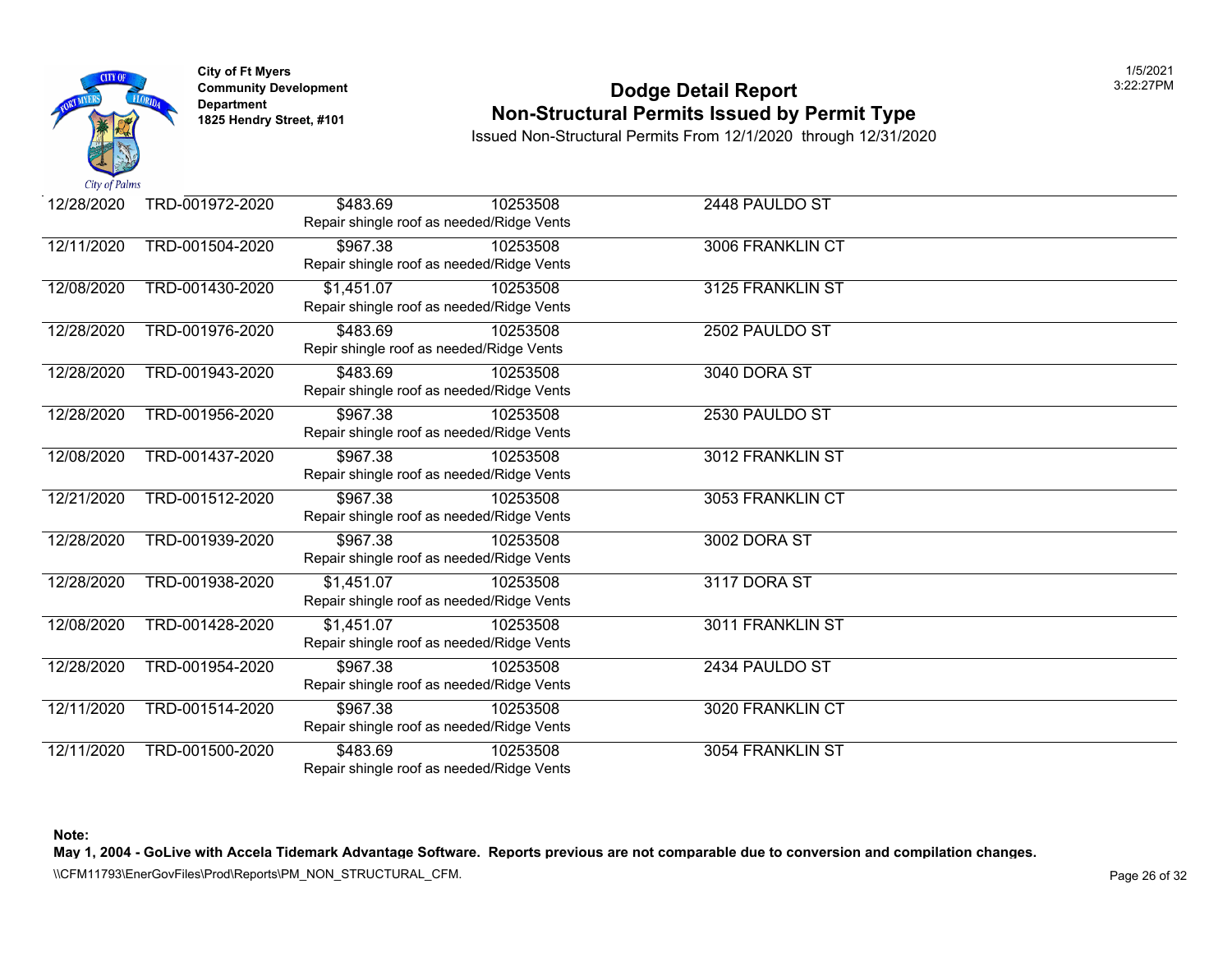

### **Community Development 2:22:27 POdge Detail Report Non-Structural Permits Issued by Permit Type**

Issued Non-Structural Permits From 12/1/2020 through 12/31/2020

| 12/08/2020 | TRD-001432-2020 | \$1,451.07                              | 10253508                                  | 3112 FRANKLIN ST |  |
|------------|-----------------|-----------------------------------------|-------------------------------------------|------------------|--|
|            |                 |                                         | Repair shingle roof as needed/Ridge Vents |                  |  |
| 12/28/2020 | TRD-001934-2020 | \$483.69                                | 10253508                                  | 3033 DORA ST     |  |
|            |                 |                                         | Repair shingle roof as needed/Ridge Vents |                  |  |
| 12/28/2020 | TRD-001984-2020 | \$483.69                                | 10253508                                  | 2531 WRIGHT ST   |  |
|            |                 |                                         | Repair shingle roof as needed/Ridge Vents |                  |  |
| 12/30/2020 | TRD-002198-2020 | \$500.00                                | 10249977                                  | 233 EUGENIA AVE  |  |
|            |                 |                                         | REPAIR ROOF, TEMPORARY ROOF OVER          |                  |  |
| 12/11/2020 | TRD-001511-2020 | \$483.69                                | 10253508                                  | 3030 FRANKLIN CT |  |
|            |                 |                                         | Repair shingle roof as needed/Ridge Vents |                  |  |
| 12/28/2020 | TRD-001941-2020 | \$967.38                                | 10253508                                  | 3028 DORA ST     |  |
|            |                 |                                         | Repair shingle roof as needed/Ridge Vents |                  |  |
| 12/11/2020 | TRD-001496-2020 | \$967.38                                | 10253508                                  | 3046 FRANKLIN ST |  |
|            |                 |                                         | Repair shingle roof as needed/Ridge Vents |                  |  |
| 12/28/2020 | TRD-001982-2020 | \$967.38                                | 10253508                                  | 2523 WRIGHT ST   |  |
|            |                 |                                         | Repair shingle roof as needed/Ridge Vents |                  |  |
| 12/08/2020 | TRD-001434-2020 | \$967.38                                | 10253508                                  | 3035 FRANKLIN ST |  |
|            |                 |                                         | Repair shingle roof as needed/Ridge Vents |                  |  |
| 12/28/2020 | TRD-001987-2020 | \$483.69                                | 10253508                                  | 2514 FORD ST     |  |
|            |                 |                                         | Repair shingle roof as needed/Ridge Vents |                  |  |
| 12/08/2020 | TRD-001435-2020 | \$967.38                                | 10253508                                  | 3049 FRANKLIN ST |  |
|            |                 | Repair shingle roof as need/Ridge Vents |                                           |                  |  |
| 12/28/2020 | TRD-001940-2020 | \$967.38                                | 10253508                                  | 3022 DORA ST     |  |
|            |                 | Repair roof as needed/Ridge Vents       |                                           |                  |  |
| 12/21/2020 | TRD-001497-2020 | \$483.69                                | 10253508                                  | 3107 FRANKLIN ST |  |
|            |                 |                                         | Repair shingle roof as needed/Ridge Vents |                  |  |
| 12/28/2020 | TRD-001992-2020 | \$1,421.07                              | 10253508                                  | 2532 FORD ST     |  |
|            |                 |                                         | Repair shingle roof as needed/Ridge Vents |                  |  |

**Note:**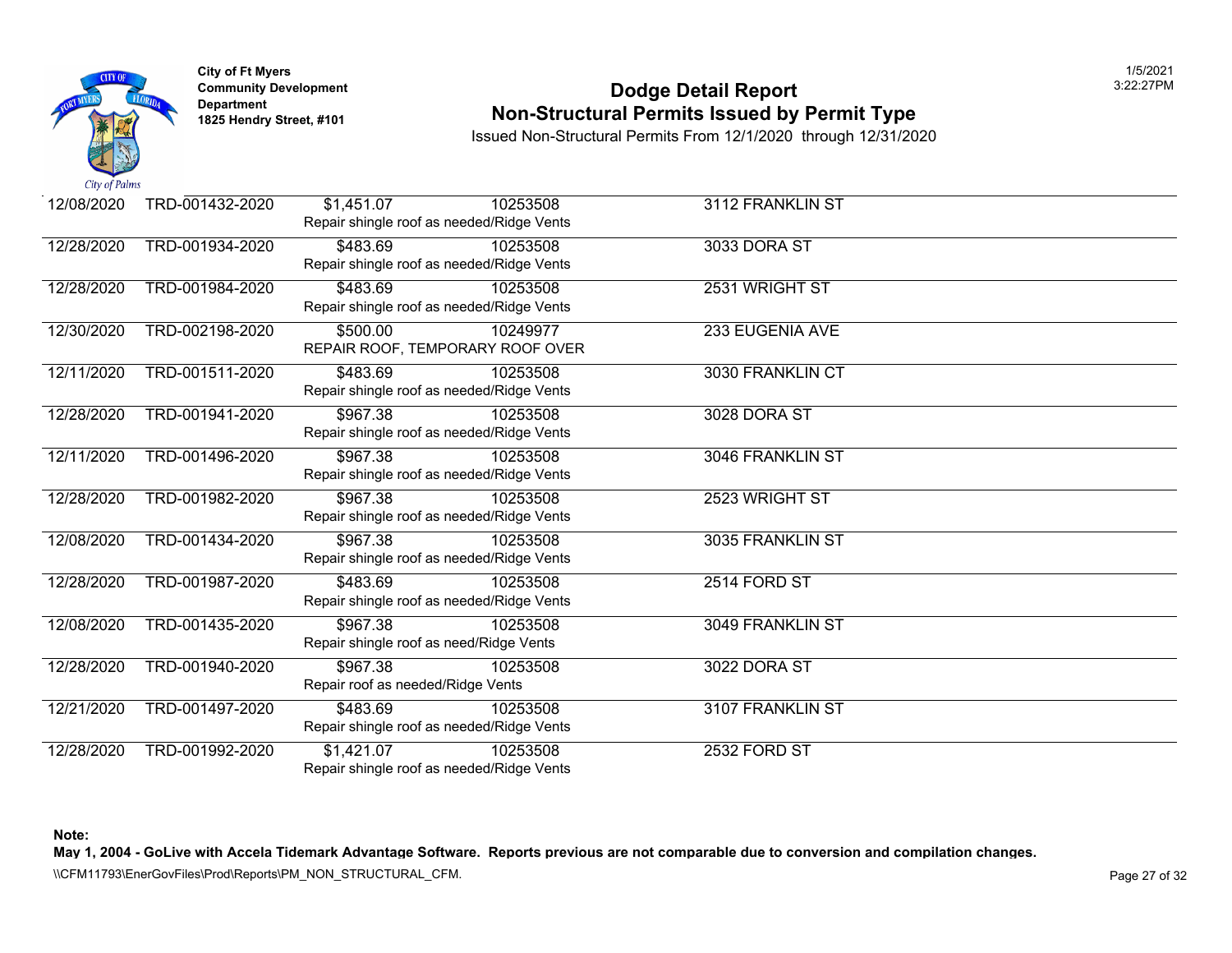

# **Community Developm[ent](https://1,451.07) 12:23:27 Proportional Server Apple 2:27 Proportional Dodge Detail Report 1825 Non-Structural Permits Issued by Permit Type**

Issued Non-Structural Permits From 12/1/2020 through 12/31/2020

| 12/11/2020 | TRD-001515-2020 | \$967.38   | 10253508                                  | 3026 FRANKLIN CT |
|------------|-----------------|------------|-------------------------------------------|------------------|
|            |                 |            | Repair shingle roof as needed/Ridge Vents |                  |
| 12/28/2020 | TRD-001944-2020 | \$967.38   | 10253508                                  | 3046 DORA ST     |
|            |                 |            | Repair shingle roof as needed/Ridge Vents |                  |
| 12/11/2020 | TRD-001513-2020 | \$967.38   | 10253508                                  | 3012 FRANKLIN CT |
|            |                 |            | Repair shingle roof as needed/Ridge Vents |                  |
| 12/28/2020 | TRD-001955-2020 | \$967.38   | 10253508                                  | 2510 PAULDO ST   |
|            |                 |            | Repair shingle roof as needed/Ridge Vents |                  |
| 12/28/2020 | TRD-001971-2020 | \$1,451.07 | 10253508                                  | 2440 PAULDO ST   |
|            |                 |            | Repair shingle roof as needed/Ridge Vents |                  |

|             | <b>PERMIT TYPE: Roof: Multi-Family</b> |                                               | Total # Permits Issued: 1 | <b>TOTAL VALUATION: \$2,400.0</b> |
|-------------|----------------------------------------|-----------------------------------------------|---------------------------|-----------------------------------|
| Date Issued | Permit #                               | <b>Job Value</b>                              | <b>Parcel Number</b>      | <b>Site Address</b>               |
| 12/28/2020  | TRD-002062-2020                        | \$2.400.00                                    | 10245314                  | 3573 SEMINOLE AVE                 |
|             |                                        | Roof Over, Metal roof over existing shingles. |                           |                                   |

|             |                  | <b>PERMIT TYPE: Sealing &amp; Striping - No Reconfiguration</b>  | Total # Permits Issued: 1 | <b>TOTAL VALUATION: \$5,415.0</b> |  |
|-------------|------------------|------------------------------------------------------------------|---------------------------|-----------------------------------|--|
| Date Issued | Permit#          | <b>Job Value</b>                                                 | <b>Parcel Number</b>      | <b>Site Address</b>               |  |
| 12/21/2020  | SITC-000750-2020 | \$5,415.00<br>Restripe                                           | 10563708                  | 4781 WATERMARK BLVD               |  |
|             |                  | <b>PERMIT TYPE: Sealing &amp; Striping - w/ Reconfiguration</b>  | Total # Permits Issued: 1 | <b>TOTAL VALUATION: \$3,795.0</b> |  |
| Date Issued | Permit#          | <b>Job Value</b>                                                 | <b>Parcel Number</b>      | <b>Site Address</b>               |  |
| 12/02/2020  | SIT2020-00326    | \$3,795.00<br>Sealcoating and re-striping per plan COD2020-01967 | 10462425                  | 3225 E RIVERSIDE DR               |  |

**Note:**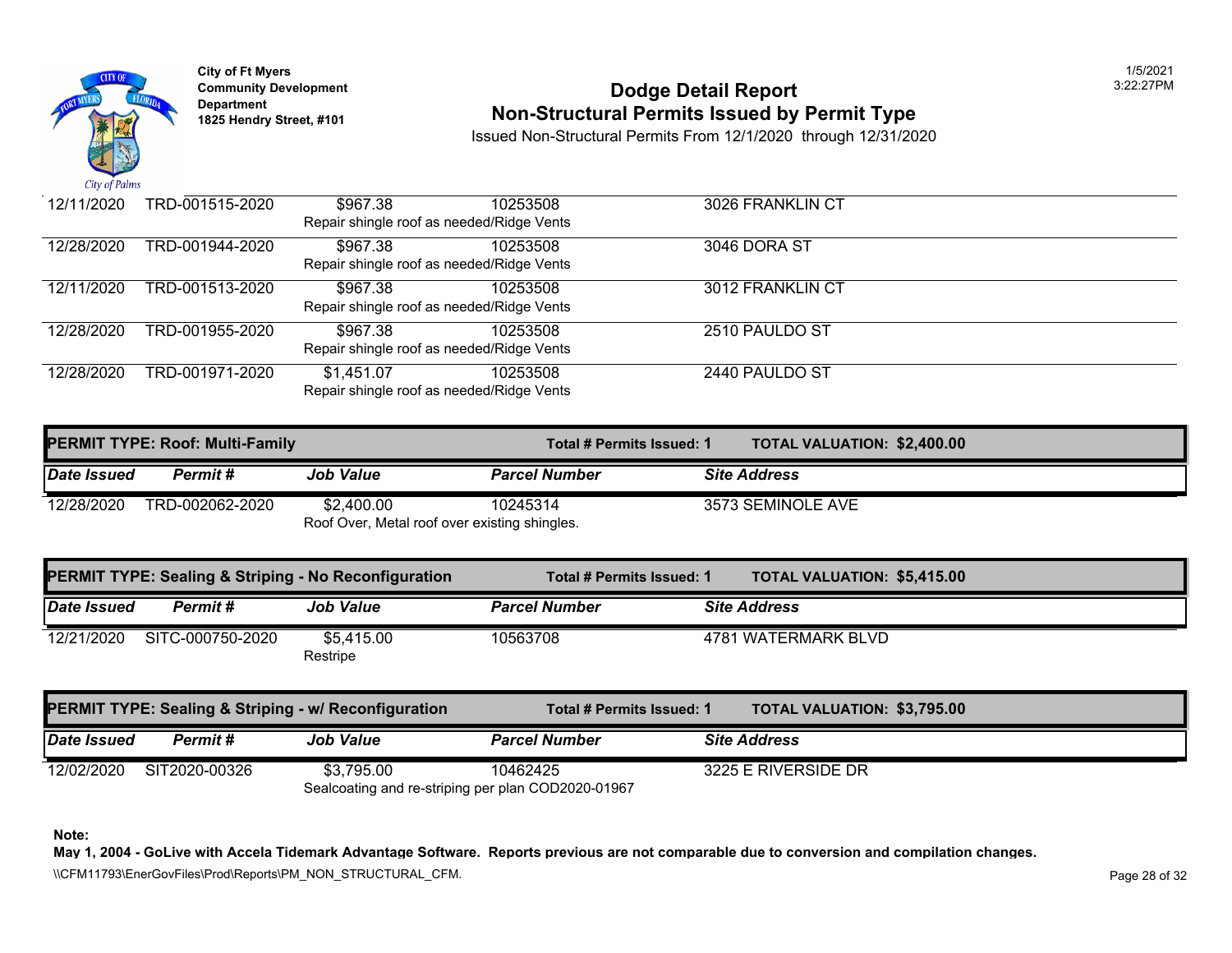

## **Community Development 2:22:27 POdge Detail Report 1825 Non-Structural Permits Issued by Permit Type**

Issued Non-Structural Permits From 12/1/2020 through 12/31/2020

|                    | <b>PERMIT TYPE: Site Work/Utilities</b> | Total # Permits Issued: 6                      |                                                                                                             | <b>TOTAL VALUATION: \$493,21</b> |                      |  |
|--------------------|-----------------------------------------|------------------------------------------------|-------------------------------------------------------------------------------------------------------------|----------------------------------|----------------------|--|
| <b>Date Issued</b> | Permit#                                 | <b>Job Value</b>                               | <b>Parcel Number</b>                                                                                        |                                  | <b>Site Address</b>  |  |
| 12/10/2020         | SIT2020-00292                           | \$121,858.00                                   | 10499579                                                                                                    |                                  | 10520 COLONIAL BLVD  |  |
|                    |                                         | infrastructure                                 | construction of a 6225 sf commercial tire service center with 8 bays including the associated swm system    |                                  |                      |  |
| 12/31/2020         | SIT2018-00325                           | \$240,526.83                                   | 10587963                                                                                                    |                                  | 2771 ROYAL PALM AVE  |  |
|                    |                                         | build, underground utilities, parking, drains. | It is proposed to permit a multi-family complex, access, landscape, stormwater management and associa       |                                  |                      |  |
| 12/29/2020         | SIT2020-00308                           | \$28.966.20                                    | 10454593                                                                                                    |                                  | 1550 BARKLEY CIR     |  |
|                    |                                         |                                                | Building addittion of 2,435 SF to and existing building. Proposed project is considered nonconforming and   |                                  |                      |  |
| 12/24/2020         | SIT2020-00332                           | \$89,367.19                                    | 10524493                                                                                                    |                                  | 3804 IRONBRIDGE BLVD |  |
|                    |                                         |                                                | proposed construction of one industrial use buildings totaling 7000 sf and all associated parking surface w |                                  |                      |  |
|                    |                                         | infrastructure and landscaping                 |                                                                                                             |                                  |                      |  |
| 12/18/2020         | SIT2015-00067                           | \$10,000.00                                    | 10173350                                                                                                    |                                  | 2746 BLAKE ST        |  |
|                    |                                         |                                                | Limited site work to rebuild fire damaged structure youth outreach center.                                  |                                  |                      |  |
| 12/08/2020         | SITC-000519-2020                        | \$2,500.00                                     | 10245192                                                                                                    |                                  | 3426 PALM BEACH BLVD |  |
|                    |                                         |                                                | LANDSCAPE FIVE FEET AWAY FROM SIDE WALK BUSHINGS.                                                           |                                  |                      |  |
|                    |                                         |                                                |                                                                                                             |                                  |                      |  |

| <b>PERMIT TYPE: Solar Electrical: 1&amp;2 Family</b> |                 |                                            | Total # Permits Issued: 6                                                                    | <b>TOTAL VALUATION: \$222,99</b> |
|------------------------------------------------------|-----------------|--------------------------------------------|----------------------------------------------------------------------------------------------|----------------------------------|
| Date Issued                                          | Permit #        | <b>Job Value</b>                           | <b>Parcel Number</b>                                                                         | <b>Site Address</b>              |
| 12/17/2020                                           | TRD-000875-2020 | \$39,109.00<br>SPV- solar electric         | 10175407                                                                                     | 49 BROADWAY CIR                  |
| 12/01/2020                                           | TRD2020-02871   | \$41,575.00                                | 10568476<br>Install solar pool heat with auto control & Install 12.54KW Photovoltaic system. | 12841 EPPING WAY                 |
| 12/09/2020                                           | TRD-000267-2020 | \$36,267.00<br>Install Photovoltaic System | 10184103                                                                                     | 1345 STADLER DR                  |

**Note:**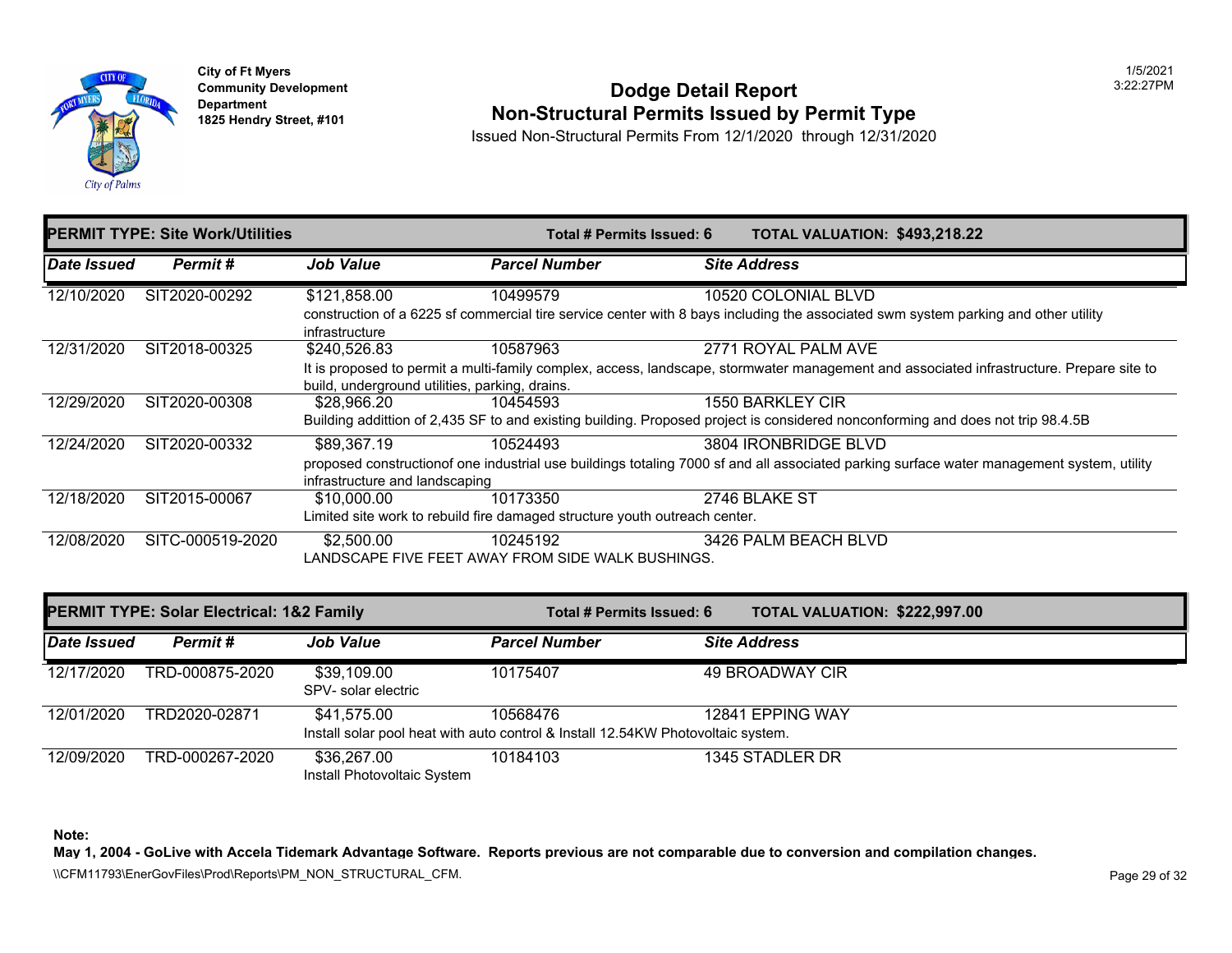

# **Community Development 2:22:27 POdge Detail Report 1825 Non-Structural Permits Issued by Permit Type**

Issued Non-Structural Permits From 12/1/2020 through 12/31/2020

| 12/17/2020                                             | TRD-000189-2020 | \$24.000.00                                   | 10251221 | 1653 PAWNEE ST   |  |  |
|--------------------------------------------------------|-----------------|-----------------------------------------------|----------|------------------|--|--|
|                                                        |                 |                                               |          |                  |  |  |
|                                                        |                 | Installing 5.040 kw Roof mounted Solar System |          |                  |  |  |
| 12/16/2020                                             | TRD-001074-2020 | \$43.865.00                                   | 10176452 | 1673 PASSAIC AVE |  |  |
| Installation of a roof mounted solar PV system 10.73kw |                 |                                               |          |                  |  |  |
| 12/16/2020                                             | TRD-000951-2020 | \$38.181.00                                   | 10184688 | 3657 KELLY ST    |  |  |
| Installation on a roof-mounted PV solar system 10.73kw |                 |                                               |          |                  |  |  |

|             | <b>PERMIT TYPE: Solar Pool Heater: 1&amp;2 Family</b> |                                                                          | Total # Permits Issued: 2 | <b>TOTAL VALUATION: \$4,970.0</b> |
|-------------|-------------------------------------------------------|--------------------------------------------------------------------------|---------------------------|-----------------------------------|
| Date Issued | Permit #                                              | <b>Job Value</b>                                                         | <b>Parcel Number</b>      | <b>Site Address</b>               |
| 12/21/2020  | TRD-001659-2020                                       | \$2,485.00<br>Install solar pool heat with auto control                  | 10591183                  | 11436 TIVERTON TRCE               |
| 12/28/2020  | TRD-001658-2020                                       | \$2.485.00<br>Install solar pool heat attaching to existing auto control | 10472958                  | 9341 INDEPENDENCE WAY             |

| <b>PERMIT TYPE: Special Event (Tent Permit)</b> |                  |                          | Total # Permits Issued: 3 | <b>TOTAL VALUATION:</b> |
|-------------------------------------------------|------------------|--------------------------|---------------------------|-------------------------|
| Date Issued                                     | Permit#          | <b>Job Value</b>         | <b>Parcel Number</b>      | <b>Site Address</b>     |
| 12/10/2020                                      | TEMP-001259-2020 | Hearn/boberg Wedding     | 10171959                  | 2350 MCGREGOR BLVD      |
| 12/21/2020                                      | TEMP-000929-2020 | FedEx home del peak      | 10450382                  | 1880 ORTIZ AVE          |
| 12/18/2020                                      | TEMP-001784-2020 | <b>CHRISTMAS WORSHIP</b> | 10254844                  | 4050 COLONIAL BLVD      |

|             |          | <b>PERMIT TYPE: Upgrade Alteration Repair: 1&amp;2 Family</b> | Total # Permits Issued: 1 | TOTAL VALUATION: \$5,650.0 |  |
|-------------|----------|---------------------------------------------------------------|---------------------------|----------------------------|--|
| Date Issued | Permit # | <b>Job Value</b>                                              | <b>Parcel Number</b>      | <b>Site Address</b>        |  |

**Note:**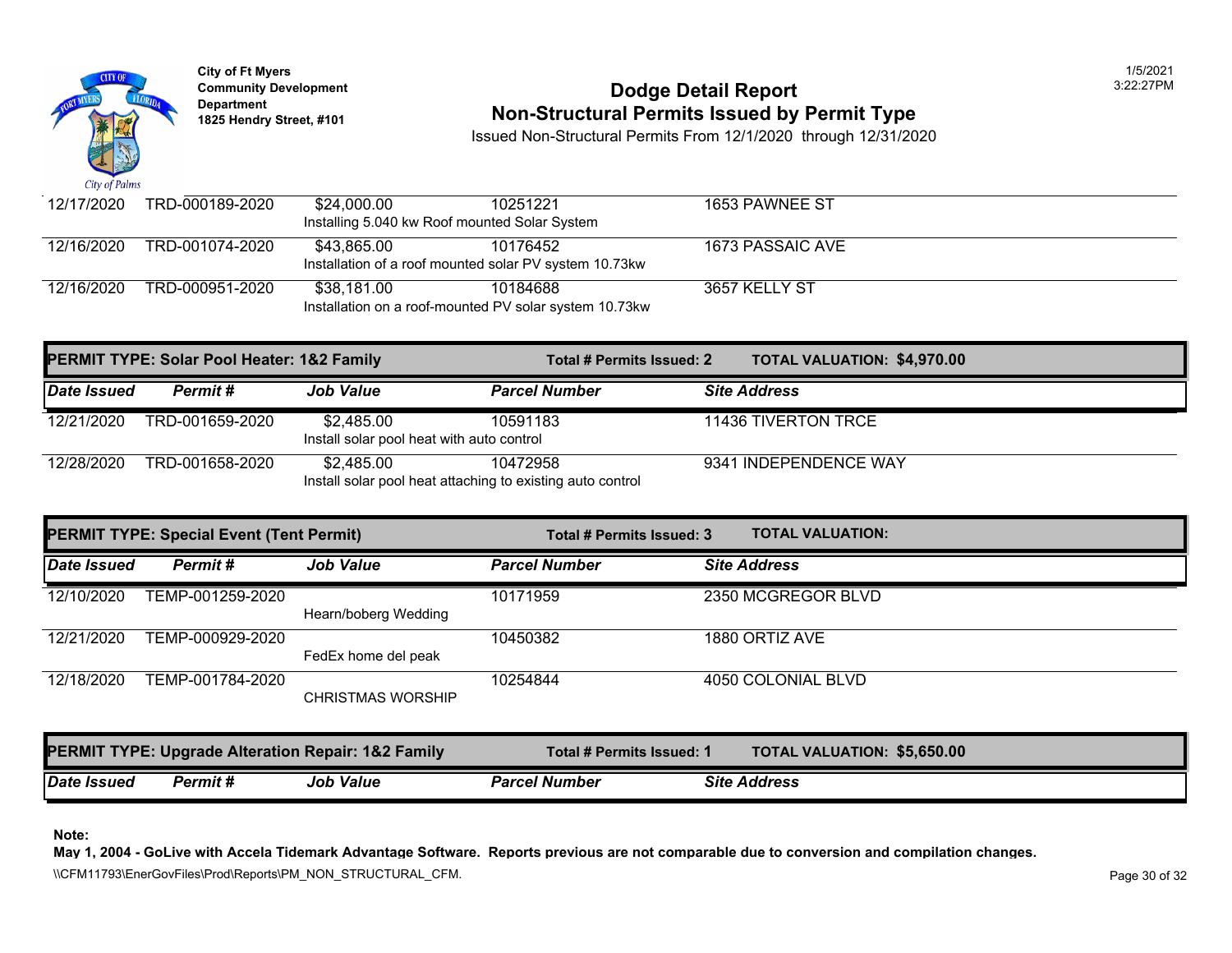

## **Community Development 2:22:27 PODDE DODGE DETAIL Report Non-Structural Permits Issued by Permit Type**

Issued Non-Structural Permits From 12/1/2020 through 12/31/2020

12/28/2020 TRD-001215-2020 \$[5,650.00](https://3,200.00) 10473033 10061 MAJESTIC AVE Ductwork Replacement Only

|             |                 | <b>PERMIT TYPE: Upgrade Alteration Repair: Commercial</b> | Total # Permits Issued: 1                                                   | <b>TOTAL VALUATION: \$204,00</b> |
|-------------|-----------------|-----------------------------------------------------------|-----------------------------------------------------------------------------|----------------------------------|
| Date Issued | Permit #        | <b>Job Value</b>                                          | <b>Parcel Number</b>                                                        | <b>Site Address</b>              |
| 12/28/2020  | TRD-001161-2020 | \$204,000.00                                              | 10162433<br>Equal Changeout Like for Like of (1) 120 ton air cooled chiller | 2200 SECOND ST                   |

|             |               | <b>PERMIT TYPE: Utility Connection (Connect to City Owned Utility)</b> |                                                            | <b>TOTAL VALUATION: \$3,200.0</b><br>Total # Permits Issued: 1 |
|-------------|---------------|------------------------------------------------------------------------|------------------------------------------------------------|----------------------------------------------------------------|
| Date Issued | Permit #      | <b>Job Value</b>                                                       | <b>Parcel Number</b>                                       | <b>Site Address</b>                                            |
| 12/09/2020  | SIT2020-00352 | \$3.200.00                                                             | 10174880                                                   | 2976 FOWLER ST                                                 |
|             |               |                                                                        | install meter boxes, backflows & connect to water services |                                                                |

| <b>PERMIT TYPE: Wall Sign</b> |                  |                                                | Total # Permits Issued: 14                                                                      | <b>TOTAL VALUATION: \$27,234</b> |
|-------------------------------|------------------|------------------------------------------------|-------------------------------------------------------------------------------------------------|----------------------------------|
| Date Issued                   | Permit#          | <b>Job Value</b>                               | <b>Parcel Number</b>                                                                            | <b>Site Address</b>              |
| 12/17/2020                    | SIGN-000421-2020 | \$550.00<br>install of wall sign               | 10518634                                                                                        | 9365 LAREDO AVE                  |
| 12/18/2020                    | SIGN-000832-2020 | \$8,144.20                                     | 10499579<br>Erect a wall sign on the front of building for Treeline Animal Hospital             | 10520 COLONIAL BLVD              |
| 12/30/2020                    | SIGN-001518-2020 | \$1,220.00                                     | 10185641<br>MFQ & INSTALL NEW LOGO TO LED ILLUMINATED CHANNEL LETTER.                           | 3719 CENTRAL AVE                 |
| 12/08/2020                    | SIG2020-00192    | \$2,200.00<br>INSTALLING NEW SIGNAGE FOR OXBOW | 10454807                                                                                        | 1300 HENDRY ST                   |
| 12/21/2020                    | SIGN-001287-2020 | \$800.00                                       | 10486191<br>Install customer single face cabinet & face with provided graphics-non illuminated. | 1719 BASELINE CT                 |

**Note:**